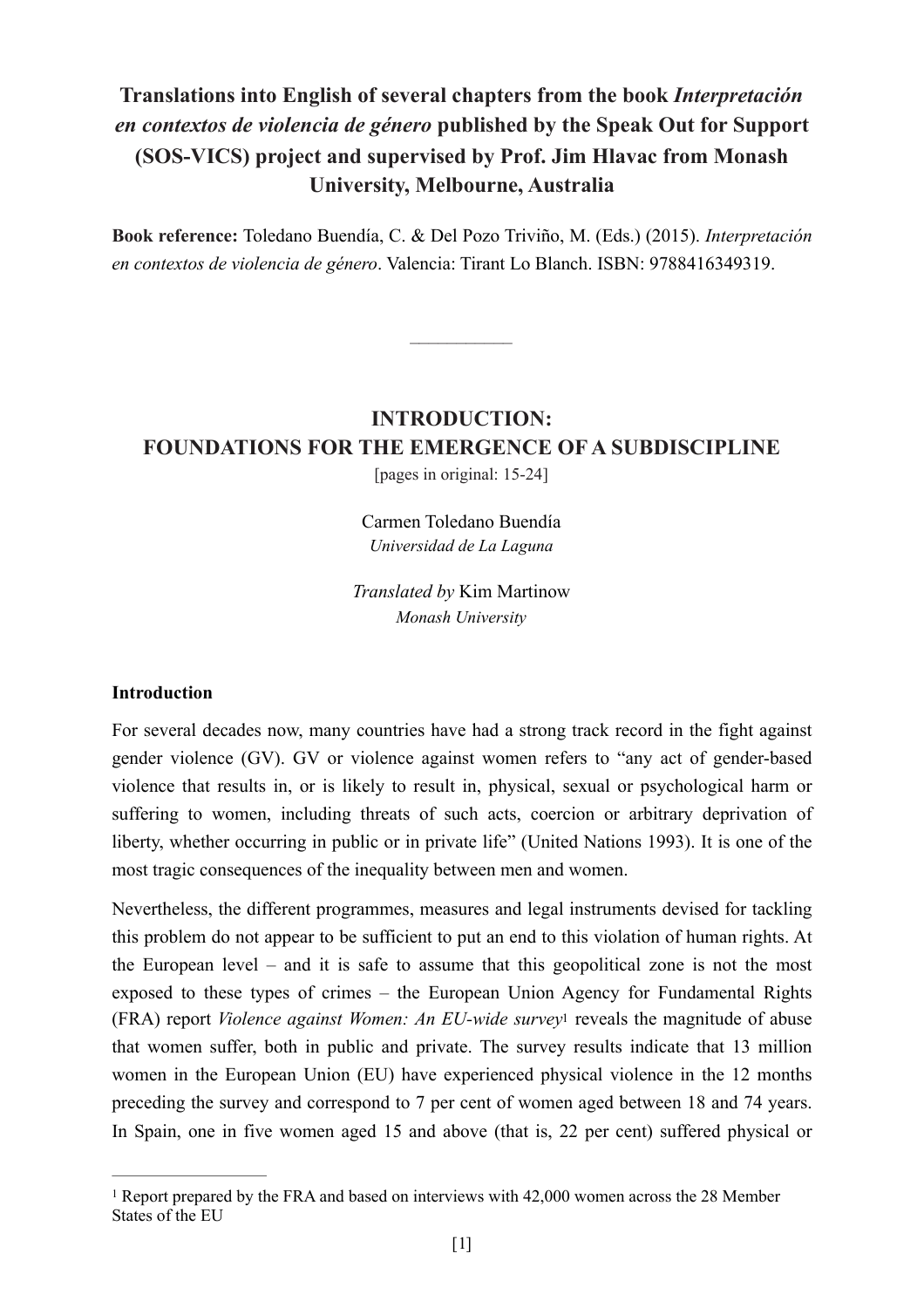sexual violence, and less than a fifth of them reported their most serious incident to the police (FRA 2014).

Taking these figures into consideration, it seems evident that Member States must increase their efforts to combat this violence. Similarly, *Directive 2012/29/EU of the European Parliament and of the Council of 25 October 2012 establishing minimum standards on the rights, support and protection of victims of crime*, calls upon Member States to improve legislation and policies to combat all forms of violence against women, effect preventative action and guarantee the right to assistance and support for all such victims. Special attention must be paid to the needs of particular groups which, for various reasons, such as age, religion, or country of origin, find themselves in a situation of enhanced vulnerability. This is especially the case of foreign women who do not have or have only a limited knowledge of the local community language. Article 3 (Right to understand and to be understood) and Article 7 (Right to interpreting and translation) of the aforementioned Directive establish the need for interpreting services to be made available free of charge, in order to ensure effective exercise of rights to the said assistance and support.

It should be noted that communicative barriers reinforce feelings of isolation, vulnerability, fear and mistrust suffered by victims of abuse. They also make prevention and detection of crime difficult and consequently, constitute a risk factor.

It is against this backdrop that the European research project SOS-VICS was born, to help improve provision of linguistic assistance services to foreign female GV victims through interpreter training and specialisation.

<span id="page-1-2"></span>Unfortunately, in many EU countries, including Spain, far from being a guaranteed right for victims, linguistic assistance in the field of public services in general, and within the GV context in particular, is characterised by the irregularity, discontinuity, singularity and deprofessionalisation of the service provided. In Spain, except in the legal field where the presence of a professional interpreter in criminal proceedings is prescribed by la[w2](#page-1-0), linguistic assistance is not guaranteed in any of the public services and nor, therefore, in the care and assistance resources and services for GV victims. In this area, finding solutions for effective service delivery through improvisation is virtually the norm, as seen in the research developed under the SOS-VICS project framework<sup>3</sup>.

<span id="page-1-3"></span><span id="page-1-0"></span>In order to ensure the quality of linguistic assistance in criminal proceedings, *Directive 2010/64/EU* [2](#page-1-2) *of the European Parliament and of the Council of 20 October 2010, on the rights to interpreting and to translation in criminal proceedings* has sought to alleviate current deficiencies by requiring interpreter training and professionalization in Member States.

<span id="page-1-1"></span><sup>&</sup>lt;sup>[3](#page-1-3)</sup> The first stage of the SOS-VICS project consisted of different analytical studies based on a range of methodologies (discussion groups, surveys and interviews). The aim was to determine the communication and interpreting needs of victims and professionals across different intervention stages and fields, as well as expectations regarding the training and professionalization of mediators involved in these contexts. As a result of these studies, different materials and support resources for victims, professionals and interpreters, have been developed in the second stage of the project. This monograph is one of these resources.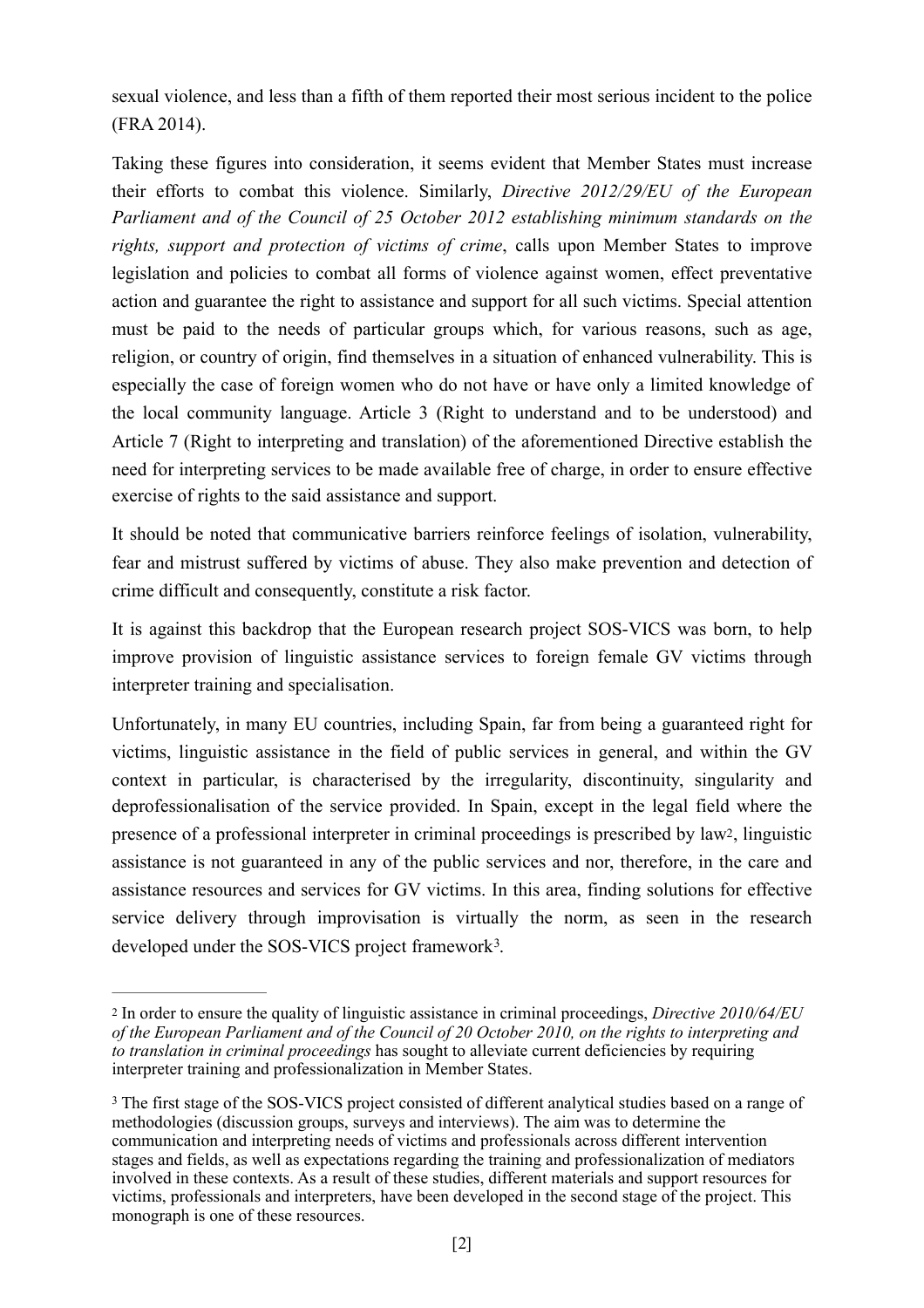The provision of linguistic assistance services usually depends on fluctuating budget appropriations. These resources are therefore dependent on political will or economic conditions, as has been reported by some professionals whose interpreting services have been withdrawn in recent years due to budget cuts:

[...] We feel that this loss of service is very serious not only due to the professional difficulties involved but also due to the damage that it will cause directly on the most vulnerable group namely: foreign GV victims. (Questionnaire no. 580 in Del Pozo et al. 2014a).

Most of the different professionals involved in assisting GV victims and surveyed for the project shared the view that linguistic assistance not only improves the level of attention provided, but should also be considered as the victim's fundamental right (37.7 per cent agree and 21.8 per cent strongly agree with this statement).

As a result of the imbalance between the perceived need and availability of resources, mediation tasks often fall upon unskilled personnel: volunteers, friends, relatives and even the victims' sons and daughters. This practice, beyond its inevitable timely use, entails serious risks for everyone involved. The lack of trained personnel to perform linguistic mediation tasks means that women are sometimes obliged to seek their own mediators. The paradox is that sometimes the aggressors themselves are the ones who accompany the victims and act as their interpreters. One health professional states:

I never worked with professional interpreters, just with persons close to victims. I have attended alleged foreign victims (Romanian, Moroccan) who did not make a complaint and it was impossible to talk to them about the matter since they were accompanied by the possible aggressor to the medical consultation. (Questionnaire no. 4 in Del Pozo et al. 2014a).

One consequence of this practice is the difficulty for victims to establish trust towards institutions, and consequently, to ensure the effectiveness and continuity of their interventions, given that victims may feel self-conscious or simply inhibited. As a result of not having qualified personnel and resorting to mediators who often belong to the victim's social or cultural environment, it is not possible to ensure the essential confidentiality, neutrality or compliance with any other ethical principle that, in the case of GV victims, may even safeguard their physical integrity. Occasionally, the mediator's apparent stance may limit the freedom of women to exercise their rights. Finally, this practice puts the people who act as interpreters at risk, due to their involvement in situations that pose an emotional burden, which can be difficult to manage. They are forced to adopt compromising positions and are exposed to consequences or even to reprisal.

The specialisation of both the assistance services and resources, as well as of the professionals and operators who provide them, is required due to the enormous complexity of the GV phenomenon and the multiple needs of the victims. The team of professionals assisting victims should be familiar with the current resources, legislation and measures available to women. They must act from a gender perspective and in a coordinated manner, following field-specific protocols to ensure efficient attention and avoid any double victimisation of women.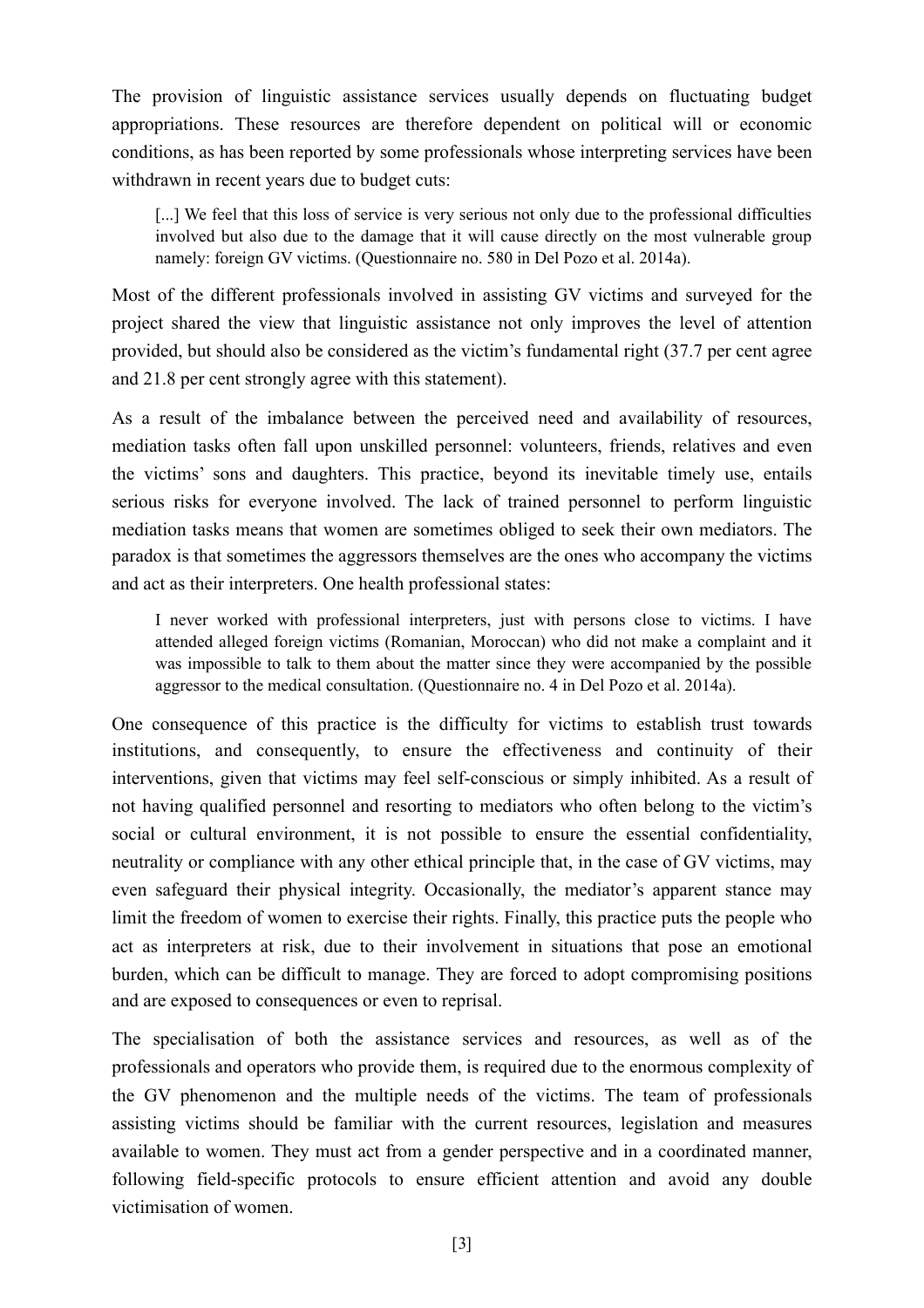To encourage specialisation of the professional groups providing information, care and protection to victims is one of the guiding principles of the Basic Act 1/2004 of 28 December, on Comprehensive Protection Measures against Gender-based Violence. According to data from the SOS-VICS surveys, 90.6 per cent of professionals report having undertaken specialised GV training; the highest percentage being legal professionals (97.8 per cent), followed by social professionals (92.5 per cent), police (91.9 per cent) and health professionals (72.6 per cent). Of the professionals surveyed, 49.3 per cent consider that the training was sufficient particularly among legal professionals; whereas 40.4 per cent considered it to be insufficient. Out of the total group, 82.9 per cent of professionals would prefer to receive more training.

These same professionals consider it important that training be extended to interpreters who work with foreign victims. Almost half the people surveyed consider it to be very important (23.9%) or important (23.2%) that interpreters have specific training to work in their field. Among all the professionals surveyed, those in the legal and social fields allocate this the highest importance (in the social field 38.5% consider it very important and 24.8% important).

The interpreters themselves stated that lack of specialised training and problems of access to it are a barrier or difficulty to practice their work with GV victims, as reflected in the results of the Delphi survey (carried out on interpreters with experience) (Del Pozo et al. 2014b). This training must incorporate content related to interpreting, knowledge of intervention settings, and skills for handling emotions and stress, among other subject matter.

The objective of this book is to meet these training needs. It draws on the experience, guidance, knowledge, as well as concerns and demands of a large number of people involved with GV victims who did not speak or have a good command of the working language of the interactions. This includes professionals from all fields and ranks, including victims, research staff or trainers, and the interpreters themselves.

We must note that the information discussed and presented here is constrained to Spain, in terms of both the applicable legislation and the intervention pathways and action protocols described. Nonetheless, there are many contexts and conditions, constraints and cautions, and resources and recommendations which can be extrapolated to linguistic mediation with GV victims in other geographical contexts.

## **How can this book be used?**

Our initial aim is to provide trained interpreters working in the public sector with the essential knowledge and resources necessary to work in GV contexts. For this reason, this book is defined primarily as a training resource that provides conceptual and methodological tools for interpreters to specialise in working with female GV victims.

However, this book can also be used as a research reference, to the extent that it contributes to the development of knowledge to and from the Interpreting Studies discipline. This occurs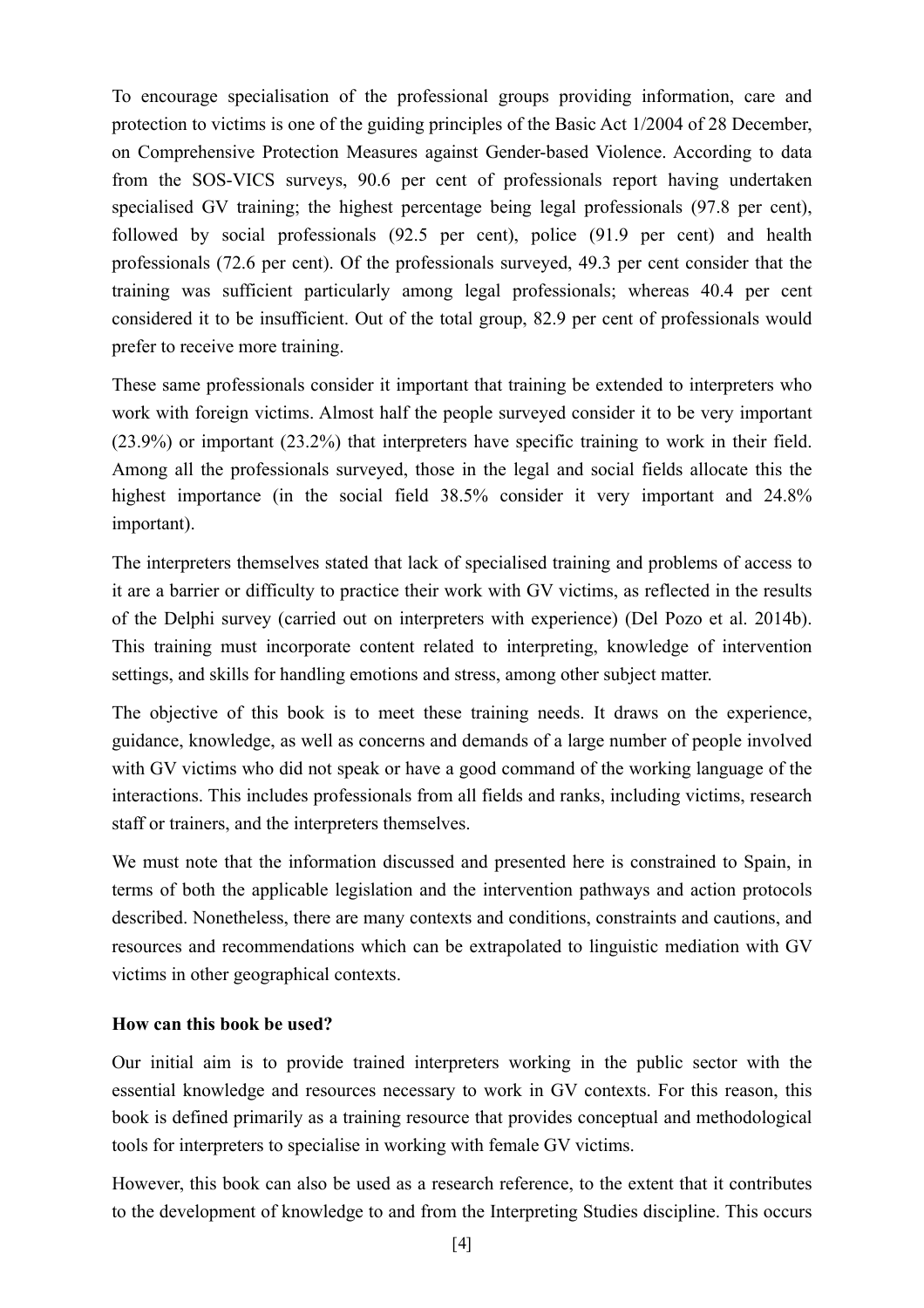from the perspective of public service interpreting, by examining its specificities in contexts, situations and with users who provide a characteristic nature to its practice. Linguistic mediation processes within GV contexts have not, until now, been subject to systematic research; and, although our contribution cannot expect to exhaust such a complex and changing phenomenon, it might, for that reason in particular, encourage the opening of new study and research channels.

Moreover, the aim of this publication goes beyond disciplinary usefulness and can be projected onto the social sphere, where it can also be conceived as an awareness-raising tool; firstly, regarding the importance of specialisation and training, professionalisation, and recognition of language mediators as another essential component in the provision of assistance to GV victims; and, secondly, as a tool to raise awareness of the significance of fully comprehensive attention. Therefore, this book aims to be a tool in the fight against GV – particularly in cases where a second or third victimisation occurs – since the professionalisation and correct provision of specialised linguistic assistance services contribute to a better understanding of resources; create more trust in institutions; bring services closer to their users; and, increase their effectiveness substantially. In summary, these contribute towards putting an end to this violation of human rights. They do so in relation to a specific group – that of foreign female victims, immigrants, often "illegals", isolated from their community of origin and from the host community – which surely marks the highest level of exposure to a "risk society" that sees social division increasing daily.

The diverse contributions in this publication address the subject matter and provide key concepts for the training and capacity-building of professional interpreters in GV contexts. They are based on an in-depth analysis of this practice undertaken as part of the SOS-VICS project research. These contributions intend to meet the needs and expectations disclosed by different participants in these communication processes. The focus of this content responds, in turn, to the inherent demands for interventions with GV victims: its fundamental interdisciplinary nature, the imperative adoption of a gender perspective, and the inevitable anticipation of the emotional burden experienced during the interactions.

The book begins with an article that puts the problem of violence against women into context. As stated by Pérez Freire and Casado-Neira, GV, in all its forms, must be understood as a threat to human rights characterised, as a starting point, by a social patriarchal structure based on traditions, beliefs and customs that incite and preserve gender inequality. To ensure action from a gender perspective, which understands and does not blame women nor justifies violence, it is essential to comprehend GV. This includes understanding its different typologies and phases, as well as the social inequalities and myths that perpetuate it. In order to understand the reality of women that underpins GV, including their role within society, living conditions and empowerment prospects, it is essential to consider the concept of gender as a socio-cultural construction of identity that preserves certain gender-specific privileges. This situation of inequality is perfectly evidenced by study indicators, which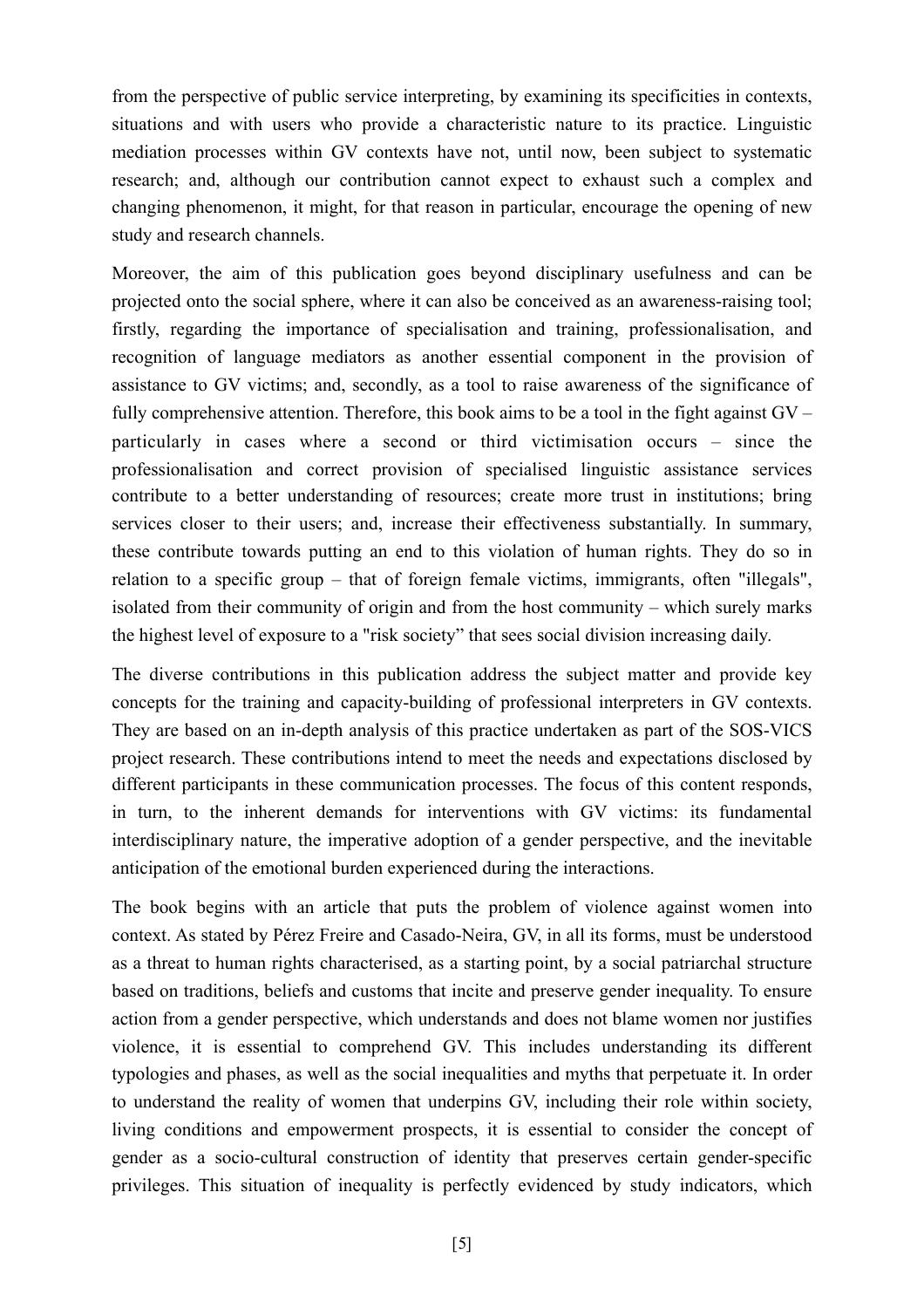reflect healthcare access for women, their literacy and schooling levels, their working conditions and degree of economic emancipation, trust in institutions, abuse, and GV.

The work of Abril, Toledano, Ugarte and Fernández focuses on interpreting. All professional interpreters must have, among their skills and knowledge, a set of theoretical, conceptual and methodological tools on which to base their translation practice. Knowledge of the discipline allows interpreters to accordingly identify and reproduce the established practices and norms that govern the translation process. It also helps them to transform that knowledge into action to appropriately respond to the requirements of diverse mediation contexts. The authors, as part of this publication, review some basic concepts related to interpreting and its different types and varieties, while paying special attention to the sub-discipline of public service interpreting. With the aim of contributing to the training of interpreters who work in the victim attention process, a number of general issues are raised related to interlingual mediation within GV contexts, including: its key and distinguishing characteristics; the socioprofessional environments in which interpreting is required as part of a complex process of fully comprehensive attention; and, the participants who will presumably take part in the different interactions. They also address the essential competency attributes of the interpreter working within these contexts, and the professional codes of ethics and good practice standards that must be exercised when providing public service interpreting in GV cases.

The article written by Fernández Pérez is dedicated specifically to the analysis of the two remote interpreting modes: telephone and video-conference interpreting. The use of remote interpreting is growing as an alternative linguistic assistance resource to in-person interpreting, as a result of accelerated communication technologies development, its cost effectiveness, immediate service delivery, and the wide language coverage. This is a very useful resource in GV contexts, particularly in emergency interventions, as exemplified by the use of the 112 and 016 emergency services phone lines. The technical equipment used and the location of the interpreter in the communicative situation (with no or only partial visual contact with the interlocutors) are some peculiarities that differentiate this mode from inperson interpreting. These peculiarities require that, as stated by the author, the interpreter acquires and develops specific skills.

Knowledge of the thematic fields that frame the communicative interactions is one of the most important competencies required for the specialisation of interpreters in the public services. Attention and assistance to GV victims are provided in three fields: legal and police, health, and psychosocial. The development of thematic competence for mediation in these contexts requires an interdisciplinary knowledge that allows the interpreter, among other things, to be familiar with: the participants; their jargon and protocols; the resources and institutions with which they work; the applicable legislation and the documentation handled; the type of interviews done; and, the objective and communicative function of each interaction, etc. In order to provide interpreters with this extensive information, the following three contributions have been drafted.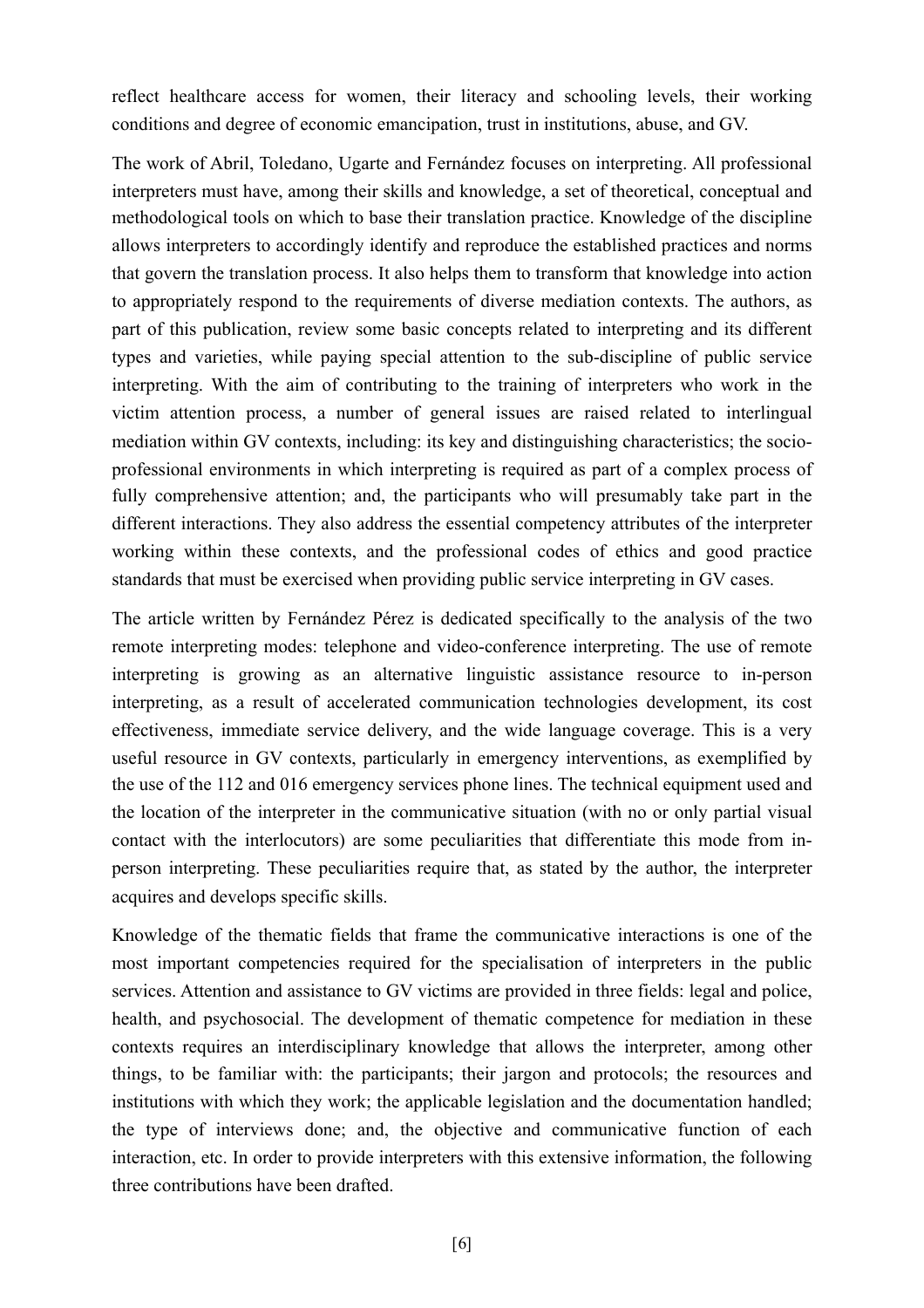Ortega Herráez, Fernandes del Pozo and González Navarro address interpreting in the legal and police context, two areas of attention to GV victims, that are intimately linked and coordinated. They explain in detail the process that the victim follows, from filing a complaint to the trial, particularly in the stages in which interpreter mediation is required. The authors also describe the different communicative situations, the interlocutors and the documents and legislation that they work with, the basic terminology, and also the aspects regarding how the interpreter should adjust to the protocols and specific needs of the interactions in this setting.

Similarly, Valero, Lázaro and Del Pozo offer a detailed description of GV victim intervention in the health field. They describe the typical process that victims follow in the primary care, emergency, mental health and forensic medicine services; the health personnel action protocols and the communicative situations that are most representative of the different stages of patient diagnosis and follow-up; and, the type of interviews conducted and reports issued. The role and function of the interpreter in the health field is a controversial topic in Interpreting Studies where the degree of visibility and involvement of the interpreter during the interaction are debated. To ensure successful interpreting interventions, the authors justify the incorporation of the interpreter into the multidisciplinary team of experts attending to the victims, acknowledging their professional limits, but also their active role in the interview.

Interpreter involvement in psychosocial field interventions is addressed by Arumí, Gil-Bardají, Vargas-Urpi and Aguilera. The article is organised into sections, which correspond to the stages that an interpreter goes through in practice – before, during and after the interaction – and offers a series of recommendations and guidelines regarding mediation with GV victims, from external and internal preparations through to the final result. To facilitate the performance of the interpreter during his or her interventions, the authors detail the type of assistance provided, such as social work and psychology in the different stages of his or her intervention, and the types of interviews and surveys conducted (including their purpose and communication styles).

A distinctive feature of interpreting for GV victims is the high emotional aspect of the interactions in which the interpreter works. The woman's emotional state, the unpleasant experiences reported, the high-risk situation that she may be facing, or the immediacy required by the intervention are all possible stress-provoking factors for the interpreter. On the other hand, direct interaction with the GV victim might cause excessive emotional stress or have an impact upon the professional, or cause an over-identification with the victim. These problems could make it difficult for the interpreter to perform his or her duties appropriately. The last article of this publication seeks to provide a series of tools and strategies that interpreters can implement to develop self-help skills and facilitate their work. To improve the interpreter's communication with both professionals and victims, Aguilera Ávila provides a number of guidelines for the development of assertiveness and empathy. Additionally, to deal with stress management and emotional pressure, the author explains some techniques that can be practised before, during and after a professional intervention.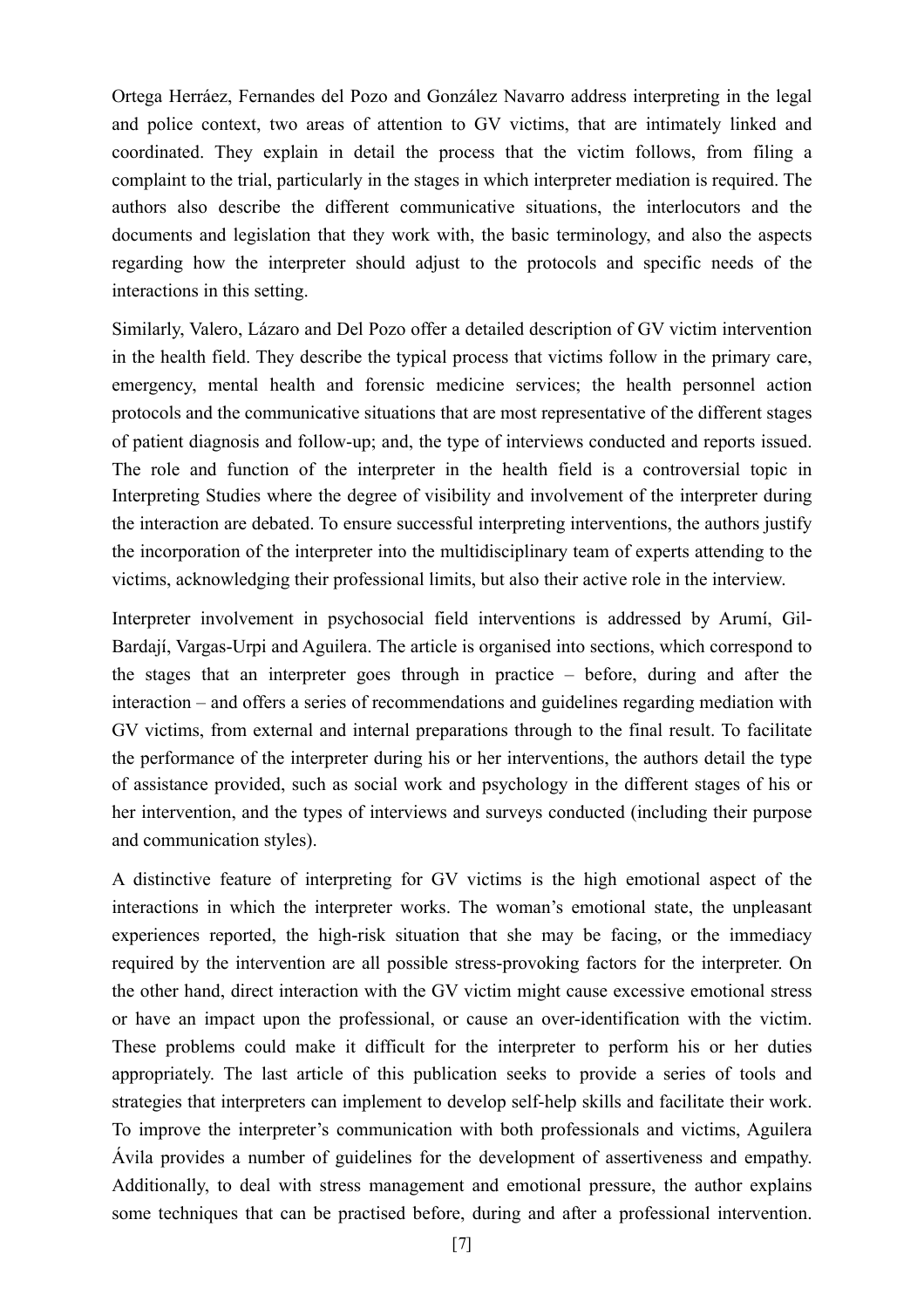Finally, some cognitive techniques are identified in relation to dealing with thoughts that might distort the perceived value of the professionals and their work.

This publication is intended to complement another training resource for interpreters in GV contexts: the SOS-VICS Training Website. This website supplements and complements the articles with the following: definitions of concepts and specialised terms; detailed descriptions of the victim's situation and assistance provided in a variety of contexts; resources and documents used in these interactions; and a variety of role plays.

## **Bibliography**

- DEL POZO TRIVIÑO, M.; VAAMONDE LISTE, A.; CASADO-NEIRA, D.; PÉREZ FREIRE, S.; VAAMONDE PANIAGUA, A.; FERNANDES DEL POZO,D.; GUINARTE MENCÍA, R. (2014a). *Communication between professionals providing attention and gender violence victims/survivors who do not speak the language. A report on the survey carried out on agents during the Speak Out for Support (SOS-VICS) project.* Vigo: Servizo de Publicacións da Universidade de Vigo.
- DEL POZO TRIVIÑO, M.; VAAMONDE LISTE, A.; PÉREZ FREIRE, S.; CASADO-NEIRA, D.; VAAMONDE PANIAGUA, A.; FERNANDES DEL POZO, M.; GUINARTE MENCÍA, R. (2014b). *Specialised training for interpreters working with gender violence victims/survivors. A report on the Delphi survey carried out on interpreters during the Speak Out for Support (SOS-VICS) project.* Vigo: Servizo de Publicacións da Universidade de Vigo.
- EUROPEAN UNION (2010). *Directive 2010/64/EU of the European Parliament and of the Council of 20 October 2010 on the rights to interpreting and to translating in criminal proceedings.* Electronic version: < http://eur-lex.europa.eu/legal-content/EN/ALL/? uri=celex%3A32010L0064 >
- (2012). *Directive 2012/29/EU of the European Parliament and of the Council of 25 October 2012 establishing minimum standards on the rights, support and protection of victims of crime.* Electronic version: [http://eur-lex.europa.eu/LexUriServ/](http://eur-lex.europa.eu/LexUriServ/LexUriServ.do?uri=OJ:L:2012:315:0057:0073:EN:PDF) [LexUriServ.do?uri=OJ:L:2012:315:0057:0073:EN:PDF](http://eur-lex.europa.eu/LexUriServ/LexUriServ.do?uri=OJ:L:2012:315:0057:0073:EN:PDF)
- FRA European Union Agency for Fundamental Rights (2014). *Violence against women: an EU-wide survey.* Electronic version: <http://fra.europa.eu/en/publication/2014/violenceagainst-women-eu-wide-survey-main-results-report >
- UN (1993). *Declaration on the Elimination of Violence against Women. New York: United Nations.* Electronic version: <http://www.un.org/documents/ga/res/48/a48r104.htm>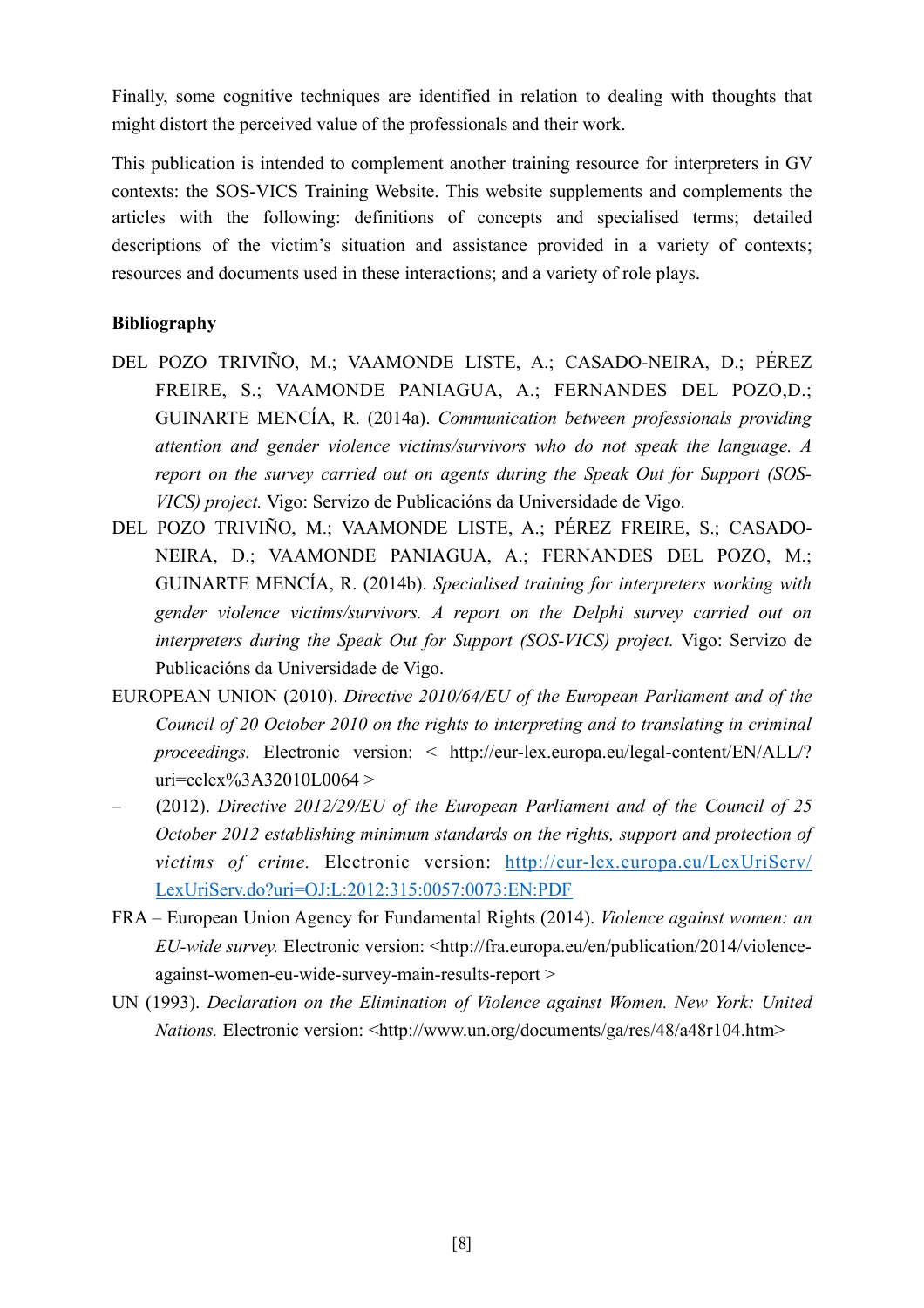# **GENDER VIOLENCE DIMENSIONS: BEYOND 'INDOORS'**

[pages in original: 25-52]

Silvia Pérez Freire, David Casado-Neira *University of Vigo*

> *Translated by* Kim Martinow *Monash University*

#### **Introduction**

Violence against women involves the violation of fundamental rights that seriously impact on women's dignity and equality. For this reason, this issue firstly requires a critical view towards civil society and the institutional response to this type of violence, and also a solid conceptual and contextual framework to convey a phenomenon seldom analysed thoroughly. Gender violence (GV) is a complex issue with deep cultural roots that requires reflection. There are many preconceptions and prejudices to contend with and to detach from to provide good professional and ethical attention. The increasing social awareness of this issue has led to better services and to a greater visibility of GV, however, this problem has not decreased in recent years. This is due, in part, to prevailing social clichés that question the victim and reinforce the dominant patriarchal discourse.

GV victim vulnerability increases exponentially when the female victim is a foreigner and, particularly, when she does not have a good command of Spanish or speak the language at all. In this situation, the interpreter is indispensable to ensure that the victim's rights are respected and that she gets appropriate attention. The interpreter is an essential – communicative– link between the victim and the people working in GV services and programs, in order to provide better assistance by paying attention to the victim's personal and social contexts. Therefore, this task should be undertaken by professional interpreters specialised in GV settings, who must be trained for the particularities and complexities that GV treatment entails and requires, as well as other professionals like police, social or health professionals. Our aim is to summarise the basic concepts and significance of GV. We will take a brief look at the human rights of women, the gender-sex system –on which sexual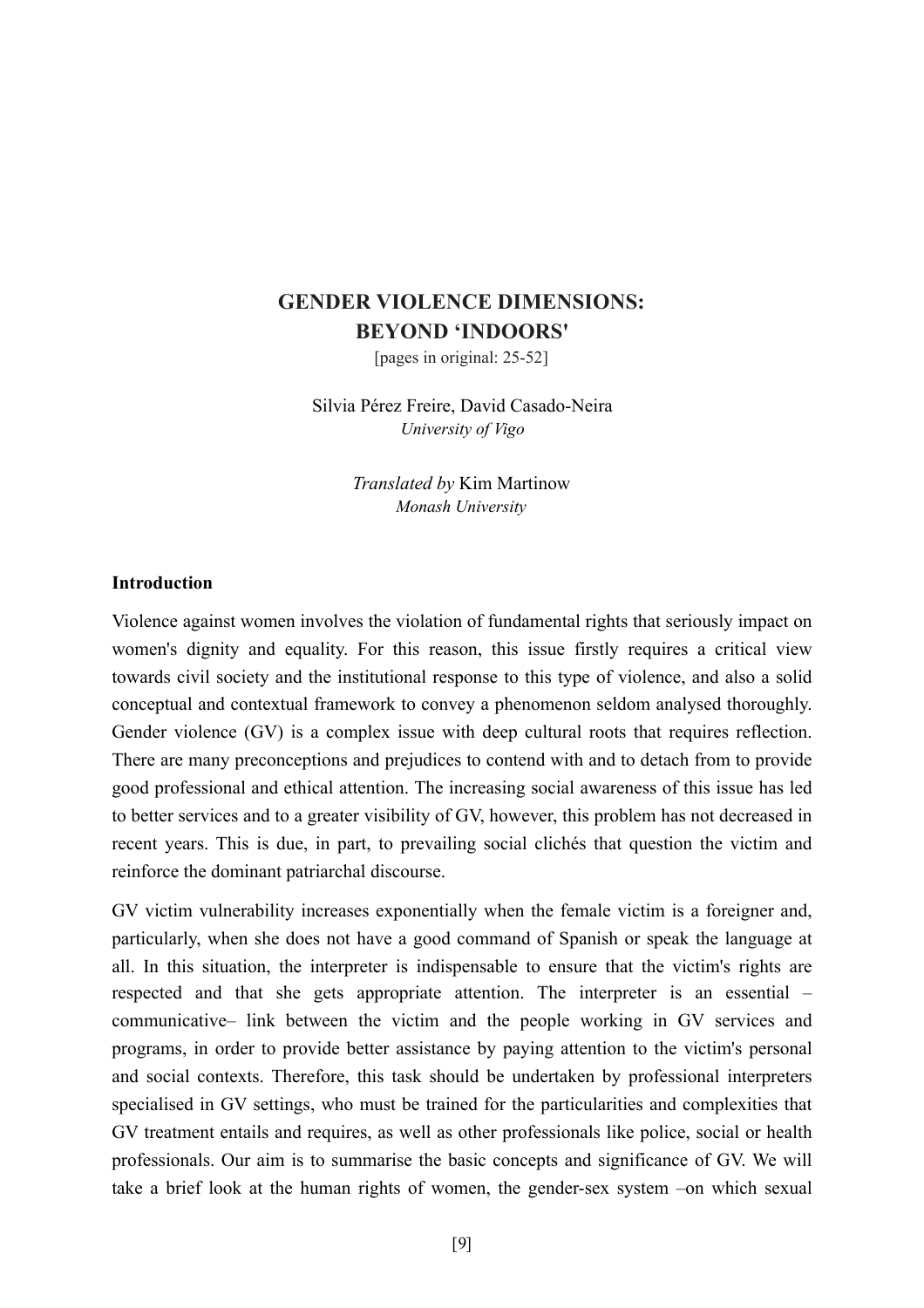discrimination is based–, and clearly define the concept of GV (typology, stages and social myths). Finally, we will present the basic international indicators related to the conditions of women around the world (an extremely timely reminder of the current historical context of inequality).

## **The Human Rights of Women**

This section outlines the basic principles through which human rights are articulated in the proclamation of justice and human dignity for women, a path not exempt from difficulties and where there is still much progress to be made.

The implementation and enforcement of the *Universal Declaration of Human Rights* (UN 1948) has not only meant the emergence of a new type of universal citizenship, but also the continued questioning of the "universal validity of androcentrism and of the model of Western man" (Rico 1996: 7).

In turn, this has led to greater concern and sensitivity towards all forms of diversity. In this regard, it is essential that we approach the condition of women from a human rights perspective for three reasons:

(1) human rights have been interpreted from an androcentric perspective where issues mainly affecting women have been overlooked;

(2) male hegemony is based on social control over women; and

(3) human rights violations also take place within the framework of the sex/gender system and mainstream cultural values (Rico 1996: 8).

Violence against women is a phenomenon that goes beyond the domestic and personal spheres. All forms of violence (physical, sexual, psychological and financial), as discussed later, are interrelated (UN 2009). The violation of any one right implies the non-compliance of others. Therefore, in recent years, beyond a criminal matter, GV has come to be understood as a human rights issue that transcends the penal code.

This paradigm shift implies approaching GV from a wider and structural perspective, whereby it is no longer a matter of guaranteeing the fulfilment of universal rights only, but is also a way of fostering a more just, egalitarian and prosperous global society. As stated by the United Nations (UN) Secretary-General Ban Ki-moon at the celebration of *International Women's Day 2014*:

Countries with more gender equality have better economic growth. Companies with more women leaders perform better. Peace agreements that include women are more durable. Parliaments with more women enact more legislation on key social issues such as health, education, anti-discrimination and child support. The evidence is clear: equality for women means progress for all (UN 2014).

It was not until 1979 that the *Convention on the Elimination of All Forms of Discrimination against Women*, signed by 185 countries, was adopted. It delves further into the application of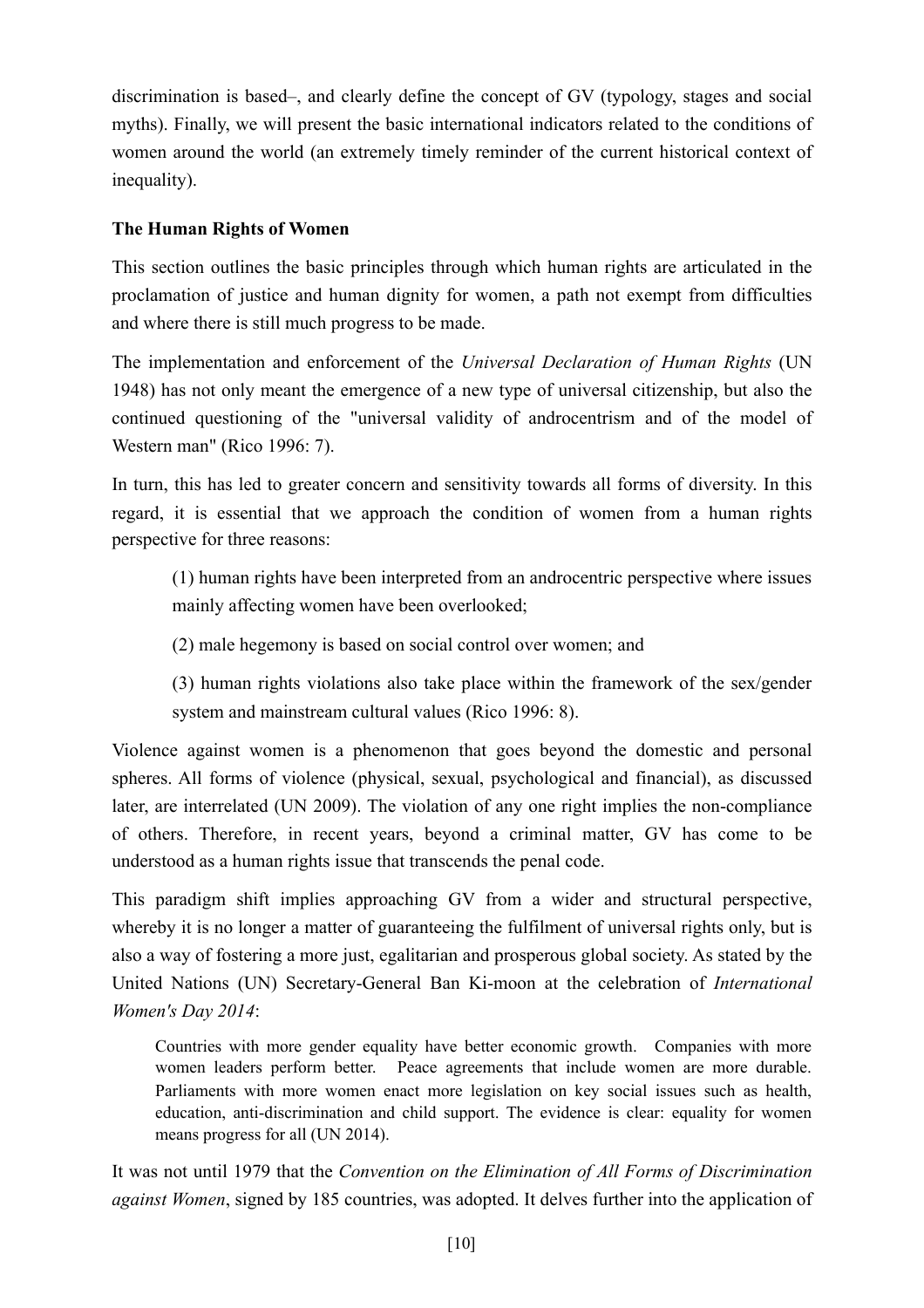women's human rights in the political, legal and economic, public and private, labour, health, and education fields; and, explicitly acknowledges the profound magnitude of inequality:

Art. 5. States Parties shall take all appropriate measures:(a) To modify the social and cultural patterns of conduct of men and women, with a view to achieving the elimination of prejudices and customary and all other practices which are based on the idea of the inferiority or the superiority of either of the sexes or on stereotyped roles for men and women (UN 1979).

The UN *Commission on the Status of Women* has been organising global conferences on women for more than 35 years (Mexico 1975, Copenhagen 1980, Nairobi 1985, Beijing 1995, and New York 2000 and 2005). In Beijing, 12 strategic action objectives in relation to women were defined (UN 1995: 18-118): poverty, education and training, health, violence, armed conflict, economy, power and decision-making, institutional mechanisms for advancement, human rights, media, environment, and the girl child. The *Millennium Development Goals* were adopted in 2010 (UN 2010). Of the eight objectives established, three are specifically relevant to the conditions of the majority of women globally: (3) to promote gender equality and empower women; (4) to reduce child mortality; and (5) to improve maternal health. Although the other five objectives are also, not exclusively but directly, relevant to women: (1) to eradicate extreme poverty and hunger; (2) to achieve universal primary education; (6) to combat HIV/AIDS, malaria and other diseases; (7) to ensure environmental sustainability; and, (8) to develop a global partnership for development.

The situation of women, as shown by successive initiatives, has a long and complex way to go towards the fulfilment of the *Universal Declaration of Human Rights*, which transcends the mere legal framework. A set of indicators that reflect the social reality of women globally and the urgent need for the initiatives launched within the UN framework are discussed further on.

## **The Sex/Gender System in Societies**

To address the sex/gender system, it is necessary to reconsider concepts such as gender, equal opportunities or GV, not as isolated issues, but rather as part of the same reality that defines the role of women in our societies. This will allow us to identify the origin of the current situation, since "the concept's efficacy lies in its ability to recognise the reality that it names. To gain a proper understanding of the gender concept, it needs to be stressed that, behind this category, there is a social referent: that of women as a collective" (Cobo 2005: 250). Accordingly, gender is a category of indisputable analysis in social sciences, and the sex/ gender system is a reference to the types of relationships established between women and men within a society. The sex/gender system underlies patriarchy, a concept introduced from feminist theory, which states that social organisation (the driving force behind the cultural, political and economic systems, and individual spheres) is based on the domination of men over women. The origin of violence does not lie in family ties, but rather in the condition of being a woman: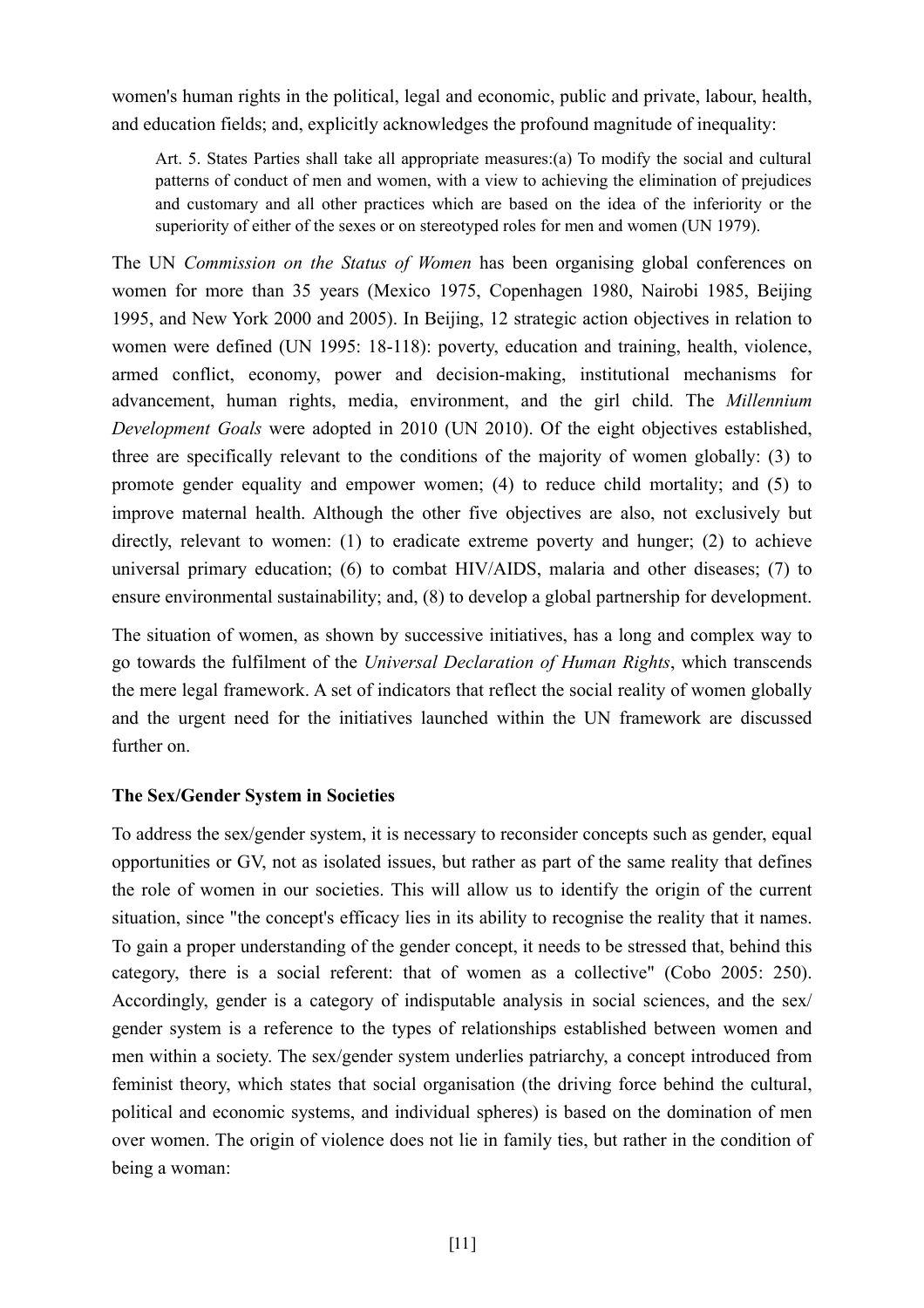The woman is attacked because she is a woman, not because she is a wife, a mother or a homemaker; for this reason, abuse often begins prior to the commencement of the family or domestic relationship (during courtship), and does not end when the domestic or family relationship is terminated. We should not confuse the means with the motives: the family or domestic relationship is only the setting in which cohabitation between a man and a woman occurs (Lorente 2001: 38 –own translation).

Half of the world's population is comprised of a group with chronic problems of exclusion, economic exploitation and social subordination. Hierarchical and asymmetric social groups are stratified and shaped within this context not only in terms of their social position based on gender, but also according to social class, race, ethnicity or sexual orientation. Moreover, although the notion of gender has been recently questioned by postmodernist and poststructuralist views, there is nevertheless no doubt about the historical fact that woman have traditionally been subject to discrimination, and therefore, to an unequal distribution of opportunities.

The "sex/gender system" concept was coined by Rubin (1975) who defines it as "the set of arrangements by which a society transforms biological sexuality into products of human activity, and in which these transformed sexual needs are satisfied" (1975: 159).

Benhabib (1997) specifies and clarifies this sex/gender system as follows:

the gender-sex system is not a contingent but an essential way in which social reality is organized, symbolically divided, and experienced. By the "gender-sex" system, I mean the social-historical, symbolic constitution, and interpreting of the differences of the sexes (Benhabib 1997: 739).

Upon the biological nature that endows women and men with different sexual and reproductive organs, certain social and cultural features are constructed, which are attributable to males and females. Since the 1950s, a distinction has been made between two concepts that had traditionally been united. It was at this point that social sciences defined both terms. 'Sex' is conceptualised as the biological differences between male and female (these are biological characteristics: external and internal genital organs, the specific underlying endocrinology, as well as differences on the basis of reproductive functions); and, 'gender' as the social prescriptions constructed in each culture on the basis of anatomical differences, the set of ideas, beliefs and representations attributed to females and males. Gender is characterised by being learned, and therefore, its features change over time and are not configured homogeneously around the world, but rather vary across cultures and societies. Gender is constructed through a set of differentiated norms for each sex, developed by society according to its needs and imposed on individuals from birth as a model of identification. This occurs through a process of differential socialisation whereby men and women are positioned with different purposes, values and opportunities. Furthermore, gender is socially constructed and sex is biologically determined, as originally stated by the feminist Simone de Beauvoir (1973: 301) who asserted that: "One is not born, but rather becomes, a woman."In addition, resources (political, economic, cultural or authoritative, among others) are distributed according to gender.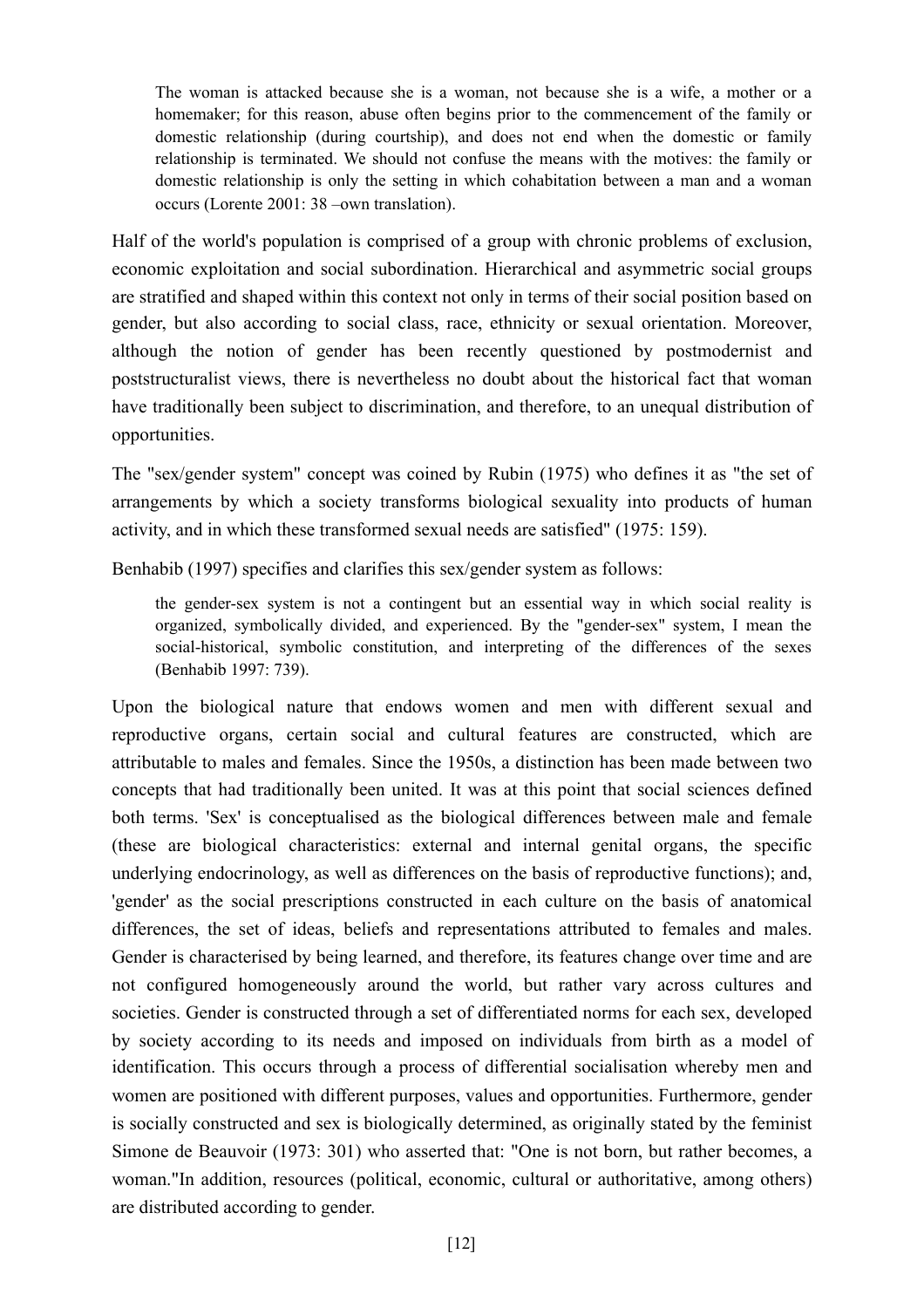Stereotypes are preconceived images of people who share similar characteristics (the social truism attributed to a group of people). Stereotypes involve ways of seeing and understanding reality according to parameters that are not ideologically neutral, but instead respond to values and value judgements disseminated over time and that, in many cases, are justified as part of a tradition or as something natural and unquestionable. In this respect, gender stereotypes are based on the following claim:

• To be born a man implies: being strong, invulnerable, having restrained emotions, with few emotional needs, and taking greater initiative that exposes him, to a higher degree, to challenges.

• To be born a woman implies: being the weak and secondary sex, vulnerable, expressing emotions, having greater emotional needs, being provided with physical attributes of lesser strength and ability that expose them to greater hazards.

Although social commonplaces do not always prescribe the way each individual thinks or acts –nor can the great achievements in terms of equality be denied– it is also true that, in many contexts, women are still faced with many obstacles and difficulties to access the echelons of power and the shared use of public and private spaces, as well as to achieve a progressive context for effective and genuine equality. Discrimination in Western societies persists in invisible and implicit forms, where the clearest and most sexist (politically incorrect) forms emerge in less obvious and ambiguous ways.

"Modern sexism" is characterised by the denial of discrimination, antagonism to the demands of women, and resentment of the assistance policies that have been achieved. These conflicts, between egalitarian values and negative sentiments, are conceptualised in what has been defined as "neo-sexism" (Tougas et al. 1995). This concept states opposition to open discrimination but defends the idea that women have already achieved equality, and therefore, there is no need for any policy to reinforce it, thereby hindering effective or genuine equality. The asymmetry of the sexes is, in this manner, blurred in its patentest form and occurs in less apparent and persuasive ways. Traditional sexism (Allport 1961) is characterised by prejudice towards women and is easily identifiable (aversion and/or clear hostility –also referred to as "hostile sexism"). This is reflected in developed societies with other behaviours and discourses of lesser intensity that hinder the implementation of genuine equality, known as "ambivalent sexism" (Glick and Fiske1996). This type of sexism poses the difficulty that, being a covert and non-aversive manifestation, it is difficult to perceive but plays an important role in perpetuating gender stereotypes.

## **Gender-based Violence Definition, Typology and Stages**

The use of the term 'gender violence' is recent: it has been consolidated since the 1990s through initiatives such as the *World Conference on Human Rights* held in Vienna in 1993 (UN 1993a), the *Declaration on the Elimination of Violence against Women* in the same year (UN 1993b), the *Inter-American Convention on the Prevention, Punishment and Eradication*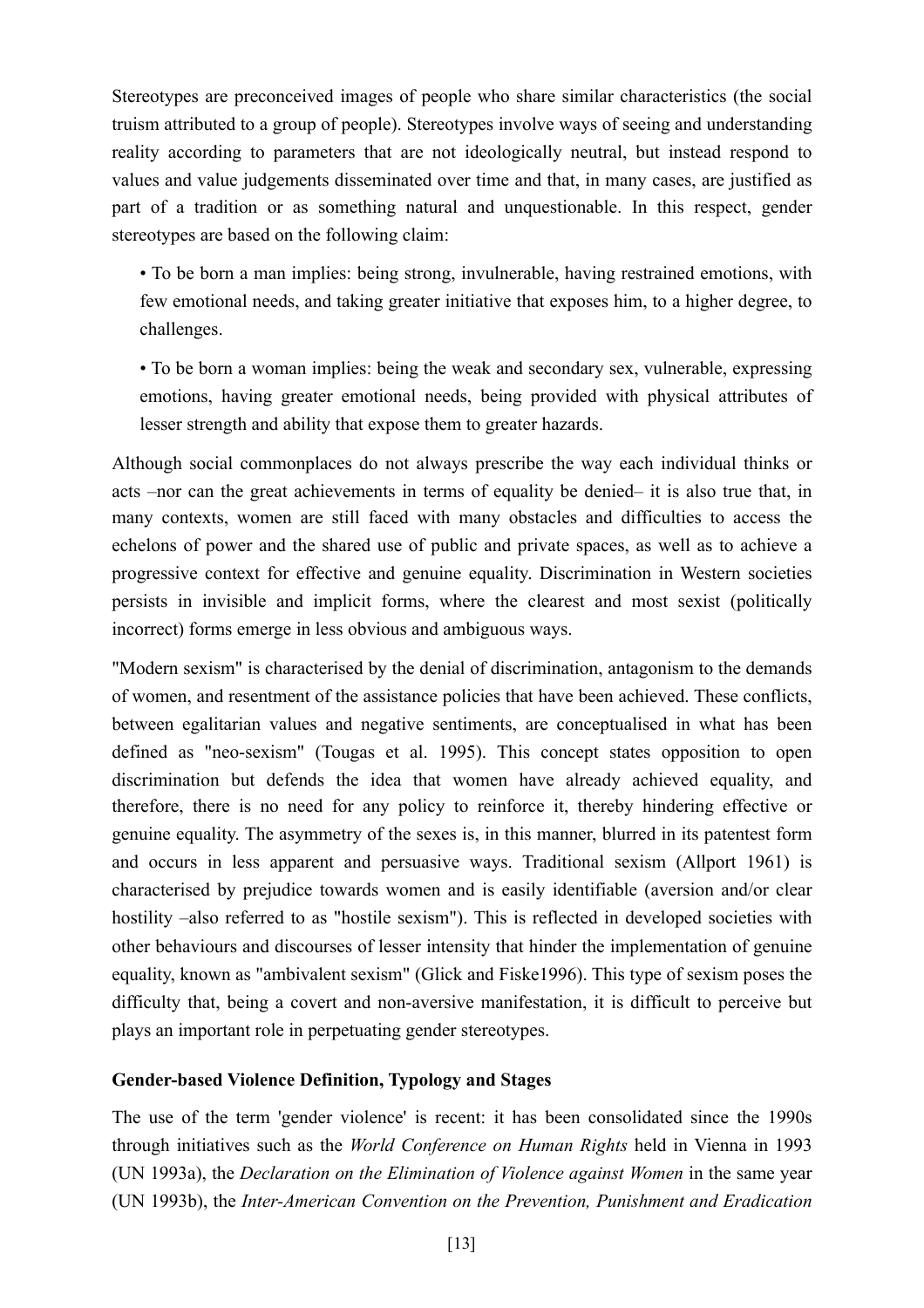*of Violence against Women* (OAS 1994) or the *World Conference on Women* in Beijing (UN 1995). It is the result of women's increasingly visible and broad participation in the human rights movement, as well as of the questioning of the essentialist view of social hierarchies and the female subordination as something normal.

The term 'gender violence' has its precedent in the *Declaration on the Elimination of Violence against Women*:

Art. 1. [...] any act of gender-based violence that results in, or is likely to result in, physical, sexual or psychological harm or suffering to women, including threats of such acts, coercion or arbitrary deprivation of liberty, whether occurring in public or in private life (UN 1993b).

However, it was at the *Fourth World Conference on Women* (Beijing 1995) that the term 'gender violence' was coined under the premise that:

Art. 112. Violence against women is an obstacle to the achievement of the objectives of equality, development and peace. Violence against women both violates and impairs or nullifies the enjoyment by women of their human rights and fundamental freedoms (UN 1995).

According to international law, governments must exercise due diligence to guarantee women's rights (in accordance with the principle of non-discrimination); have policies and plans in place to enforce these rights; and, provide redress and reparations when a violation of these rights occurs. As a consequence, at the European level, the *Compensation to Crime Victims Directive* (Council of Europe 2004) and the Council of Europe *Convention on Preventing and Combating Violence against Women and Domestic Violence*, known as the *Istanbul Convention* (Council of Europe 2011), were adopted. In Spain, the *Basic Act 1/2004, of December 28, on Comprehensive Protection Measures against Gender-based Violence* identifies this violence as an expression of discrimination, the situation of inequality, and the power relations prevailing between the sexes (Spain 2004), limited to the scope of the couple's relationship, and not encompassing other aggression by a man towards a woman.

It is noted that the existence of conflict should not be confused with that of violence. Conflict involves opposing perspectives. Aggressiveness is the first or one of the responses to conflict, however, violence occurs when intimidation, aggressive or discriminatory language, or physical force are used to impose criteria on someone. The dimension of violence is deeper than that of aggression, as it constitutes a direct attempt against a person's personal, physical or sexual integrity. Although direct violence is the most visible and easily identifiable form of GV, we cannot ignore the fact that the submerged base of the iceberg that underpins this violence is broader and more persistent. It encompasses other forms of violence such as cultural violence (e.g. those justified in traditions) and structural violence (e.g. in the form of unequal work place conditions).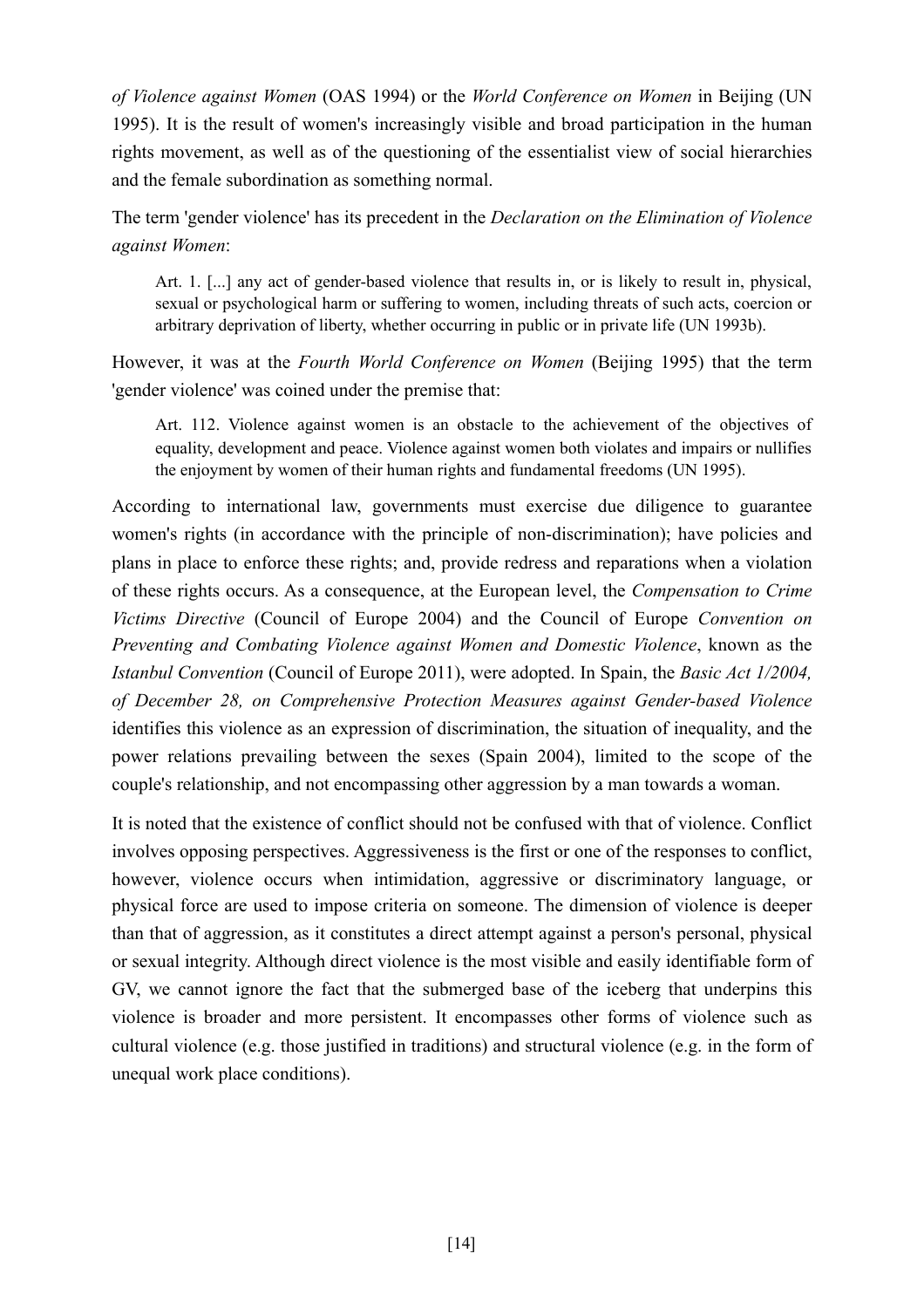

Forms of gender violence (Galtung 2001)

Historically, the paradigm of human rights has been based on the assumption that the civil and political rights of the individual find their place in public life, which has led to violations occurring in private life or within the family unit being ignored: GV constitutes a violation of the principles enshrined in the *Universal Declaration of Human Rights* (UN 1948), and therefore, an expression of inequality. To understand its cultural and structural dimension, it is essential to acknowledge that violence against women does not have a biological origin and is not a strictly domestic problem; but rather, a gender-based issue:

This is an essential theoretical variable to understand that gender differences are not the reason for antagonism, that this is not a form of domestic violence or violence by who is physically superior (man) over the weaker sex (woman), but the result of an inter-temporal discrimination that originates in a social structure of patriarchal nature (Maqueda 2006: 2 –own translation).

For this reason, from a legal point of view, the use of terms such as "domestic violence", "violence in the home", "family violence" and "conjugal violence" are considered inappropriate since they ignore the gender component that defines this type of violence (Debén 2006). Firstly, these terms seem to indicate the possible existence of certain reciprocity, according to which women and men are both victims and perpetrators. Secondly, because each of these definitions excludes other forms of violence: domestic violence (which does not occur in private space), conjugal violence (inflicted when the relationship ceases or within an analogous affective relationship), etc.

# *1. Typologies and phases*

The three forms of violence proposed by Galtung (2001) (direct, structural and cultural) are closely interrelated, one leading to the others cyclically. This has certain specific effects on the way violence itself is exercised between individuals (and which appear in each of the forms mentioned above). This section discusses this violence in its most visible dimension, the characteristics that make it possible to identify a series of typologies and stages. According to the Council of Europe (2011), direct violence consists of the following:

• Physical violence: this includes all types of corporal aggression (pushing, hitting, attacking with weapons, biting, burning, strangling, mutilating, etc.).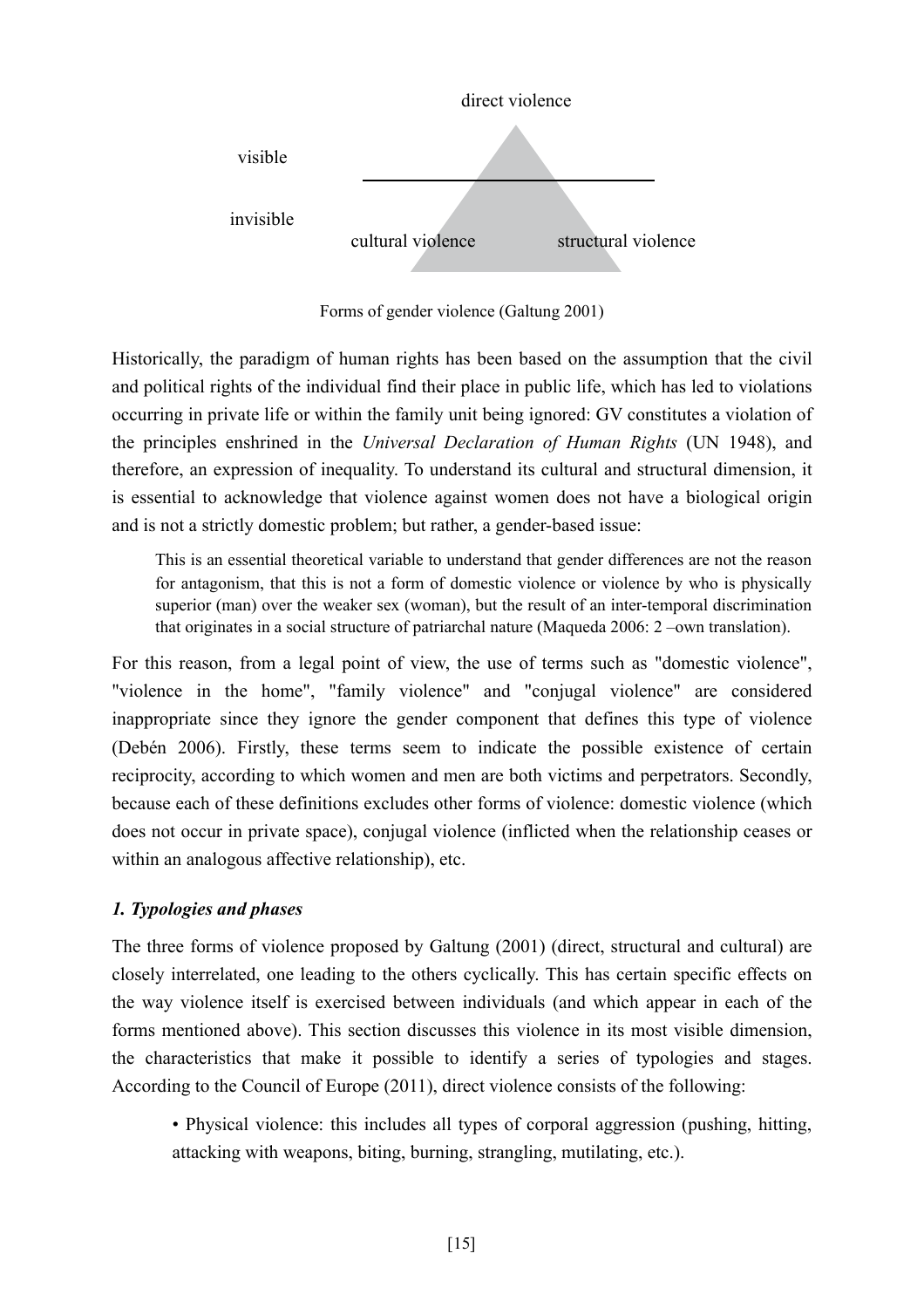• Sexual violence: includes any non-consensual sexual activity (forced viewing or involvement in pornography, forced intercourse, trafficking and exploitation in the sex industry, etc.).

• Psychological violence: a broad notion, which recognises multiple forms of intellectual or moral aggression (threats, isolation, contempt, intimidation and insults in public, etc.).

• Economic abuse: unequal access to shared resources (denying access to money, preventing access to a job, to education, etc.).

• Structural violence: a term closely related to economic abuse, but which also includes invisible and intangible barriers against the fulfilment of the possible options within the individual's basic rights. It is based on the existence of firmly entrenched barriers replicated daily in the social system (e.g. the power relations that generate and legitimise inequality).

• Spiritual violence: a concept incorporating behaviours that force another person to adhere to a particular cultural or religious belief system, or, aimed at eroding or destroying another person's belief through ridicule or punishment.

The existence of different forms of violence also implies that it does not arise suddenly in most cases; it typically begins gradually and in any of the different forms. A number of signs have been identified that often precede the onset of violence, including: attempts to control and isolate; verbal aggression; emotional blackmail; coercion; lack of acknowledgement of one's own mistakes; various forms of humiliation; and, undermining and disregarding the opinions and needs of the couple. These signs may go unnoticed to the victims and the behaviour may not be obvious to the victims' inner circle, thus undermining the possibility of reacting to it. Walker (1979) proposes understanding the way violence works as a recurring cycle during the time in which two people have some kind of relationship, in order to comprehend how a woman can suffer the violence and remain in the relationship over time. This is known as the "cycle of violence" and consists of three phases:

• Tension building: during this process, the man's tension escalates; he is irritable and seems angry for no apparent reason. He does not provide any explanation and denies his attitude, at times blaming his partner. He begins to internalise the idea that his partner is to blame for the unpleasant situations.

• Acute battering incident: in this stage, the man punishes his partner harshly. His expectations of her are not fulfilled and she is punished for not conforming to a 'gender mandate'. The release of tension can be expressed in various forms and degrees: insults, breakage of objects, physical aggressions, drunkenness, absolute indifference, etc.

• Remorse: the man admits his bad behaviour convincingly, experiencing a change that instils in the woman the false belief that it is an isolated event and will not be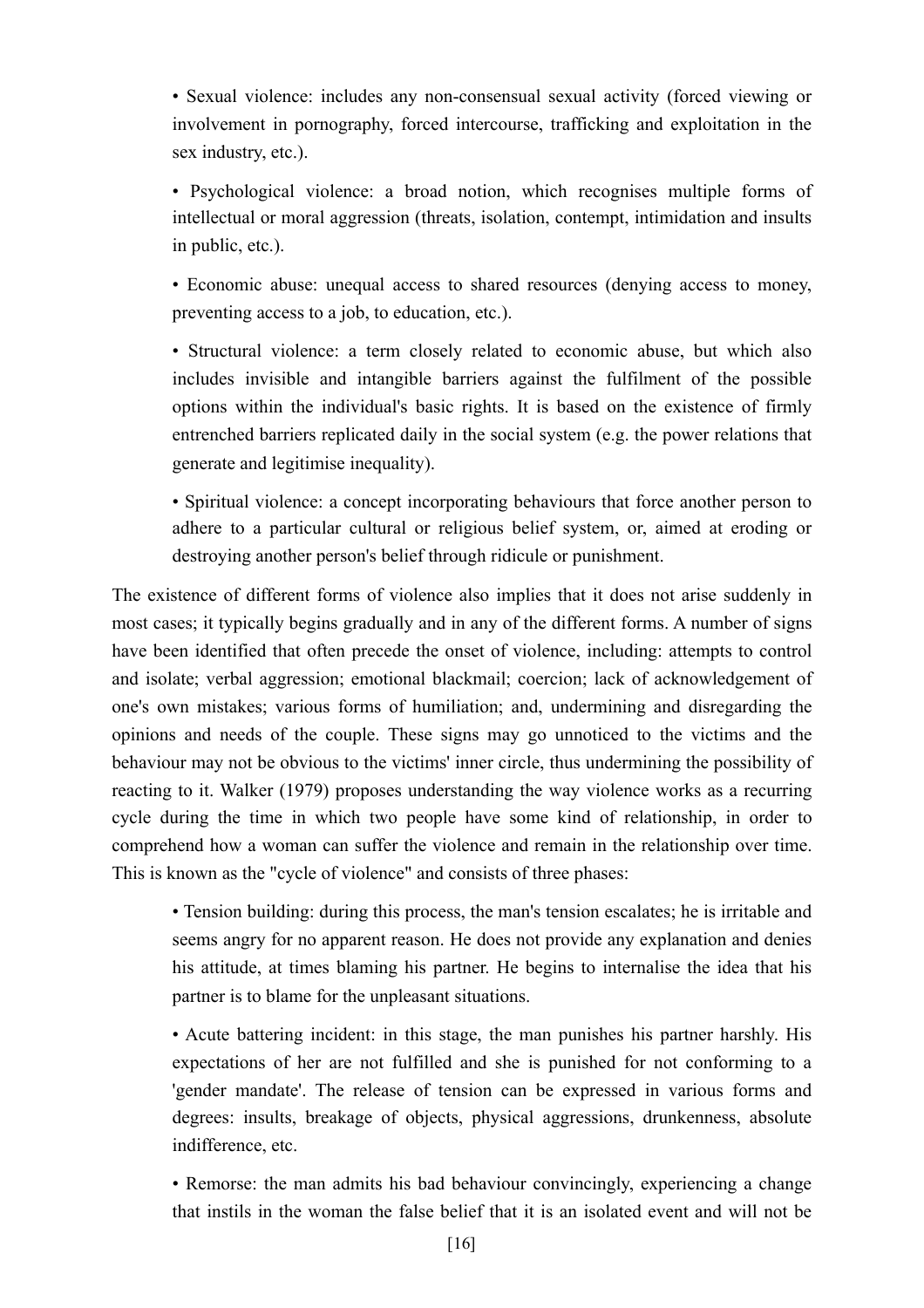repeated. She gives him another opportunity in the belief that she can help him to change. This phase is also referred to as the "honeymoon", since a period of emotional manipulation begins which emulates the idea of returning to the beginning of the relationship, expressing affection, kindness, attention, etc. This phase will gradually fade and the tension will slowly increase, starting the cycle again.



There are three fundamental characteristics in the cycle of violence (Medina 2006). Firstly, the more times the cycle is completed, the less time it takes to start over. Secondly, the intensity and severity of the violence increases progressively over time. Finally, the remorse phase tends to shorten and gradually disappears. In this way, the use of violence becomes a habit and the cycle tends to repeat itself endlessly.

## *2. Myths about women victims of violence*

Despite the enforcement of Spain's *Basic Act 1/2004 of 28 December, on Comprehensive Protection Measures against Gender-based Violence*, egalitarian advancements achieved by feminist movements are disputed (Cobo 2011; Falcón 2014). Moreover, the spread and reinforcement of social clichés, which sustain the more traditional gender stereotypes, can be seen. If a woman suffers violence at the hands of her partner and decides to go to the authorities, she faces a series of stereotyped preconceptions (Larrauri 2008), also shared by many experts, which jeopardise her chances of being attended to in a professional and prejudice-free manner. These include:

• The irrational woman (who withdraws the complaint). The victim is treated as psychologically abnormal.

• The instrumental woman (who makes a complaint to keep the apartment). A judgement of the victim's intentions is made, whereby it is understood that the only reason the woman denounces the incident is to obtain a benefit in return. For example, an illegal immigrant woman that makes a denouncement in order to 'obtain documents'.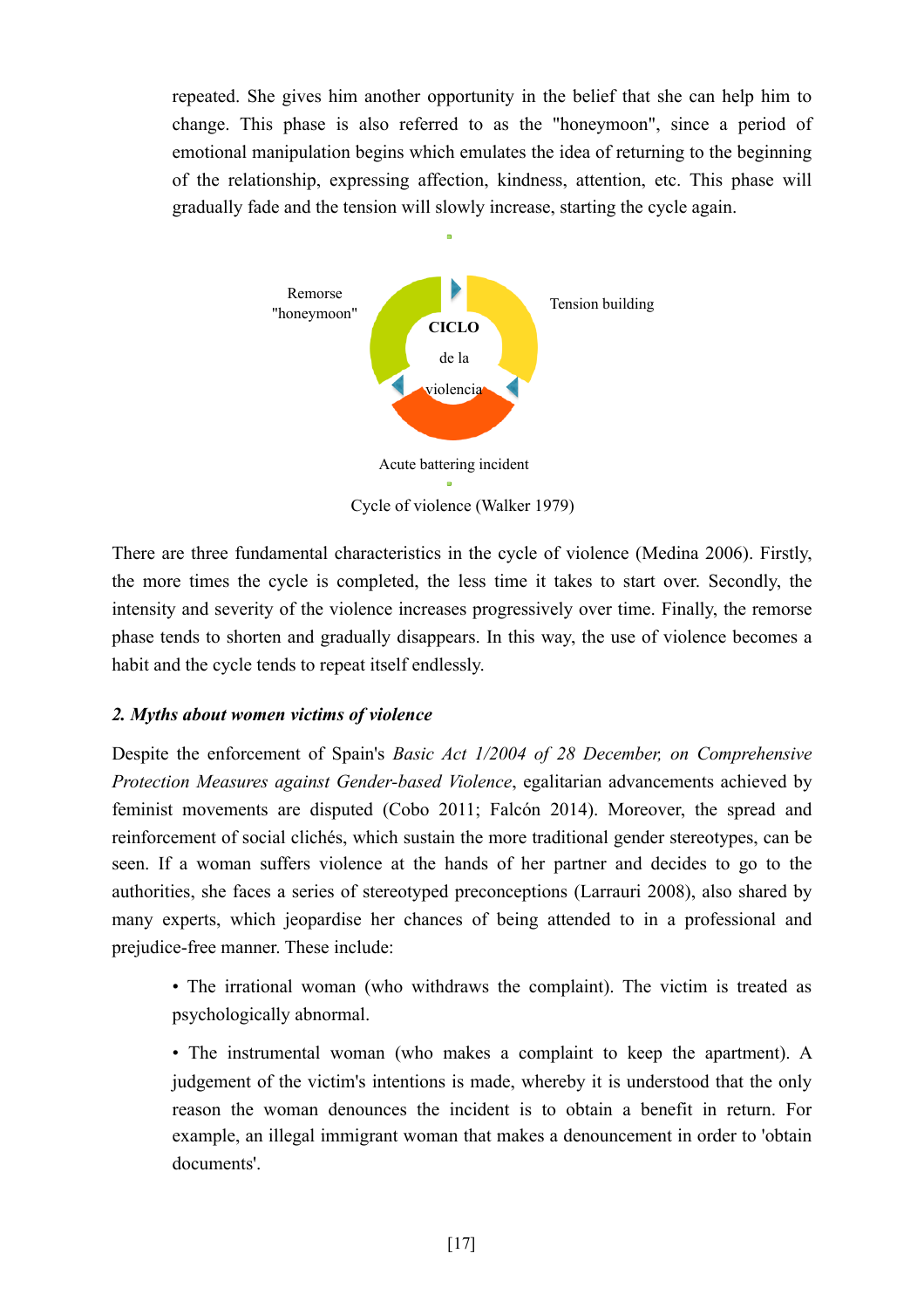• The untruthful woman (who falsely denounces). The woman is perceived as evil. It is common to mistake the existence of shelved and/or withdrawn cases (on the basis of insufficient evidence and/or the victim does not wish to continue with the process) with the fact that the denunciation was false (knowing that abuse has not occurred). The latter is punishable by law and the prosecuting authority must act *ex officio* if it considers that the woman has committed this crime. In practice, there is no sufficient evidence to suggest this occurs. However, doubt is planted and the responsibility, from an inoperative system, is transferred to the woman whereby she is considered guilty.

• The punitive woman (who provokes her partner to approach her). Victims are increasingly penalised for breaching precautionary measures and restraining orders. This happens as the result of contradictory requirements imposed by the penal system.

• The vengeful woman (who wants to further punish the man). The most commonly repeated phrase that "for the same behaviour, the man receives greater punishment than the woman". The alleged comparison between a blow by a man and woman ignores the social context where the actions take place (higher probability of injury and greater impact on the person's life due to the fear produced, deriving from stronger force).

This poses a challenge for the interpreter since, like any social cliché or truism, it can lead him or her to unconsciously judge and assess the situation based on preconceived models. We cannot ignore that all of us, to a greater or lesser extent, are influenced by the gender stereotypes that operate in society, as well as by the myths about women who seek remedy from the penal system. In highly emotional contexts, we must also take into account that unfamiliarity with the language and setting (of the complaint, court case, etc.) poses an additional danger, since our subconscious and cognitive response takes on a greater relevance in our attitude towards the situation. Therefore, it is easy to make erroneous judgements of intentions, biased assessments of language and its motivations, omit information considered unimportant, etc. For this reason, it is necessary to be aware that the interpreter's decisionmaking in these contexts must be duly considered, and above all, exercised with scrupulous prudence and responsibility.

#### **International Indicators on the Condition of Women**

This section provides basic data on the condition of women from an international perspective in order to understand the socio-economic, political and health contexts that women come from, and which are key to identifying the causes and consequences of violence. Not knowing the background context on which GV is based implies disregarding that women's socialisation is defined by their roles in the societies of origin, their living conditions and empowerment prospects. This context is particularly relevant in cross-cultural settings.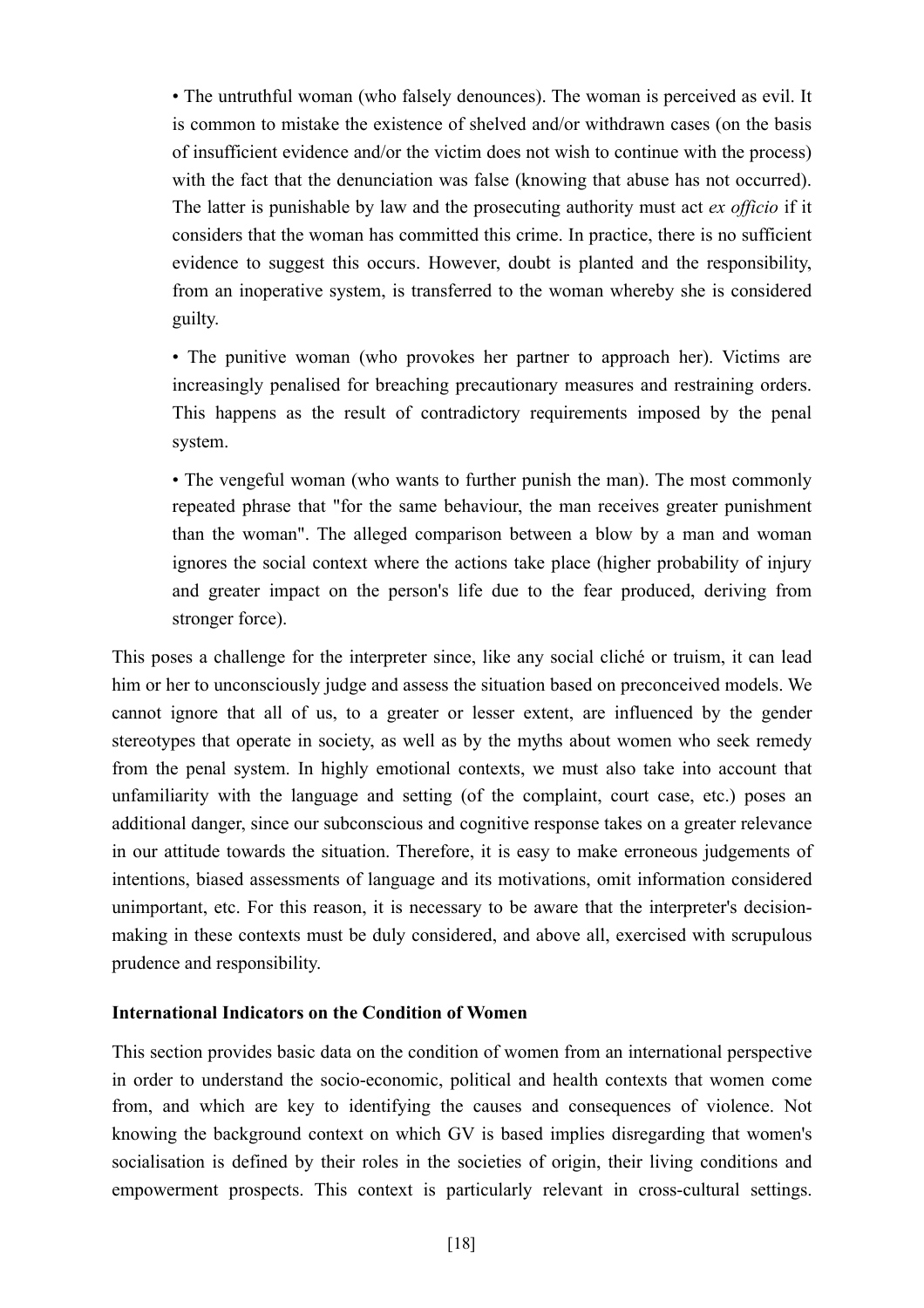Consequently, this section addresses the type of indicators that have been considered the most relevant in order to understand the reality of women in their countries of origin and their situation in Spain. These indicators reflect the living conditions in a particular territory and help us to understand the reasons for migration and the possibilities of access to, and integration into, the labour market in the host country.

Although we know that GV is not restricted to specific social classes, educational levels or working conditions, there are a number of key factors that make women more vulnerable. Additionally, in the case of many migrant women, this vulnerability is greater due to their economic dependence on their partners, low skill levels that hinder access to the labour market, or irregular residency.

The migrant population in Spain is estimated at 9.92% of the total population. Within this group 49.3% are women, of which more than 84.6% are over 15 years of age (INE 2017a). This information is relevant, since it must be taken into account that GV in Spanish legislation refers to relations between the women and "their present or former spouses or by men with whom they maintain or have maintained analogous affective relations, with or without cohabitation" (Article 1 of the *Basic Act 1/2004 of 28 December, on Comprehensive Protection Measures against Gender-based Violence* - Spain 2004), that is so say, it refers primarily to adults.

According to the official data (INE 2017a), it is estimated that 1,882,319 women over 15 years of age are foreigner, for more than 70% of these migrant women, Spanish is not the native or habitual language in their countries of origin. More than 4 to 6.5% of these women would also be undocumented (which restrains access to health, police, judicial and welfare protection services). Data also shows that from the top 20 countries of origin, 13 correspond to non Spanish-speaking countries<sup>4</sup>:

<span id="page-18-1"></span>

| Country        | <b>Number of women</b> | Country                   | <b>Number of women</b> |
|----------------|------------------------|---------------------------|------------------------|
| Romania        | 293,474                | France                    | 46,389                 |
| Morocco        | 213,840                | Ukraine                   | 46,373                 |
| United Kingdom | 140,082                | <b>Russian Federation</b> | 41,146                 |
| Italy          | 75,987                 | Portugal                  | 36,904                 |
| Germany        | 68,152                 | <b>Brazil</b>             | 36,300                 |
| China          | 67,447                 | Poland                    | 31,682                 |
| Bulgaria       | 55,439                 |                           |                        |

Foreign population by nationality from the top non Spanish-speaking countries by number of women (aged 15 years and over). Source: INE (2017a).

<span id="page-18-0"></span>Top 20 countries ordered by number of migrant female population in Spain: Romania, Morocco, [4](#page-18-1) United Kingdom, Italy, Colombia, Germany, China, Ecuador, Bulgaria, France, Ukraine, Bolivia, Russian Federation, Portugal, Brazil, Argentina, Paraguay, Poland, Peru, Dominican Republic.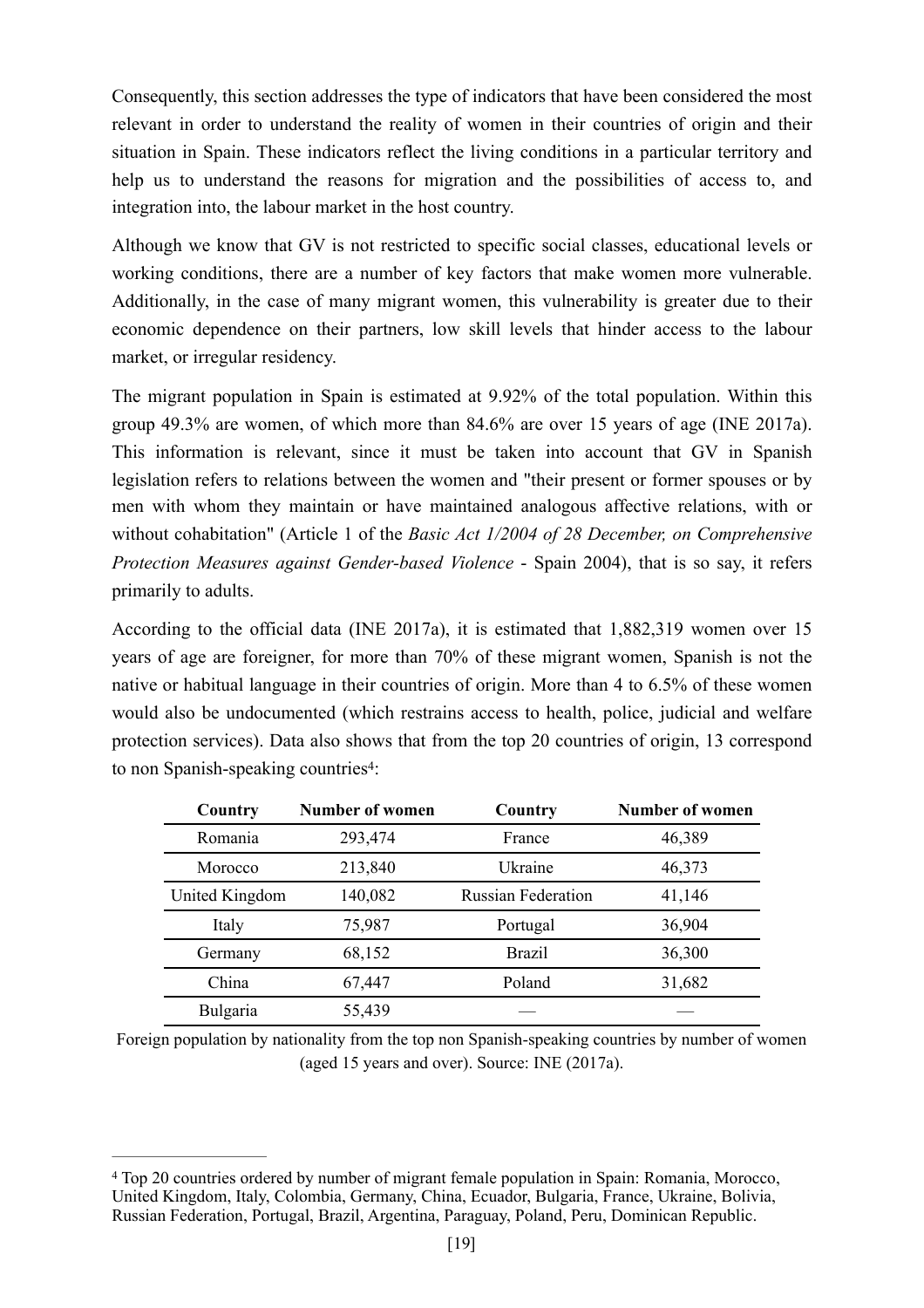These figures should be framed around the following: (1) in countries such as Ecuador, Bolivia or Peru, there is a significant presence of other languages, even though Spanish is also the official language; (2) these figures do not include tourists (surpassing 75.5 million annually) (INE 2017b) who can stay up to three months in the country, this being the most common form of entry for most immigrants; and, (3) neither do the figures recognise the undocumented migrants who enter as a tourist and stay beyond three months (Izquierdo 2008: 621). This population is twice as vulnerable due to its irregular status, and includes trafficked women. With respect to GV figures, it is necessary to specify that only those cases with further undertaking of interim measures are registered in the *Central Registry for the Protection of Victims of Domestic Violence* (which reports to the Ministry of Justice). Examples include cases where there is a sentence, precautionary measure or protective order, (that is, in cases where there is an explicit legal recognition). Therefore, unreported cases, allegations awaiting trial, and withdrawn or dismissed allegations are not taken into account. Consequently, only those victims characterised as judicial matter are contemplated. In Spain, 67.4% of female victims involved in a GV court case were Spanish citizens and 32.6% were foreigners from diverse countries, but the average of female victims –per thousand women among aged 14 years and over– was three times higher among women born abroad (3.1) than among women born in Spain (1,1) (INE 2015).

The selected socio-economic indicators are as follows: (1) access to healthcare (as a basic indicator of the living conditions of women); (2) literacy and formal education (level of training for entry into the labour market); (3) working conditions and economic empowerment (attitudes and previous experiences with regard to financial independence); (4) level of institutional corruption (which constrains the victim's trust in institutional services in which the interpreter will act as liaison); and, (5) indicators of abuse and GV (level of violence against women in which they have been socialised and have experienced directly or indirectly).

#### *1. Access to healthcare*

Access to healthcare is directly related to the development of public healthcare systems this depends directly on a country's income level; with the exception of Cuba (WHO 2017b). Nonetheless, there is a prevalence of diseases and situations that put women at higher risk. One aspect in which women's health has been best monitored has to do with their sexuality. This type of indicator combines two principles: the quality and availability of resources assigned exclusively to women, as well as their decision-making possibility to make choices regarding their sexual and reproductive life.

The percentage of women aged between 15 and 49, married or in *de facto* relationships, who are using at least one contraceptive method, regardless of kind (contraceptive prevalence), shows important geographical and economic differences. Although in America, Europe and the Western Pacific the average use of contraceptive methods is more than 70%, in sub-Saharan African countries the rate is less than 27%. According to income level, there is a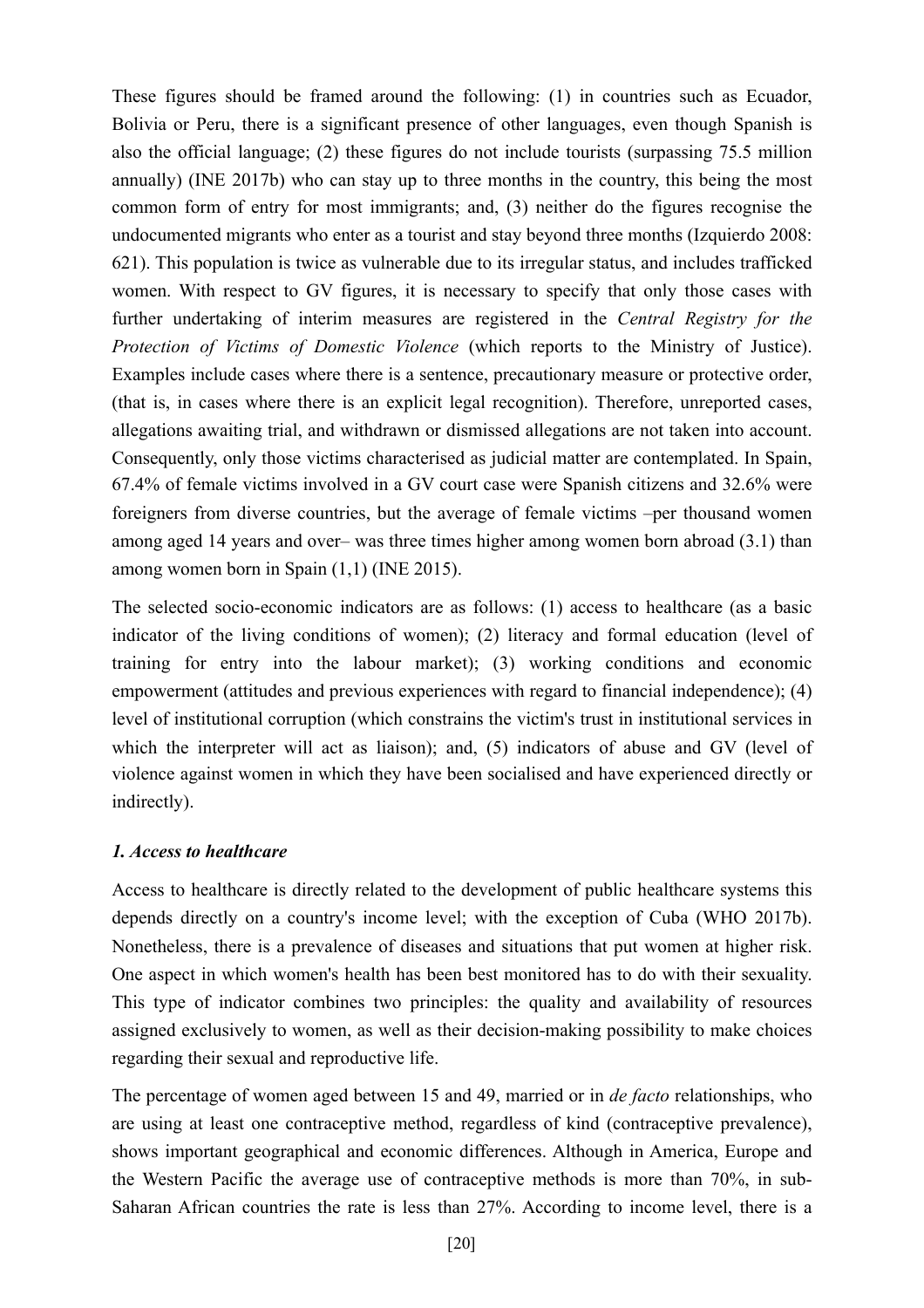clear division between low income countries (average 46.4%), medium and high income countries (74.3%) (WHO 2014a).

It should also be noted that, for example, women subject to violence by their partners are 2.6 times more likely to suffer from depression or anxiety, and 2.3 to have alcohol use disorders; 1.5 times more likely to acquire HIV in some regions; twice as likely to have an abortion or 16% more likely to have a low birth weight baby. Moreover, 35% of these women have experienced sexual violence; and 38% of violent deaths were committed by their partners, and 7% by non-partners (WHO 2013b).

## *2. Literacy and education*

The situation of women regarding education policies has improved significantly in recent decades. In addition to recognising women's universal right to education, initiatives relating to education have also been motivated, in part, by increasing specialisation needs of the industry and by the positive effect of a higher educational level of women on the community (and families) as a whole. This makes them important subjects of social transformation on their own and due to their role as mothers and caretakers of the home (considering that 92,5% of women in the world between 40-44 years old have given birth at some point in their lives) (UN 2016).

In general terms, school enrolment rates have increased. Although in 126 countries the gender parity index for school life expectancy (from primary to tertiary education) for women is positive, it still remains negative in 70 countries (UNESCO 2016). Additionally, 63.1% of the entire adult female population aged 15 years and over is illiterate in the Regions of the *Millenium Development Goals*. Consequently, educational progress is hampered by a generational component that has a significant impact. The impact of educational progress on access to the labour market further reflects a less encouraging reality.

## *3. Working conditions and economic empowerment*

Women's access to the labour market is characterised by poorer conditions than those of their male counterparts. This implies that women are more restricted in their ability to enjoy higher financial independence and autonomy. As a result, they face greater dependence on their spouse or partner, which is further increased when combined with caring for descendants or elders; when having to take care of the family as a widow; or, following abandonment by one's partner (due to separation, war or immigration).

For example, the female workforce participation rate (regardless of the type of work and workday) is lower compared to the male rate, in addition to a wage gap with substantial differences between countries.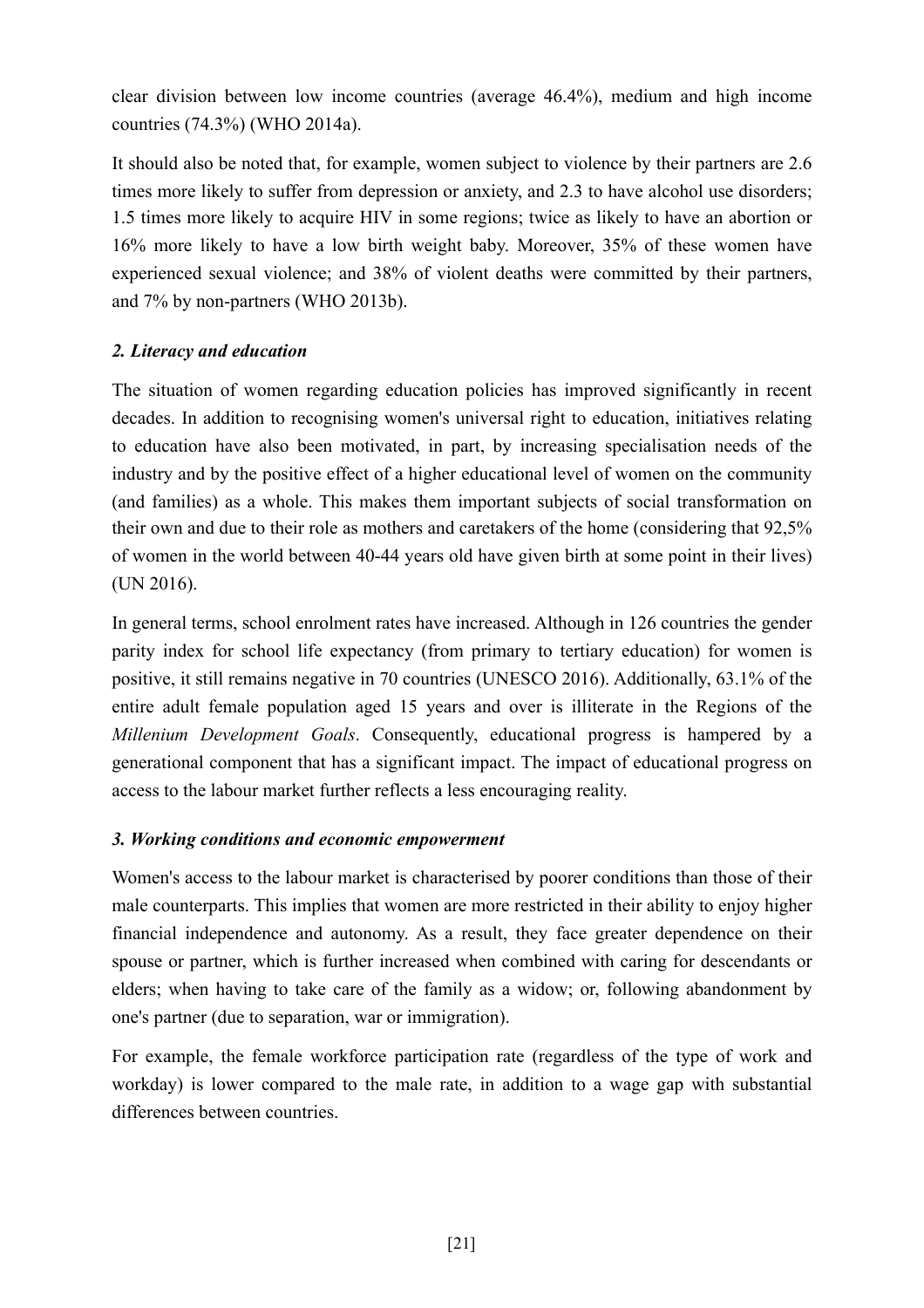

<span id="page-21-1"></span>Labour activity rate (by gender, aged 15 years and over, projection for 2021) and female wage gap % (by monthly earnings, 2014-2015). Source: ILO (2017), UNECE (2017a)[.5](#page-21-0)

Activity rates are not only lower but, beyond other considerations (such as the number of hours worked, job type, qualification, inactivity rate, etc.), women's wages also show a significant difference in percentage compared with monthly wages among men (ranging, at least, between 9.9 and 32.1 points). The feminisation of poverty is a phenomenon that, far from being eradicated, responds to the structural context that makes women in situations of poverty, economic crisis or family breakdown more vulnerable. Women's economic opportunities are not only restricted by their situation in the labour market, but respond to a multi-variable reality whereby we must also consider: (1) access to land, housing and other productive resources; (2) access to productive services; and, (3) access to social protection (UN 2009).

#### *4. Trust in institutions*

The way an institution's functioning is perceived is an important factor to take into consideration when working with the public services attending to female GV victims. For instance, corruption indices illustrate the public's perception of institutions, which determines the degree of trust and expectations. The four fields related to GV victim's attention (legal, health, police and social) where interpreting tasks are carried out are, in many cases, marked by a negative perception. Thus, corruption in public institutions and services is considered to be a widespread problem. An assessment of 107 countries, seeking to identify the most corrupt institutions among a total of 12, found that the police ranked second (after the political parties); the judiciary third; the public administration branch (including social services) fourth; and, health care fifth (Transparency International 2013).

<span id="page-21-0"></span><sup>&</sup>lt;sup>[5](#page-21-1)</sup> No female wave gap data available for: Brazil, China and Morocco.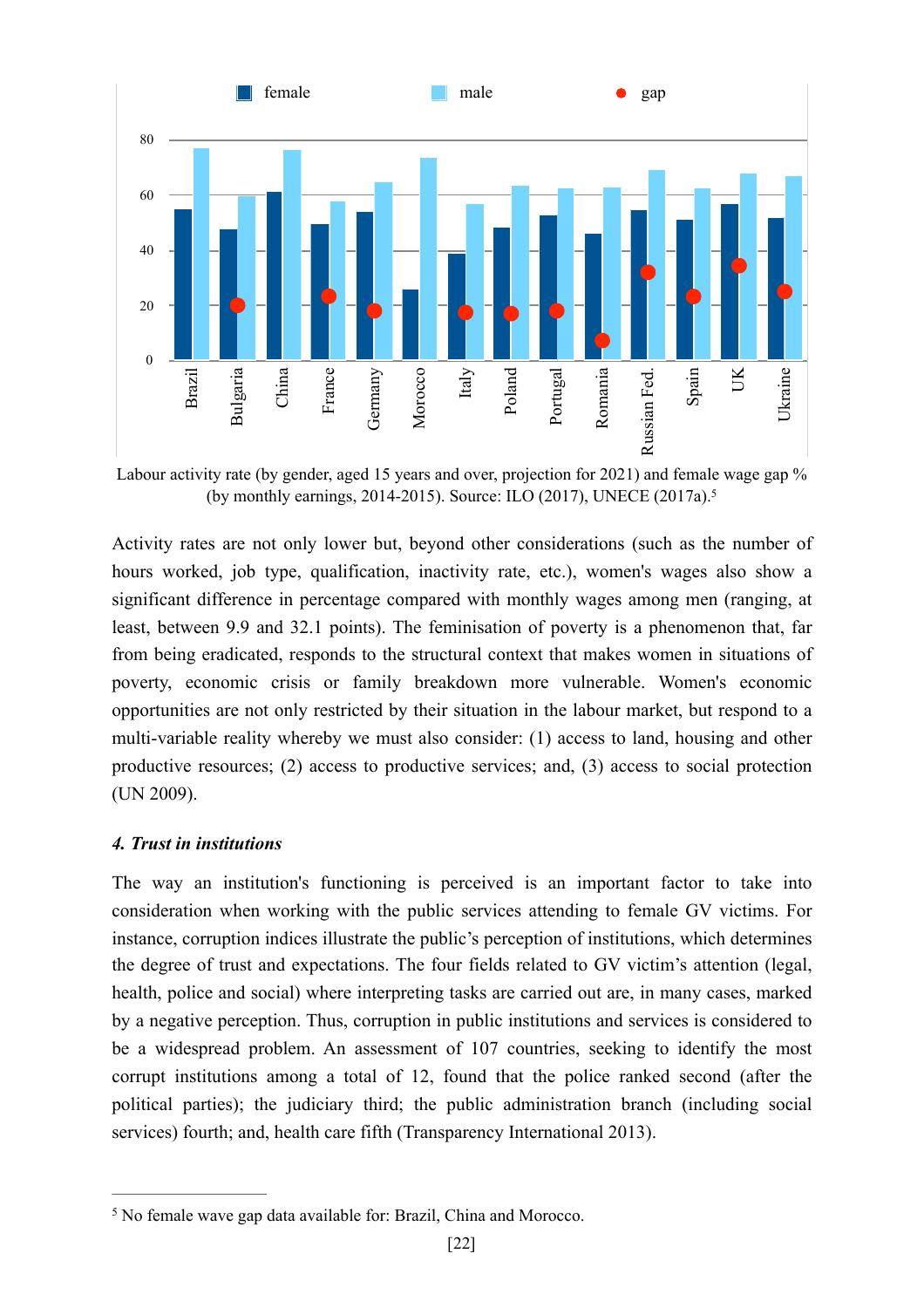In relation to the 12 countries that contribute to the largest female immigrant population from non Spanish-speaking countries (noting that the origin of foreign GV victims is not limited to those countries), the results concerning the perception of corruption are equally significant in the four action fields, namely; legal, health, police and the public administration entities.

| Country           | <b>Judiciary</b> | <b>Health</b>  | <b>Police</b>  | <b>Public</b><br>administration |
|-------------------|------------------|----------------|----------------|---------------------------------|
| Germany           | 2.6              | 3.4            | 2.7            | 3.4                             |
| <b>Brazil</b>     | 3.4              | 3.5            | $\overline{4}$ | 3.3                             |
| Bulgaria          | 4.4              | 4.2            | 3.9            | 3.4                             |
| China             | n/a              | n/a            | n/a            | n/a                             |
| Spain             | 3.5              | 2.3            | 3.1            | 3.3                             |
| France            | 3                | 2.8            | 3.3            | 3.4                             |
| Italy             | 3.4              | 3.6            | 2.9            | 3.8                             |
| Morocco           | $\overline{4}$   | 4.2            | 4.2            | 4.1                             |
| Portugal          | 3.9              | $\overline{3}$ | 3.2            | 3.4                             |
| Romania           | 3.7              | 3.6            | 3.5            | 3.4                             |
| Russia Federation | 4.4              | 4.1            | 4.5            | 4.6                             |
| Ukraine           | 4.5              | 4.2            | 4.4            | 4.3                             |
| United Kingdom    | 2.7              | 2.6            | 3              | 3.3                             |
| <b>TOTAL</b>      | 3.6              | 3.3            | 3.7            | 3.6                             |

Corruption perception scale (1 not at all corrupt, 5 extremely corrupt). Source: Transparency International (2013).

Excluding China (no available data) the rest of the countries included here all scored high on perceived corruption (2.5 and above save for Spain's health sector). Additionally, many countries surpass the global average per field: six countries in the judiciary, eight in the health sector, five in police, and five in public administration. The institutions and services, in which interpreters work and on which the victims depend directly, are challenged. Interpreters have to perform their communication work, between the victim and the institutions, under these circumstances.

#### *5. Abuse and gender violence indicators*

World Health Organization (WHO) data confirm that the incidence of sexual violence within and outside the couple relationship is widespread among women aged 15-69 years. These data refer to sexual violence defined within the couple as: being physically forced to have sexual intercourse due to fear of partner and/or being forced to engage in sexual acts considered humiliating or degrading. Or outside the couple relationship: the experience of being forced to perform any unwanted sexual act with someone other than the husband or partner (WHO 2013a: 6).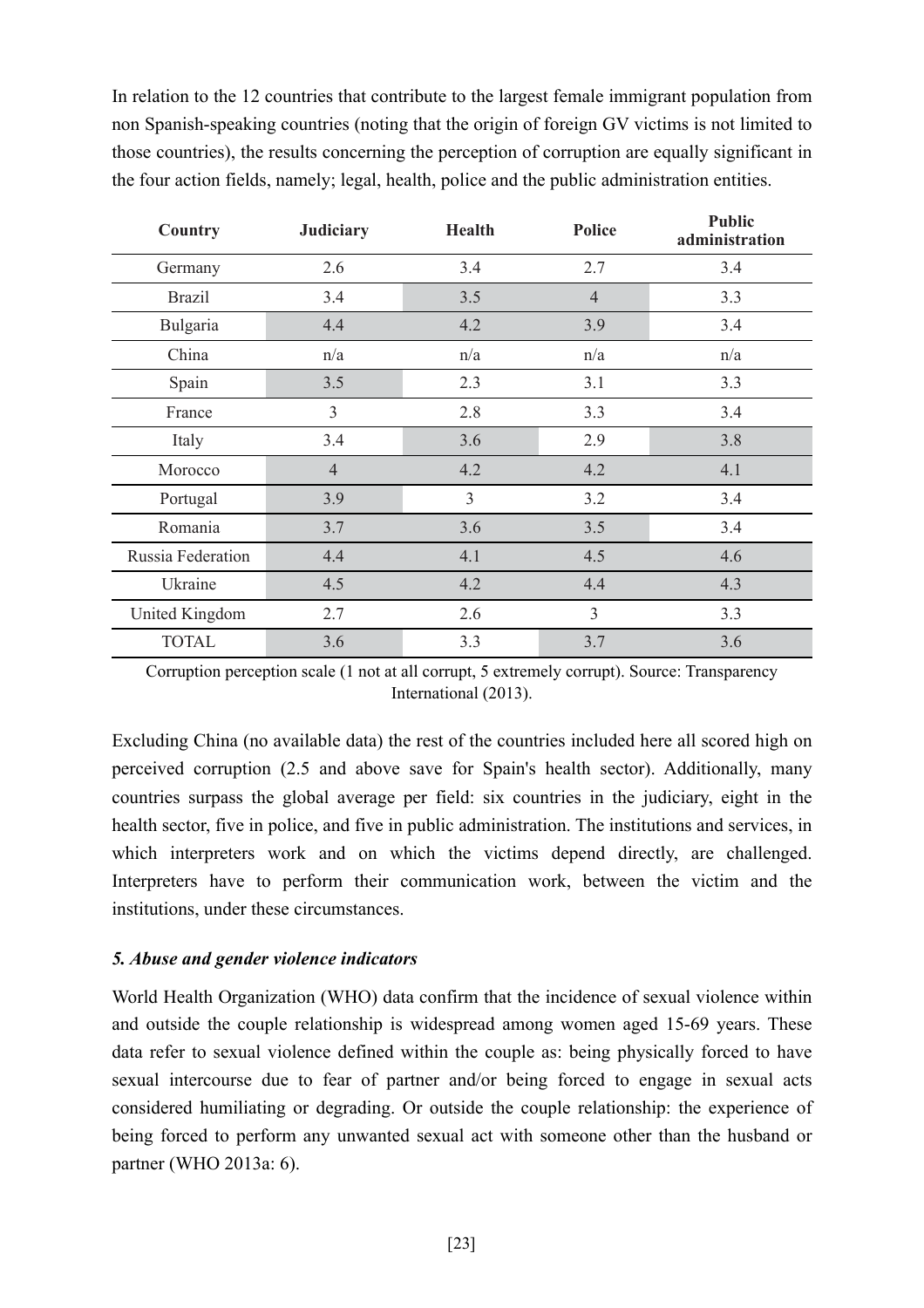The incidence of violence within couples is a global phenomenon with significant differences existing between geographic areas. For example, in Western Europe and East Asia, the average prevalence is below 20%, while in areas such as Central Sub-Saharan Africa it exceeds 65%. In comparison, for sexual violence outside the couple, the average incidence is lower, with the lowest values in South Asia (3.3%) and the highest in Southern Sub-Saharan Africa (17.4%) (WHO 2014).

In both cases, the prevalence of violence against women presents a complex international profile conditioned by legal and cultural factors – relating to how women are perceived within communities – and economic factors. The distinction between violence outside or within the couple can be understood based on the attitudes and expectations of the woman within the household as wife (and mother). A WHO study (2005: 12) showed the way in which women themselves internalise domestic violence. In response to the question about the reasons they consider "wife-beating" justifiable, it shows that: first, there is a variation between countries; second, a greater acceptance in rural compared to urban areas; and, third, a clear scaling of the motives that would justify the aggression (in order: wife not complete housework, wife disobeys her husband, wife refuses sex, wife asks about other women, husband suspects infidelity, wife is unfaithful). These data reflect the degree of social acceptance of domestic violence among women. This shows the existence of a normalisation of intimate partner violence, the tolerance levels towards it, and the difficulty of initiating an allegation process.



Women agreeing with specific reasons that justify wife-beating, %. Source: WHO (2005).

It is not just a question of subjective perception or the attitudes of women themselves towards GV. On the criminal front, the data on serious assault, homicide and robbery show that the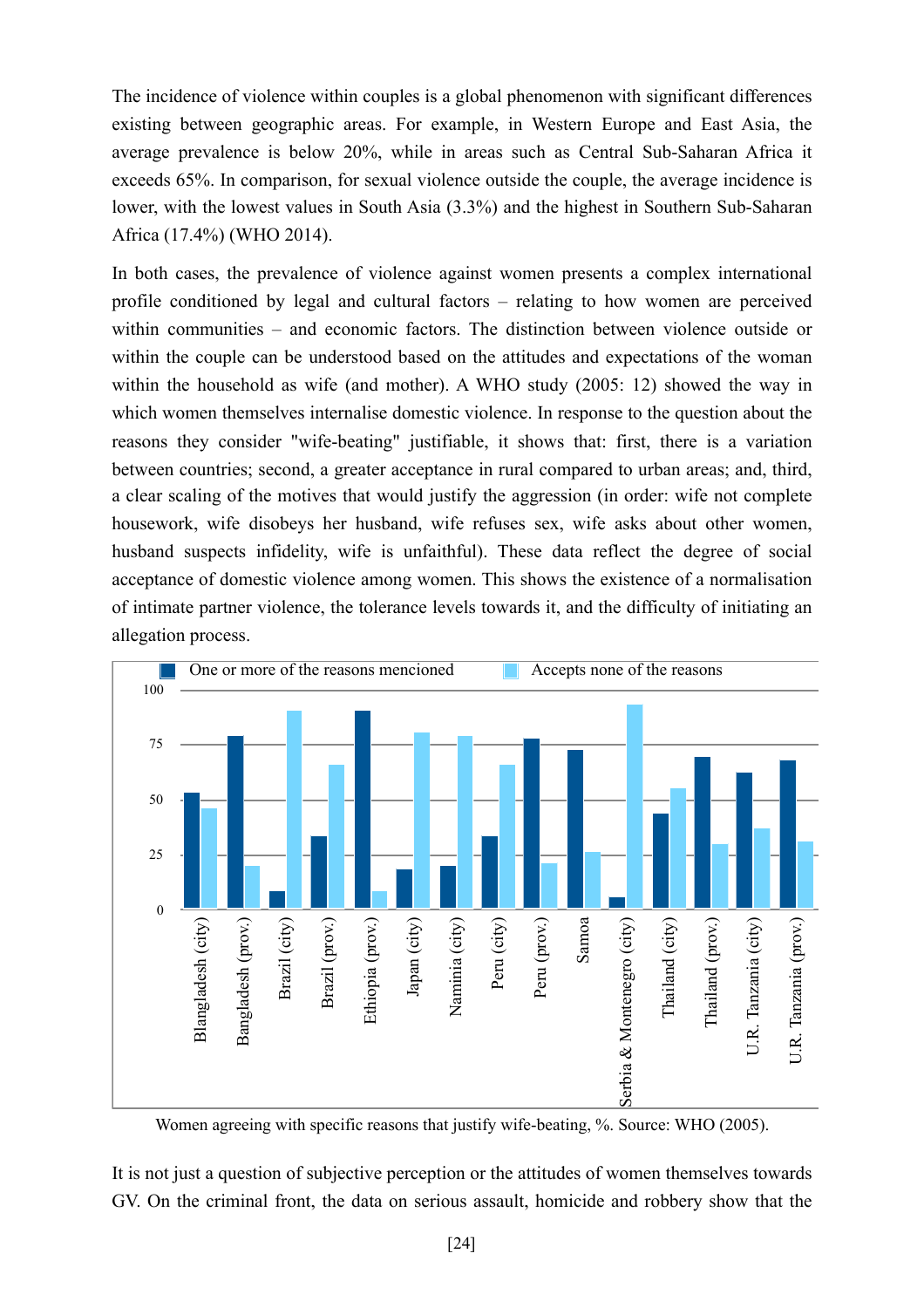victim percentage figures are often men (with the exception of Italy where this tendency is reversed), except in the case of sexual assault in which case the victims are always mainly (and by far) women.



<span id="page-24-1"></span>Women with respect to men by crime type %. Source: UNECE (2017b)<sup>[6](#page-24-0)</sup>.

Within the European Union, it is estimated that over a one-year period 7% (12 million) of women aged between 18 and 74 years have been subjected to physical violence and 2% (3.7 million) to sexual violence (FRA 2014).

## **Summary**

Of the total of these female victims, two thirds were born in Spain and one third abroad; however, by geographic area of origin, the victim rate (among those aged 14 and over) is inverted being three times higher among those born abroad. Of the female immigrant population, over 70% are from non Spanish-speaking countries, of which more than 4 to 6.5% would also be undocumented (which restrains access to health, police, judicial and welfare protection services).

Beyond the legal consideration of GV and the measures and means available to combat it, women's acceptance of GV in their lives is determined by their communities' expectations (roles and obligations), as well as by how they internalise their role as part of their communities and families (as partners, wives and/or mothers). In addition to their significant social value, their objective possibilities of autonomy and economic empowerment must be included. The condition of women in an international context displays a complex image characterised by a set of distinctive pillars:

• Sexual health, a basic aspect of women's living conditions globally and that derives from their access to health care resources, is worrying. Sexual health, access to contraceptive methods, prevention of sexually transmitted diseases, etc., is directly

<span id="page-24-0"></span><sup>&</sup>lt;sup>[6](#page-24-1)</sup> No data available for: Brazil, China, Morocco, Poland, Portugal and Russian Federation.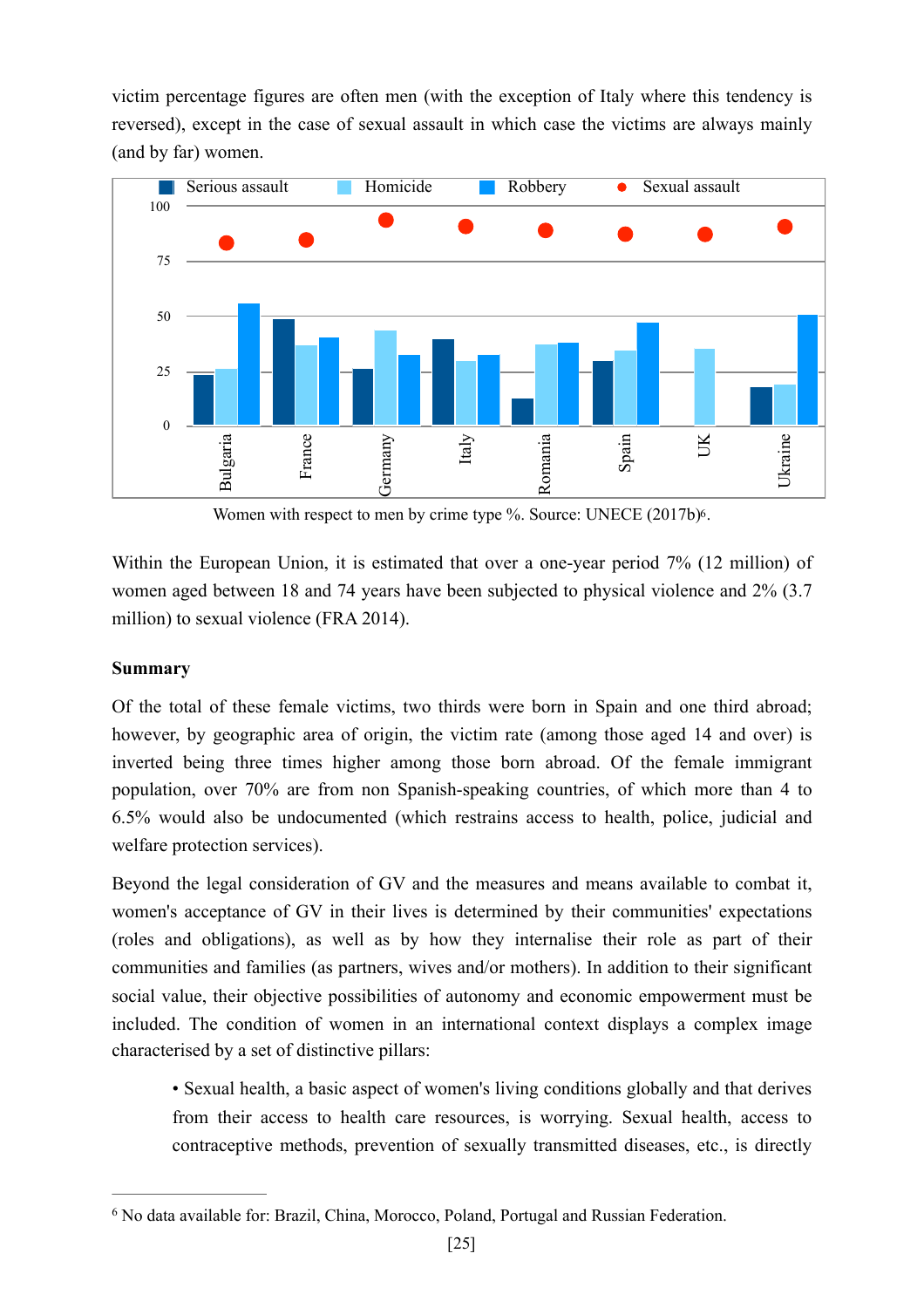related to victim's country of origin, socio-economic situation and position within the couple relationship.

• Their possibility to access educational resources is a generational issue that sees women aged over 15 years at a disadvantage.

• Working conditions and economic empowerment: the labour activity rate is persistently lower among women and marked by a wage gap of different magnitudes but is always negative.

• Given the perceived levels of corruption in many countries of origin, it cannot be assumed that there is a favourable predisposition and trust towards institutional services (social, police, judicial or health).

• The level of violence against women is a socialisation factor with variable intensity: they experience it directly or indirectly. Violence against women is a global phenomenon with a higher prevalence among couples.

In relation to GV:

• The term "gender violence" is understood as any form of violence that causes physical, sexual or psychological harm or suffering in both private and public settings. Several categories of violence are determined: physical, sexual, psychological, economic, structural, and spiritual.

• GV constitutes a violation of the principles enshrined in the *Universal Declaration of Human Rights*.

• The social myths surrounding GV victims seek to discredit and disallow women in their right to access effective justice. Similarly, they limit our ability to understand the complexity of the condition of women.

# **Bibliography**

ALLPORT, G. W. (1961). *Pattern and Growth in personality*. New York: Holt.

- BENHABIB, S. (1997). The Generalized and the Concrete Other: the Kohlberg-Gilligan Controversy and Moral Theory. In: MEYERS, D. T. (Ed.), *Feminism social Thought: A Reader*, 735-756. New York: Routledge.
- COBO, R. (2005). El género en las ciencias sociales. *Cuadernos de Trabajo Social*. 18, 249-258.
- (2011). *Hacia una nueva política sexual. Las mujeres ante la reacción patriarcal.*  Madrid: Los libros de la Catarata.
- COUNCIL OF EUROPE (2004). *Council Directive 2004/80/EC of 29 April 2004 relating to compensation to crime victims. Official Journal of the European Union. 261, 15-18.*  Electronic version: <[http://eur-lex.europa.eu/homepage.html>](http://eur-lex.europa.eu/legal-content/EN/TXT/?uri=CELEX%253A32004L0080)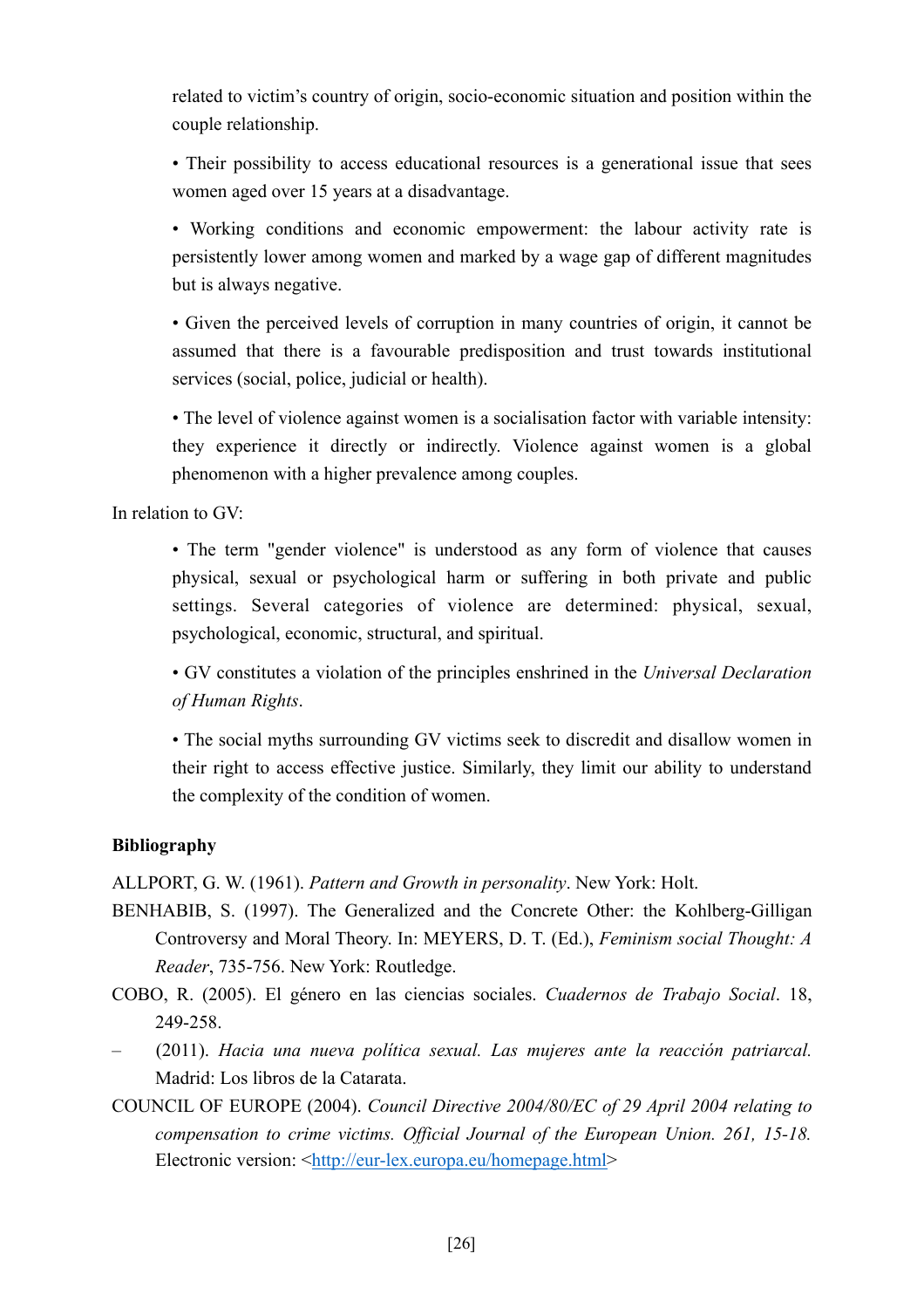- (2011). *Council of Europe Convention on preventing and combating violence against women and domestic violence.* Brussels: Council of Europe. Electronic version: <[http://](http://www.coe.int/en/web/conventions/full-list/-/conventions/rms/090000168008482e) [eur-lex.europa.eu/homepage.html>](http://www.coe.int/en/web/conventions/full-list/-/conventions/rms/090000168008482e)
- DE BEAUVOIR, S. (1973). *The Second Sex*. New York: Vintage Books.
- DEBÉN ALFONSO, M. (2006). *O tratamento penal da violencia contra as mulleres. Da intensiva aplicación de Intervención mínima á introdución da perspectiva de xénero.*  Santiago de Compostela: Xunta de Galicia.
- FALCÓN, L. (2014). *Los nuevos machismos*. Barcelona: Aresta Mujeres.
- FRA [European Union Agency for Fundamental Rights] (2014). *Violence against women: an EU-wide survey. Main results.* Vienna: FRA. Electronic version: <**[http://fra.europa.eu/](http://fra.europa.eu/en/publication/2014/violence-against-women-eu-wide-survey-main-results-report)** [en/publications-and-resources/publications>](http://fra.europa.eu/en/publication/2014/violence-against-women-eu-wide-survey-main-results-report)
- GALTUNG, J. (2001). After Violence: 3R, Reconstruction, Reconciliation, Resolution. Coping With Visible and Invisible Effects of War and Violence. In: Abu-Nimer, M. (Ed.), *Reconciliation, Justice, and Coexistence: Theory & Practice,* 3-23. Lanham, Maryland: Lexington Books.
- GLICK, P. & FISKE, S. T. (1996). The Ambivalent Sexism Inventory: Differentiating hostile and benevolent sexism. *Journal of Personality and Social Psychology*. 70/3, 491-512.
- ILO [International Labor Organization] (2017). *Labor force participation rate by sex and age(%).* Geneva: ILO. Electronic version: <[http://www.ilo.org/global/statistics-and](http://www.ilo.org/global/statistics-and-databases/lang--en/index.htm)[databases/lang--en/index.htm>](http://www.ilo.org/global/statistics-and-databases/lang--en/index.htm)
- INE [National Statistics Institute] (2015). *Violencia doméstica y violencia de género*. Madrid: INE. Electronic version:  $\frac{\text{http://www.ine.es}}{\text{http://www.ine.es}}}$
- (2017a). *Continuous Register Statistics.* Madrid: INE. Electronic version: [<http://](http://www.ine.es/dyngs/INEbase/en/operacion.htm?c=Estadistica_C&cid=1254736177012&menu=resultados&idp=1254734710990) [www.ine.es>](http://www.ine.es/dyngs/INEbase/en/operacion.htm?c=Estadistica_C&cid=1254736177012&menu=resultados&idp=1254734710990)
- (2017b). *Tourist Movement on Borders. Frontur.* Madrid: INE. Electronic version: <[http://www.ine.es>](http://www.ine.es/dyngs/INEbase/es/operacion.htm?c=Estadistica_C&cid=1254736176996&menu=resultados&idp=1254735576863)
- IZQUIERDO ESCRIBANO, A. (2008). El modelo de inmigración y los riesgos de exclusión. In: RENES AYALA, V. (Coord.), *VI Informe sobre exclusión y desarrollo social en España*, 599-679. Madrid: FOESSA.
- LARRAURI PIJOAN, E. (2008). Cinco tópicos sobre las mujeres víctimas de violencia… y algunas respuestas del feminismo oficial. In: LAURENZO COPELLO, P., MAQUEDA ABREU, M. L. & RUBIO CASTRO, A. M. (Coords.), *Género, violencia y derecho,*  311-328. Valencia: Tirant lo Blanch, Alternativa.
- LORENTE ACOSTA, M. (2001). *Mi marido me pega lo normal*. Barcelona: Editorial Crítica.
- MAQUEDA ABREU, M. L. (2006). La violencia de género. Entre el concepto jurídico y la realidad social. *Revista Electrónica de Ciencia Penal y Criminología*. 8/2, 1-13. Electronic version: <[http://criminet.ugr.es/recpc/08/recpc08-02.pdf>](http://criminet.ugr.es/recpc/08/recpc08-02.pdf)
- MEDINA, J. (2006). Perfil psicosocial y tratamiento del hombre violento con su pareja en el hogar. In: ECHEBURÚA, E. (Ed.), *Personalidades Violentas,* 153-167. Madrid: Editorial Pirámide.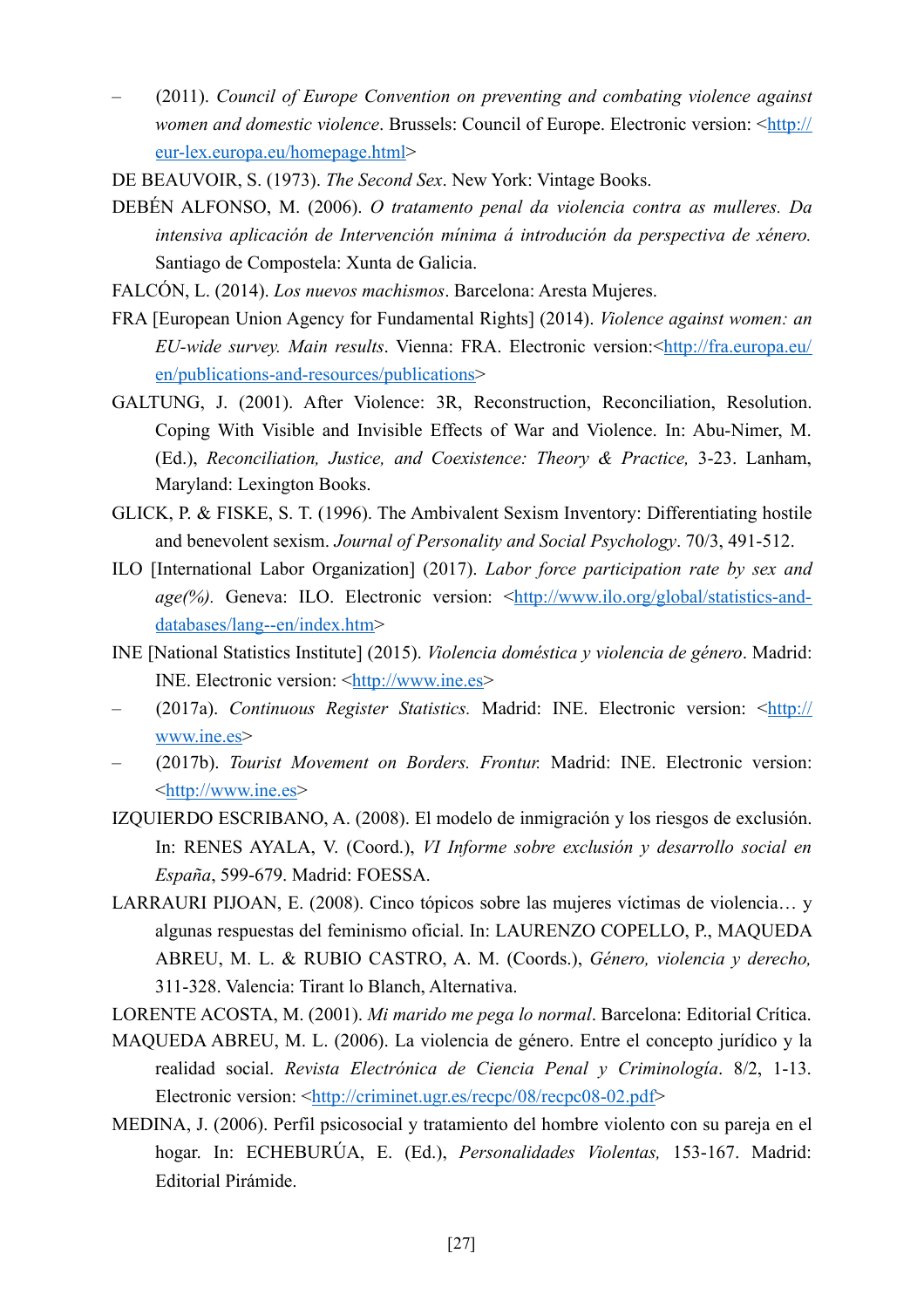- OAS [Organization of American States] (1994). *Inter-American Convention on the Prevention, Punishment, and Eradication of Violence against Women "Convention of Belém do Pará".* Washington, D. C.: OAS. Electronic version: <[http://www.oas.org/](http://www.oas.org/juridico/english/treaties/a-61.html) [juridico/english/treaties/a-61.html>](http://www.oas.org/juridico/english/treaties/a-61.html)
- RICO, N. (1996). *Gender-based violence: A human rights issue. Mexico, Port of Spain Economic Commission for Latin America and the Caribbean.* Electronic version: <[http://repositorio.cepal.org/bitstream/handle/11362/5860/1/S9700545\\_en.pdf>](http://repositorio.cepal.org/bitstream/handle/11362/5860/1/S9700545_en.pdf)
- RUBIN, G. (1975). The traffic in women: notes on the political economy of sex. In: REITER. R. R. (Ed.), *Toward and Anthropology of Women,* l57-210. New York: Monthly Review Press.
- SPAIN (2004). Ley Orgánica 1/2004, de 28 de diciembre, de Medidas de Protección Integral contra la Violencia de Género. *Boletín Oficial del Estado. 313, 42166-42197.*  Electronic version: <[http://www.boe.es/boe/dias/2004/12/29/pdfs/A42166-42197.pdf>](http://www.boe.es/boe/dias/2004/12/29/pdfs/A42166-42197.pdf)
- TOUGAS, F., BROWN, R., BEATON, A. M. & JOLY, S. (1995). Neo-sexism: Plus Ça Change, Plus Cést Pareil. *Personality and Social Psychology Bulletin.* 21/8, 842-849.
- TRANSPARENCY INTERNATIONAL (2013). *Global Corruption Barometer 2013. Berlin: Transparency International.* Electronic version: <[http://www.transparency.org>](http://www.transparency.org)
- UN [United Nations] (1948). *Universal Declaration of Human Rights*. New York: United Nations. Electronic version: [<http://www.un.org/en/documents/index.html>](http://www.un.org/en/documents/index.html)
- (1979). *Convention on the Elimination of all Forms of Discrimination against Women.*  New York: United Nations. Electronic version:[<http://www.un.org/womenwatch/daw/](http://www.un.org/womenwatch/daw/cedaw/text/econvention.htm) [cedaw/text/econvention.htm>](http://www.un.org/womenwatch/daw/cedaw/text/econvention.htm)
- (1993a). *World Conference on Human Rights.* New York: United Nations. Electronic version: <[https://documents-dds-ny.un.org/doc/UNDOC/GEN/G93/142/33/PDF/](https://documents-dds-ny.un.org/doc/UNDOC/GEN/G93/142/33/PDF/G9314233.pdf?OpenElement) [G9314233.pdf?OpenElement>](https://documents-dds-ny.un.org/doc/UNDOC/GEN/G93/142/33/PDF/G9314233.pdf?OpenElement)
- (1993b). *Declaration on the Elimination of Violence against Women.* New York: United Nations. Electronic version: [<http://www.un.org/documents/ga/res/48/a48r104.htm>](http://www.un.org/documents/ga/res/48/a48r104.htm)
- (1995). *Report of the Fourth World Conference on Women.* New York: United Nations. Electronic version: <[http://www.un.org/womenwatch/daw/beijing/pdf/](http://www.un.org/womenwatch/daw/beijing/pdf/Beijing%2520full%2520report%2520E.pdf) [Beijing%20full%20report%20E.pdf>](http://www.un.org/womenwatch/daw/beijing/pdf/Beijing%2520full%2520report%2520E.pdf)
- (2009). *World Survey on the Role of Women in Development.* New York: United Nations. Electronic version: [<http://www.un.org/en/documents/index.html>](http://www.un.org/en/documents/index.html)
- (2010). *Keeping the promise: united to achieve the Millennium Development Goals.*  New York: United Nations. Electronic version: <[http://www.un.org/en/documents/](http://www.un.org/en/documents/index.html) [index.html>](http://www.un.org/en/documents/index.html)
- (2014). *International Women's Day 8 March. New York: United Nations.* Electronic version: <<http://www.un.org/en/documents/index.html>>
- (2016). *The World's Women 2015.* Electronic version: <https://unstats.un.org/unsd/ gender/worldswomen.html>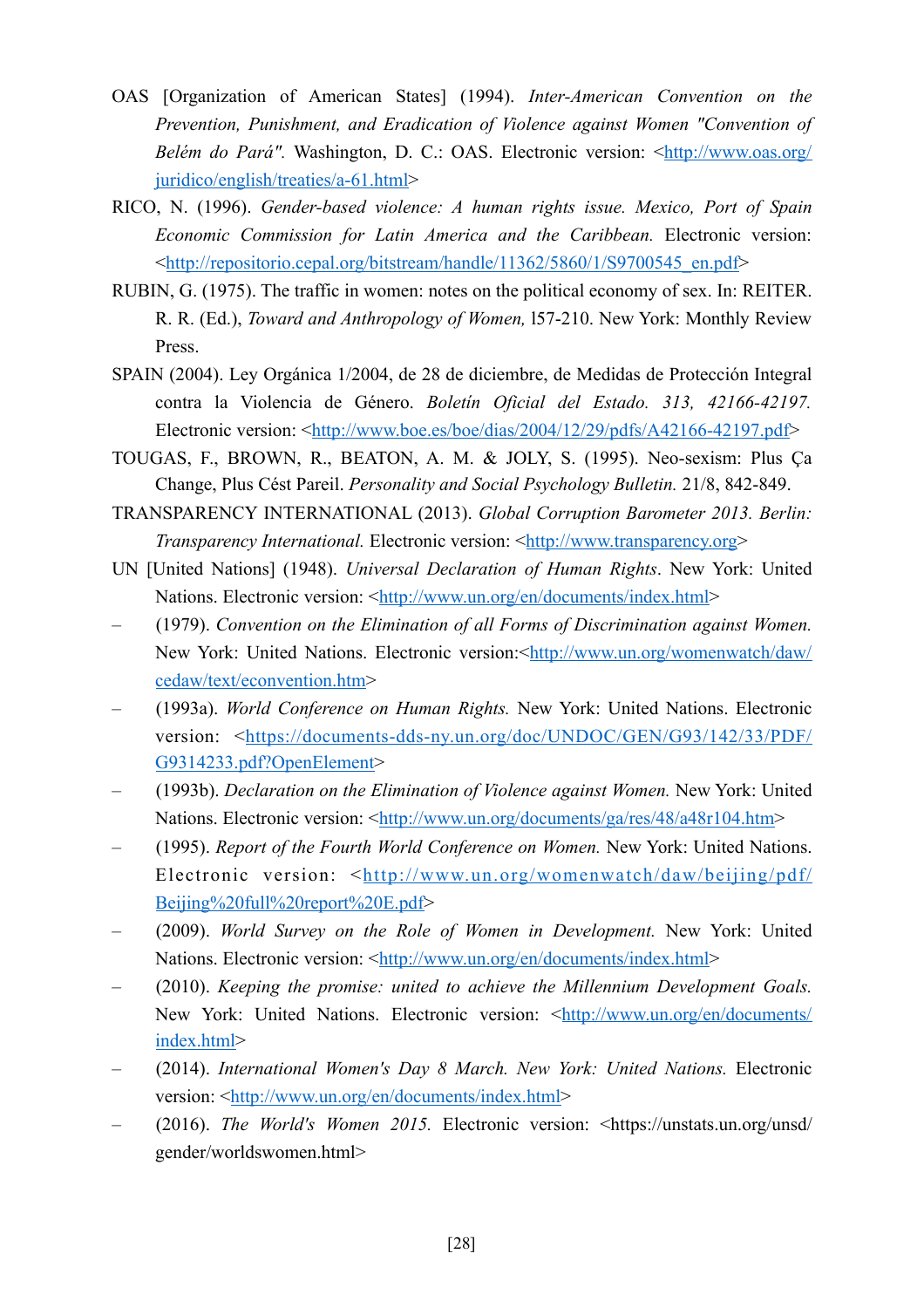- UNECE [United Nations Economic Commission for Europe] (2017a). *Gender pay gap.*  Geneva: UNECE. Electronic version: <[http://www.unece.org/publications/oes/](http://www.unece.org/publications/oes/welcome.html) [welcome.html>](http://www.unece.org/publications/oes/welcome.html)
- (2017b). *Victims of crime by type of crime and sex.* Geneva: UNECE. Electronic version: <http://w3.unece.org/PXWeb2015/pxweb/en/STAT/STAT\_30-GE\_07-CV>
- UNESCO [United Nations Educational, Scientific and Cultural Organization] (2016). *Education.* Paris: UNESCO. Electronic version: <[http://data.uis.unesco.org/>](http://data.uis.unesco.org/)

WALKER, L. (1979). *The Battered Woman*. New York: Harper & Row Publishers.

- WHO [World Health Organization] (2005). *WHO Multi-country Study on Women's Health and Domestic Violence against Women. Summary report*. Geneva: WHO. Electronic version: <[http://www.who.int/publications/en>](http://www.who.int/publications/en)
- (2013a). *Global and regional estimates of violence against women: prevalence and health effects of intimate partner violence and non-partner sexual violence. Full Report.* Geneva: WHO. Electronic version: <[http://apps.who.int/iris/bitstream/](http://apps.who.int/iris/bitstream/10665/85239/1/9789241564625_eng.pdf?ua=1) [10665/85239/1/9789241564625\\_eng.pdf?ua=1>](http://apps.who.int/iris/bitstream/10665/85239/1/9789241564625_eng.pdf?ua=1)
- (2013b). *Global and regional estimates of violence against women: prevalence and health effects of intimate partner violence and non-partner sexual violence. Executive summary.* Geneva: WHO. Electronic version: [<http://apps.who.int/iris/bitstream/](http://apps.who.int/iris/bitstream/10665/85241/1/WHO_RHR_HRP_13.06_eng.pdf?ua=1) [10665/85241/1/WHO\\_RHR\\_HRP\\_13.06\\_eng.pdf?ua=1>](http://apps.who.int/iris/bitstream/10665/85241/1/WHO_RHR_HRP_13.06_eng.pdf?ua=1)
- (2014). *Violence against women: Intimate partner violence and non-partner sexual violence.* Geneva: WHO. Electronic version: [<http://www.who.int/publications/en](http://www.who.int/publications/en)>
- (2017a). *Contraceptive prevalence -modern and traditional methods (%).* Geneva: WHO. Electronic version: <[http://apps.who.int/gho/data/node.imr>](http://apps.who.int/gho/data/node.imr)
- (2017b). *Cuba statistics summary (2002-present).* Electronic version: [<http://](http://apps.who.int/gho/data/node.country.country-CUB?lang=en) [apps.who.int/gho/data/node.country.country-CUB?lang=en>](http://apps.who.int/gho/data/node.country.country-CUB?lang=en)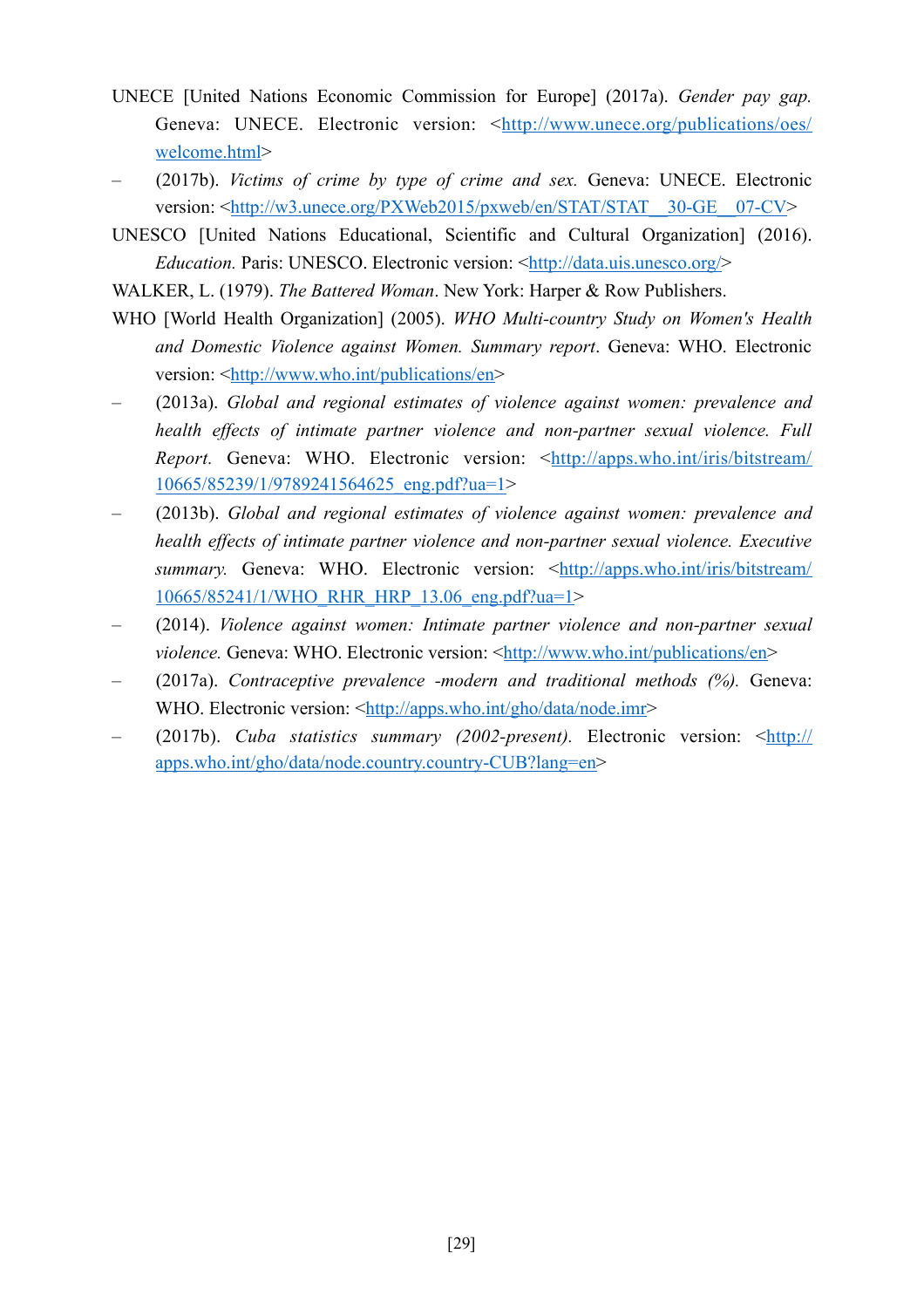# **INTRODUCTION TO INTERPRETING IN GENDER VIOLENCE CONTEXTS: BASIC CONCEPTS OF INTERPRETING, CONTEXTS, COMPETENCIES AND ETHICS**

[pages in original: 55-105]

María Isabel Abril Martí1,Carmen Toledano Buendía2, Xus Ugarte Ballester3, María

Magdalena Fernández Pérez2 *University of Granada1, University of La Laguna2, The University of Vic – Central University of Catalonia3* 

> *Translated by* Matthew Millis *Monash University*

#### **Interpreting in Gender Violence Contexts**

#### *1. General features*

As pointed out in the previous section, Public Service Interpreting (PSI) is a mode of interpreting named after the situational context in which it takes place. This activity thus falls within the public services sector, principally health, social, legal and educational services.

Within each of these fields, interpreting may be required in different situations of interaction that respond to more specific contexts and allow us to distinguish between what might be termed subtypes and sub-modalities. Examples would be interpreting in police or correctional settings within the field of legal interpreting; or mental health interpreting within the field of medical interpreting. All of these specific areas require that interpreters have specialised training in addition to their general interpreting training, given the particularities in subject matter, standard operating procedures and protocols, participants, etc. present in each one.

This section focuses on one such specific context in PSI: interpreting in GV contexts, which is the interpreting done in all of the services that a community or a society provides to GV victims with the objective of helping them to escape from an abusive situation.

Thanks to the advances made in social justice, Spain offers a series of measures, services and provisions in the area of prevention, assistance, protection and recovery to women who are GV victims. In the case of foreign women who live in or visit this country and suffer some type of violence because of their gender, access to these resources may be limited and even,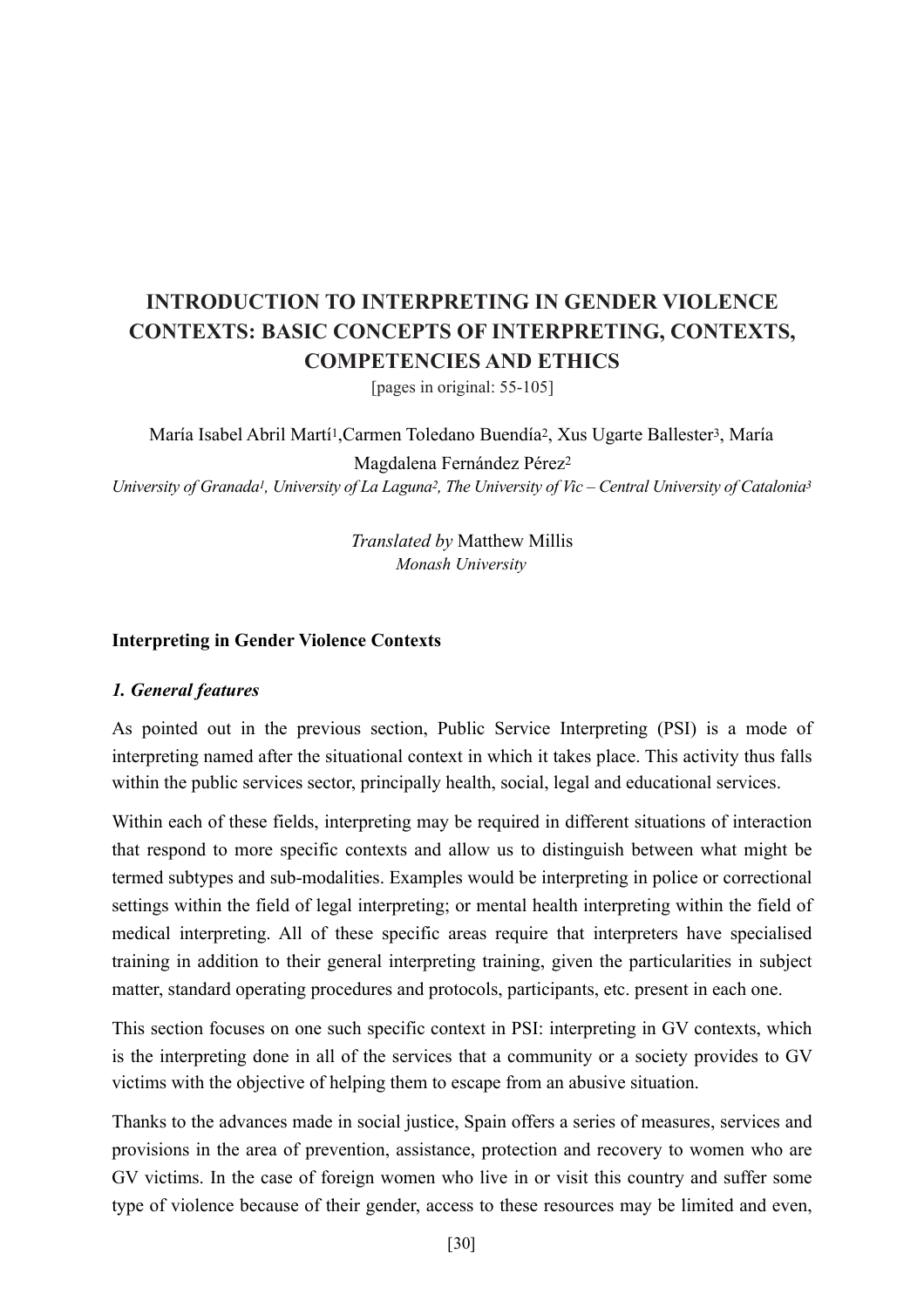at times, impossible because the victim does not speak or understand Spanish or the official regional language, a factor which creates an additional barrier to reporting abuse and finding a way out of the situation. In these cases, the provision of language services is fundamental. The interpreter acts as an interlingual mediator between the victim and the various service providers that intervene during the entire process of care and assistance for the victims of GV. This type of interpreting can take place in any of the intervention stages; from the detection of abuse, its reporting and the provision of information about the different resources available, to treatment and even follow-up when the victim is considered to be a survivor.

One characteristic of GV victim assistance and intervention that interpreters must take into account is the multidisciplinary nature of this context, since the resources at the woman's disposition involve several different sectors. In particular, **there are three main fields in which assistance is provided and in which the interpreter will therefore work: the legal, psychosocial and health fields**.

In each of these fields several agencies and institutions make resources available to victims through different service providers in diverse settings and locations. This gives rise to a wide variety of communicative situations in terms of subject matter, participants, level of formality, objectives of the interactions, standard operating protocols, etc. **Such variety and multidisciplinarity also characterise the work of the interpreter whose professional practice, consequently, cannot be circumscribed to any one field of the PSI specialisation**.

## *2. Fields of intervention with victims in which interpreting services may be required*

The fields of intervention will be briefly outlined, describing some of the common features of the communicative interactions in terms of participants, location and communicative purpose.

# *a. The legal field*

Regarding interventions in the legal field a distinction must be made between the police stage and the judicial stage. In the police stage, essential protection and security services are provided to victims. Besides the victim, the participants involved in the different interactions may be police officers or agents that belong to the different state security bodies (national, regional or local police forces or the Civil Guard), preferably with specialised training in the care of female victims of violence. Interactions in this stage can have different communicative objectives, including the essential tasks of taking statements, assessing risk, protecting victims or doing follow-up in the later stages of intervention. The interaction can take place in police facilities (police stations or Civil Guard headquarters) or where the assault occurred, when the agents arrive.

The judicial stage of the intervention with GV victims refers to all interactions between the victim and legal professionals—such as judges, public prosecutor's staff, lawyers—the purpose of which is to protect and defend the rights of women. These interactions usually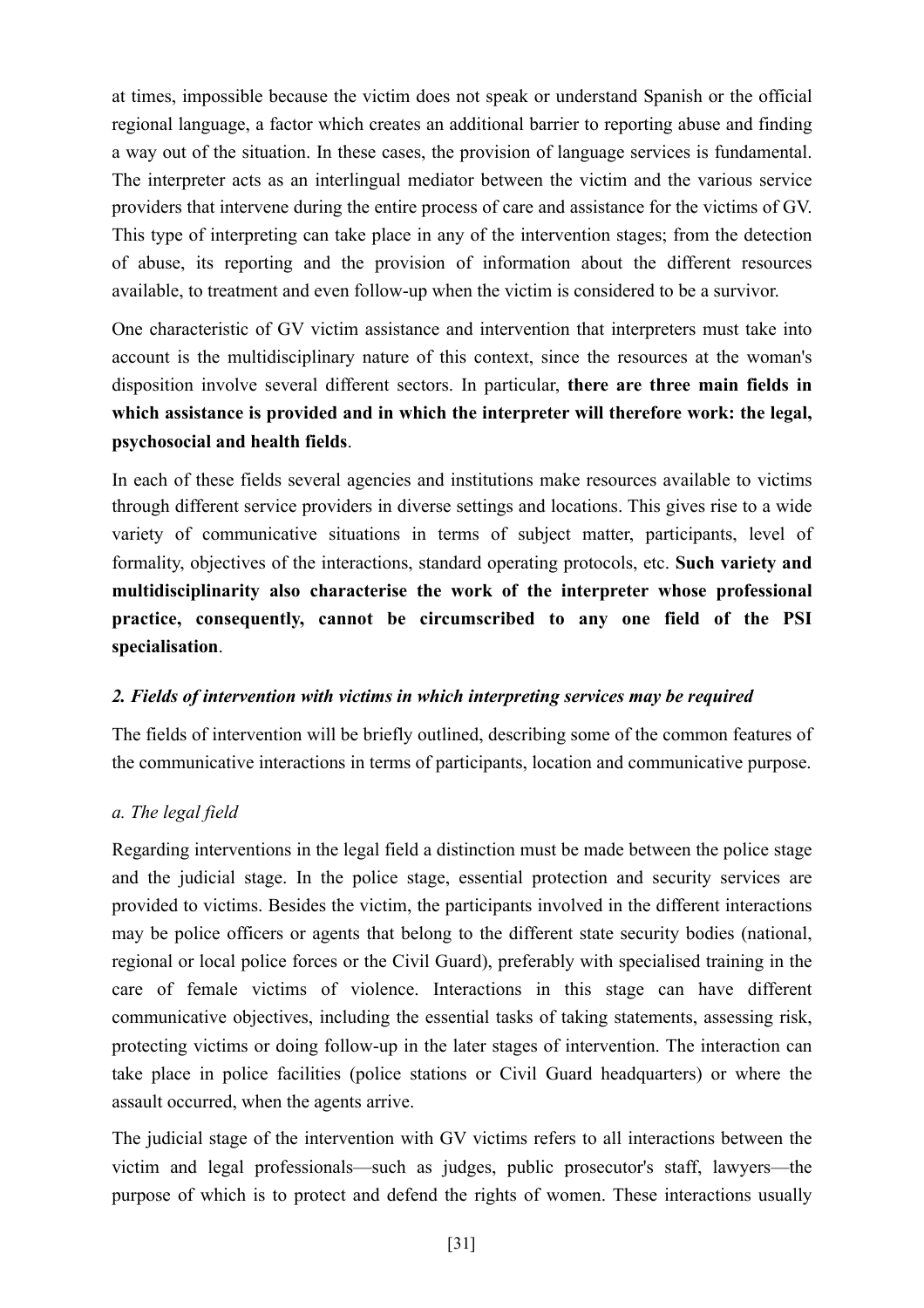take place in judicial buildings such as the courts for violence against women or the police courts and the communicative situations in which the interpreter may be involved include: lawyers giving legal assistance to the victim, judges taking the victim's complaint or the interrogation of the victim in the courtroom during the trial.

Legal advice can be provided to the victim outside of this context as well, as part of the comprehensive assistance provided by the specialised GV centres. In this case it is given by the centre's lawyer, although this person will not necessarily be the victim's legal representative. In this case the dynamics and the characteristics of the communicative situation differ in terms of the degree of formality or rigidity that characterise the general form of interactions in the legal field.

In this area, both at the police stage and the judicial stage, the interpreter should be prepared to offer language services not only to the victim but also to the other participants. For example, in cases where the victim is a minor or is disabled, a secondary interlocutor, who might be one of the people exercising parental authority, the victim's legal guardian or the director of the Centre, would participate in the communicative situation. Also, it is possible that the interpreter will have to translate for the perpetrator or the accused, for example, when taking the accused person's statement or when taking statements by any witnesses who do not speak Spanish.

# *b. The health field*

The second field in which interpreters in GV contexts may be called upon to perform their role is the one related to health. Within this context we also make a distinction between two areas: one covers health services for victims of violence, including both primary and specialised care, as provided by local primary care centres and hospitals. The other covers forensic assistance, which is carried out in legal contexts. In addition to the victim, the participants in these interactions will be healthcare personnel, including nurses, physicians and medical examiners.

The purpose of the health services is to provide the victim with medical care, whether primary or specialised care (essentially gynaecological and mental health), to evaluate any harm or injuries, to assess the victim's situation and ensure her safety, as they activate the relevant protection measures in each situation. This stage is also fundamental in the detection of violence.

Forensic intervention falls between the health and the legal fields. The aim of these interactions with the medical examiner is to perform the necessary medical examinations to investigate and evaluate the evidence of abuse by way of a physical and psychological examination and evaluation. This allows the examiner to issue a report concerning physical and psychological injuries or their consequences. The examination may take place either in a hospital—when healthcare personnel request the presence of a medical examiner in an emergency—or in the comprehensive assessment units associated with the court.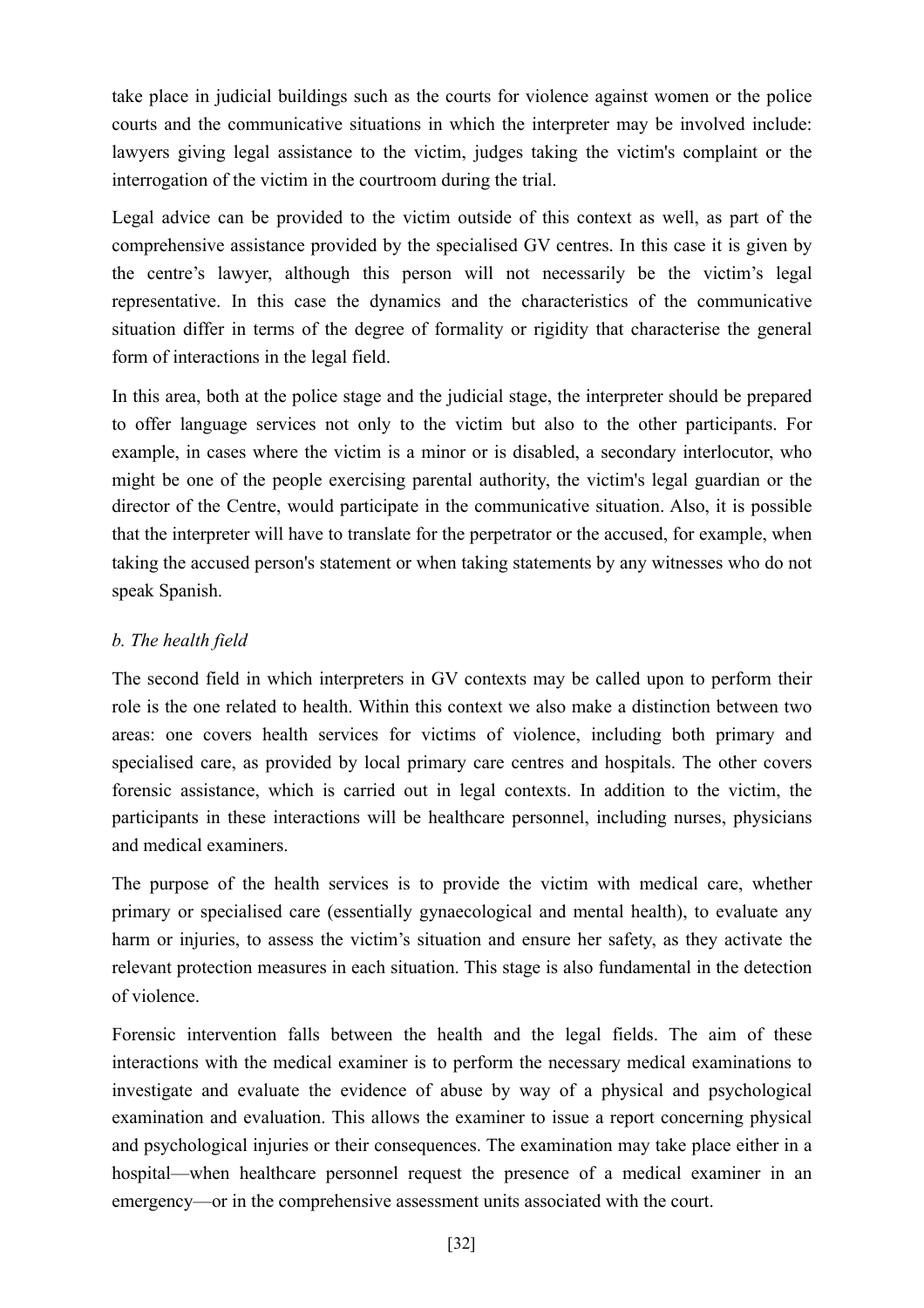The interpreter should know that in the forensic context, as in the judicial or police settings, it is possible that he or she will have to interpret for the alleged perpetrator as well, given that the medical examiner will likely perform an examination of the accused to make a ruling on the individual's personality traits, state of mind or any possible physical or psychological disorders.

## *c. The psychosocial field*

Finally, the psychosocial field refers to resources dedicated to providing information, counselling and support towards the victim's recovery, services in which interpreters may be required to provide language services to foreign victims. The primary participants in the interactions in this area are social workers, who perform tasks mainly concerned with information, social evaluation and assessment, and psychologists, who carry out the psychological evaluation and assist victims and survivors of violence in their recovery. Social intervention is provided in social care settings such as the Social Work Units in primary care centres, in the courts, social services and centres specialised in GV victim assistance, or in temporary accommodations such as shelters or transitional housing. This area also includes the immediate care services that are provided through the emergency response protocol. In this case, when these services are activated, the service providers will go wherever is necessary to have direct contact with the woman, so as to provide the service. It is also possible that a worker from these services will accompany the woman in the process of informing the appropriate authority of the situation or of the risk of GV, during the filing of the complaint, the request for protective measures, the medical examination and the actions that must be taken just after the medical examination and initial steps have been completed. In all cases the interpreter will accompany the providers and the victim.

It should also be noted that included within the immediate care services are the telephone hotlines 112 and 016. These hotlines offer language services in the form of telephone interpreting. The interpreting is done by professionals who work for specialised companies hired to provide these language services.

As for the interactions related to the psychological intervention, their communicative objective is to evaluate the emotional state of the victim and the harm suffered and to undertake the intervention needed for her recovery, which may be in individual or group therapy. As in the health area, part of the psychological intervention takes place in legal contexts by forensic psychologists, also with the objective of evaluating the victim, her emotional state and the harm suffered in order to prepare a report.

## *3. Characteristic features of interpreting in GV contexts*

As we have seen in this brief review, the diversity of participants, settings and communicative situations that characterise GV interpreting makes for great variety not just in topics and subject matter, each with its own vocabulary and terminology, but also in the degree of formality, conversational dynamics and turns of talk, the hierarchy of interpersonal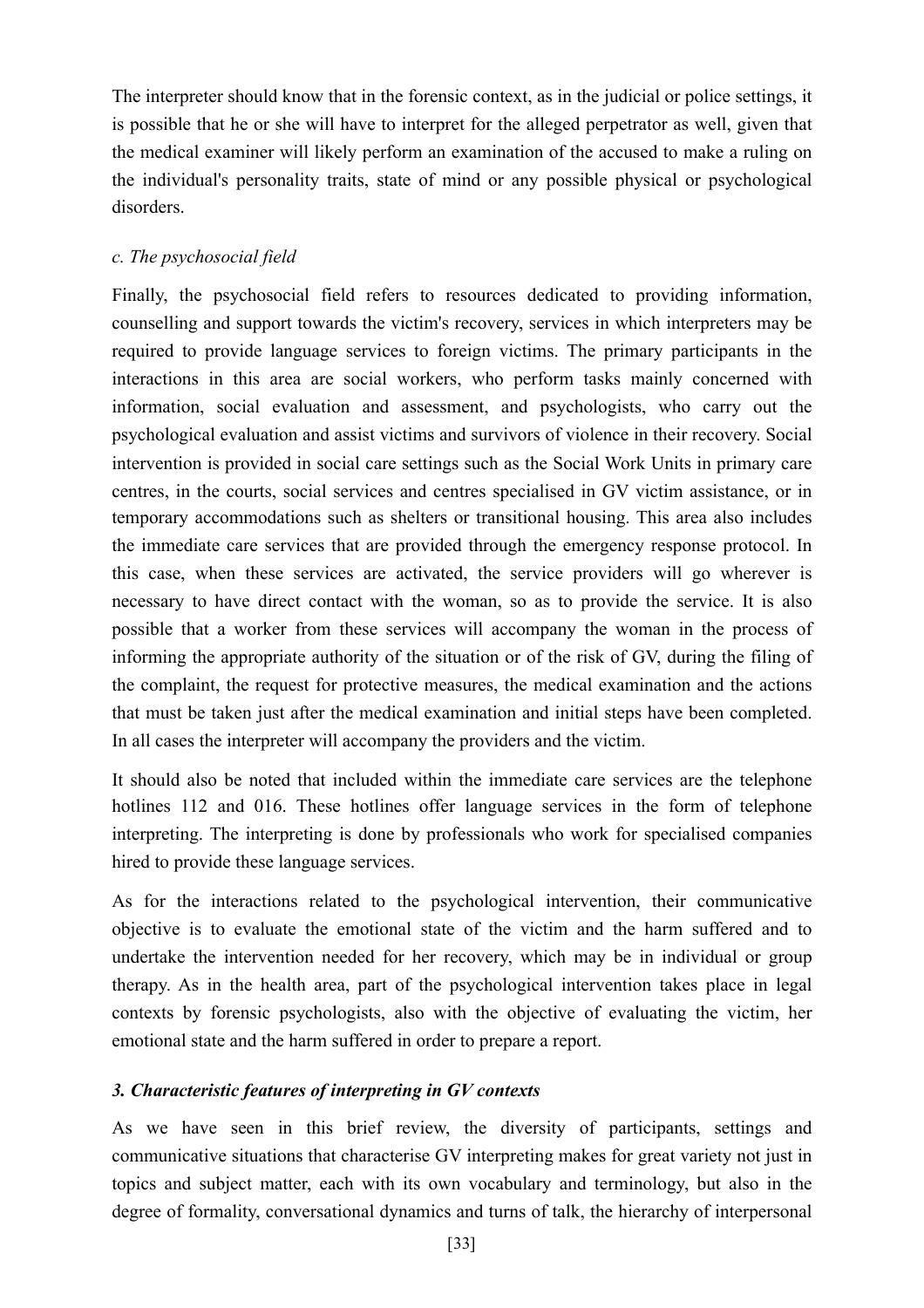relations and the expectations of participants, etc. Interpreters who work in GV contexts may go from mediating in very rigid and vertical situations such as legal interrogations to other more flexible and horizontal situations, such as interactions held in transitional housing; also, they may have to interpret wide varieties of language, such as the highly specialised register of a forensic medical report or vulgar or coarse expressions used in the description of the abuse. Also, their performance and role in the interaction and their degree of visibility and intervention varies considerably from one context to another, which at times will require the use of more restrictive interpretation models, while at other times will warrant more interventionist and participative models.

However, it should be taken into account that despite this diversity, some common features can be found across all of the interactions and areas.

Firstly, the specialisation of the service providers. The people who provide services to GV victims are specialists in their field, belong to specialised departments or units within their organisation or have received specific training courses, not only with the objective of applying the protocols designed exclusively for intervention with GV victims in each of the different contexts but also to be familiar with the pertinent legislation and the different resources available to these women; and above all, to provide services informed by the gender perspective.

It is evident that this specialisation should also extend to interpreters. Such specific training not only ensures that the interpreter knows the subject matter and understands the procedures used by the service providers, and the purpose and objective of each of the communicative situations in which he or she participates; it also allows the interpreter to intervene with a perspective of gender, which is of fundamental importance in understanding the dimensions of GV. Intervening with a gender perspective requires an understanding of the concept of gender and the relationships of power and inequality that the concept of gender generates in our societies. It also involves comprehending that the situation of violence affecting a woman is a result of this inequality and not an isolated behaviour that is justifiable for different reasons. It is also necessary to know the effects that abuse and violence have on a woman and how they may shape her behaviour. The practice of interpreting in contexts of GV requires that the interpreter, like the other professionals who intervene, is able to evaluate his or her own ideas, beliefs and opinions with respect to GV. This enables him or her to recognise any prejudices that could prevent him or her from complying with the necessary standards of neutrality and objectivity. Only in this way is it possible to offer a service based on maximum respect and understanding; one that does not blame the woman for her situation and revictimise her or culturally justify the violence.

Secondly, another common feature of all interactions with GV victims is the emotional component. GV victims or survivors are present in all of the interactions and communicative situations arising in contexts of this type of violence. It is important to remember that foreign GV victims find themselves in an especially vulnerable situation. Not only do they belong to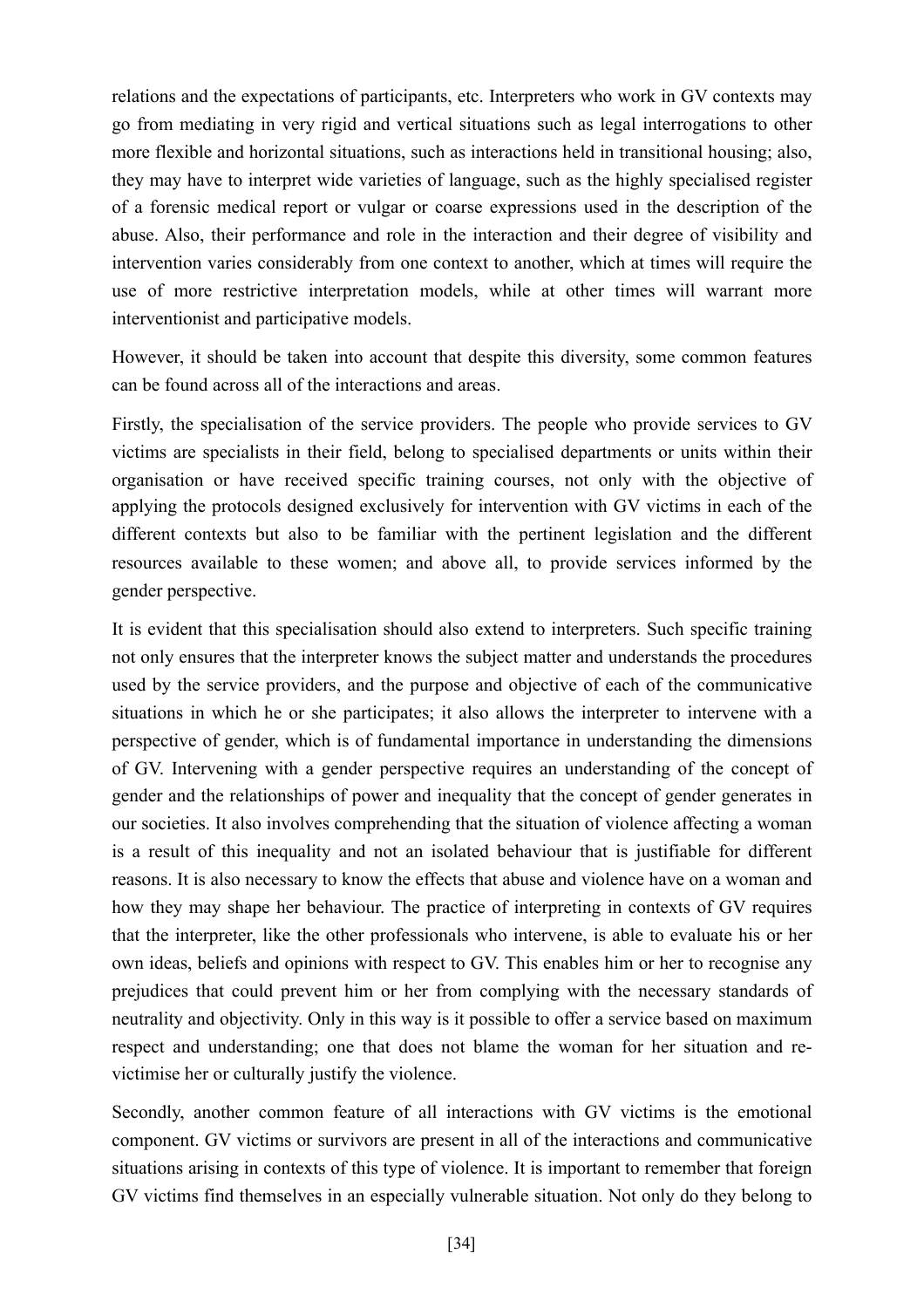linguistic and cultural minorities, they often have a lower level of education and purchasing power, and might be unaware or only partially aware of the social reality of the host country. These circumstances are exacerbated by the vulnerability and isolation resulting from the situation of abuse.

The violence suffered creates an emotional state in which the woman may experience a mixture of feelings such as fear, distrust, shame, regret, etc. These condition the communicative interactions, the victim's perception of reality, her relationships with the providers, her account of the events and the way she expresses herself. Silences, hesitations, contradictions, disjointed ideas and the use of vulgar language are features that may pose a challenge for the interpreter in both the comprehension and reformulation of the message, and yet these features require the utmost accuracy in their translation.

In addition, both the emotional state of the woman and the harshness of the experiences she describes can represent a psychological burden that interpreters find hard to overcome, or that impedes their ability to do their job correctly and even affects their health. Therefore, it is necessary that interpreters be provided with the tools they need to manage the situation, both through training and external support (Huelgo et al. 2006).

# **Interpreter Competence with Special Reference to Contexts of Gender Violence**

The objective of this section is to describe the competencies of the interpreter with special reference to PSI and, even more specifically, in communicative situations related to the assistance of GV victims and survivors.

We agree with Kelly (2002: 9) that the concept of competence encompasses the abilities, skills, knowledge and even attitudes displayed by professionals of translation and interpreting, which are understood to be expert activities.

An global analysis of Translation and Interpreting Studies and TI pedagogy (Pöchhacker 2004: 179; Sawyer 2004: 53-60) allows us to identify a series of competencies generally accepted as learning objectives of professional training in both disciplines, such as the following: a high standard of linguistic competence applied to interlinguistic and intercultural communication; knowledge of the sociocultural context associated with the working languages; specialised subject knowledge in different thematic fields; a high level of proficiency in translating and interpreting techniques; and a profound knowledge of the ethics of the profession.

While these competencies, insofar as they are generic and global, can be considered applicable to any genre of interpreting, the characteristics and needs of interlingual and intercultural communication in the public services, and even more so in GV contexts, make a specific competency profile necessary. To define it, we will begin with the model of translator competence proposed by Kelly (2005: 73-78), based on seven areas of competence and adapted for PSI by Abril (2006; Abril and Martin 2008). After describing each of these areas,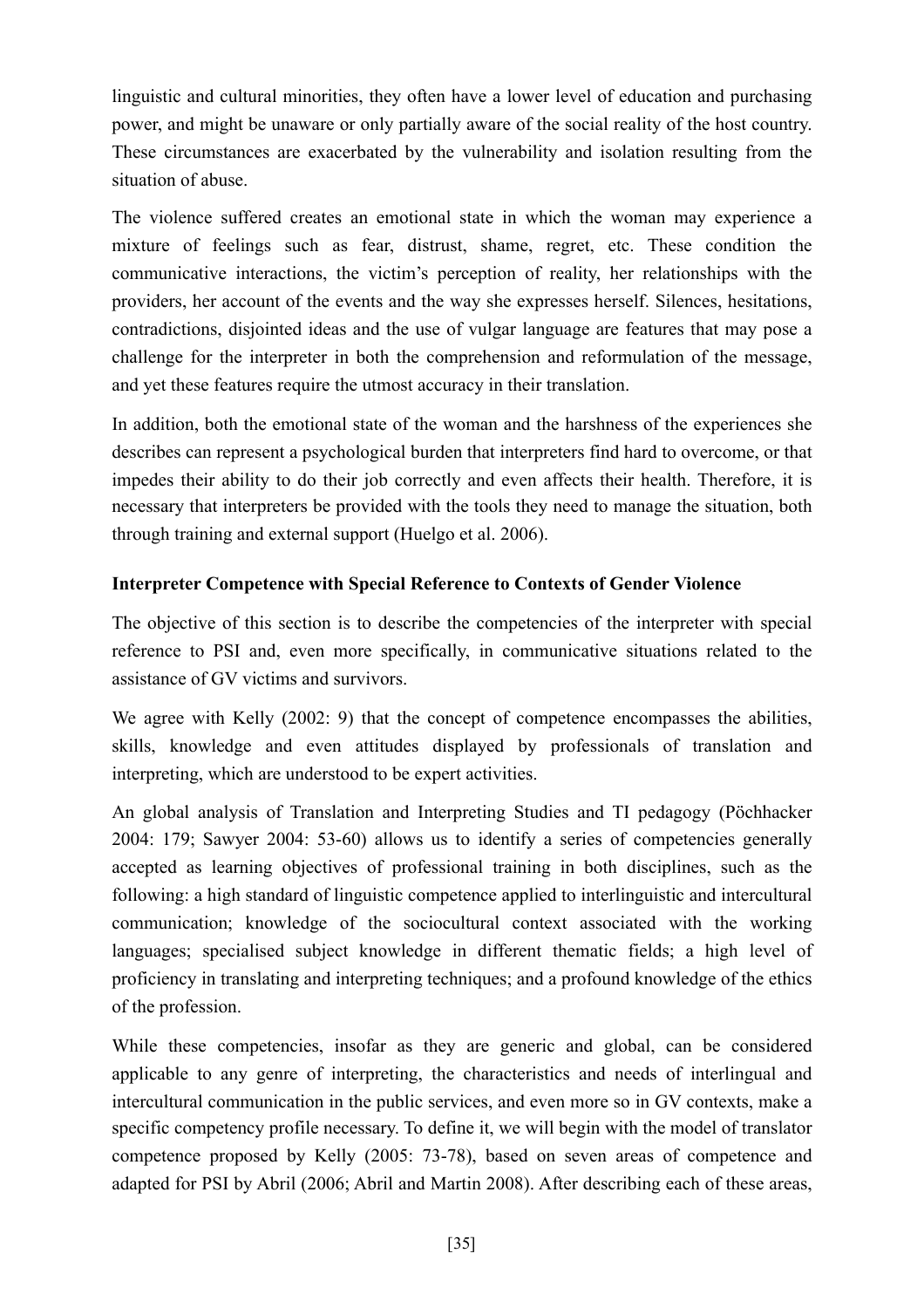<span id="page-35-1"></span>the specific implications of each of them for interpreting in GV contexts will be outlined, according to data obtained from the field work performed as part of the [S](#page-35-0)OS-VICS<sup>7</sup> project.

## *1. Linguistic and communicative competence*

This area refers to the interpreter's active and passive proficiency in the working languages. In the case of PSI, a communicative competence in different dialects and varieties of the working languages (especially for cases of diglossia, as in Arabic), as well as in different registers and discourse styles is particularly important, with special attention being given to the difficulties posed by cases of non-equivalence.

Given the characteristics of the primary participants for whom they are to interpret, the interpreter must be able to manage both the specialised discourse of the public service providers and the informal discourse of other individuals who may have a low level of education and who come from different cultures, who may have different ways of expressing themselves and of understanding the communicative protocols in formal contexts such as the public services.

In the specific case of GV, in addition to the above, specific skills, knowledge and attitudes are needed. It is worth noting that the interpreter must develop the capability of verbalising offensive language or language that describes parts of the body or types of aggression, which may be uncomfortable or stressful to express.

Also, interpreting in interviews related to GV requires that special attention be paid to the victim's forms of expression and her selection of words while making statements, for example, when referring to herself and to the abuser, and to her medical and psychological conditions. Only in this way can the specialised service provider receive the complete and accurate information he or she needs to conduct an evaluation or plan an intervention.

The accuracy and fidelity of the transmission of information, not forgetting non-verbal communication, are particularly relevant in the GV context. In fact, victims might give testimonies containing inconsistencies and inaccuracies. These can help the public service providers to identify the emotional state of the victim, possible attempts at simulation and even the effects of alcohol or drugs, so the interpreter must know how to identify and replicate such inconsistencies and inaccuracies. Similarly, it is essential that the interpreter be alert to other characteristics of non-verbal communication such as pauses and silences, and the meanings they convey, so as to recognise when they should be respected and not used as an opportunity to interpret what has just been said.

<span id="page-35-0"></span><sup>&</sup>lt;sup>7</sup>In addition to the previously mentioned Delphi survey, which was administered to interpreters, the field work of SOS-VICS consisted of several needs analysis studies, carried out with distinct methodologies (focus groups, surveys and interviews) with the objective of gathering the perceptions of both the service providers who assist foreign GV victims in Spain and of the victims themselves.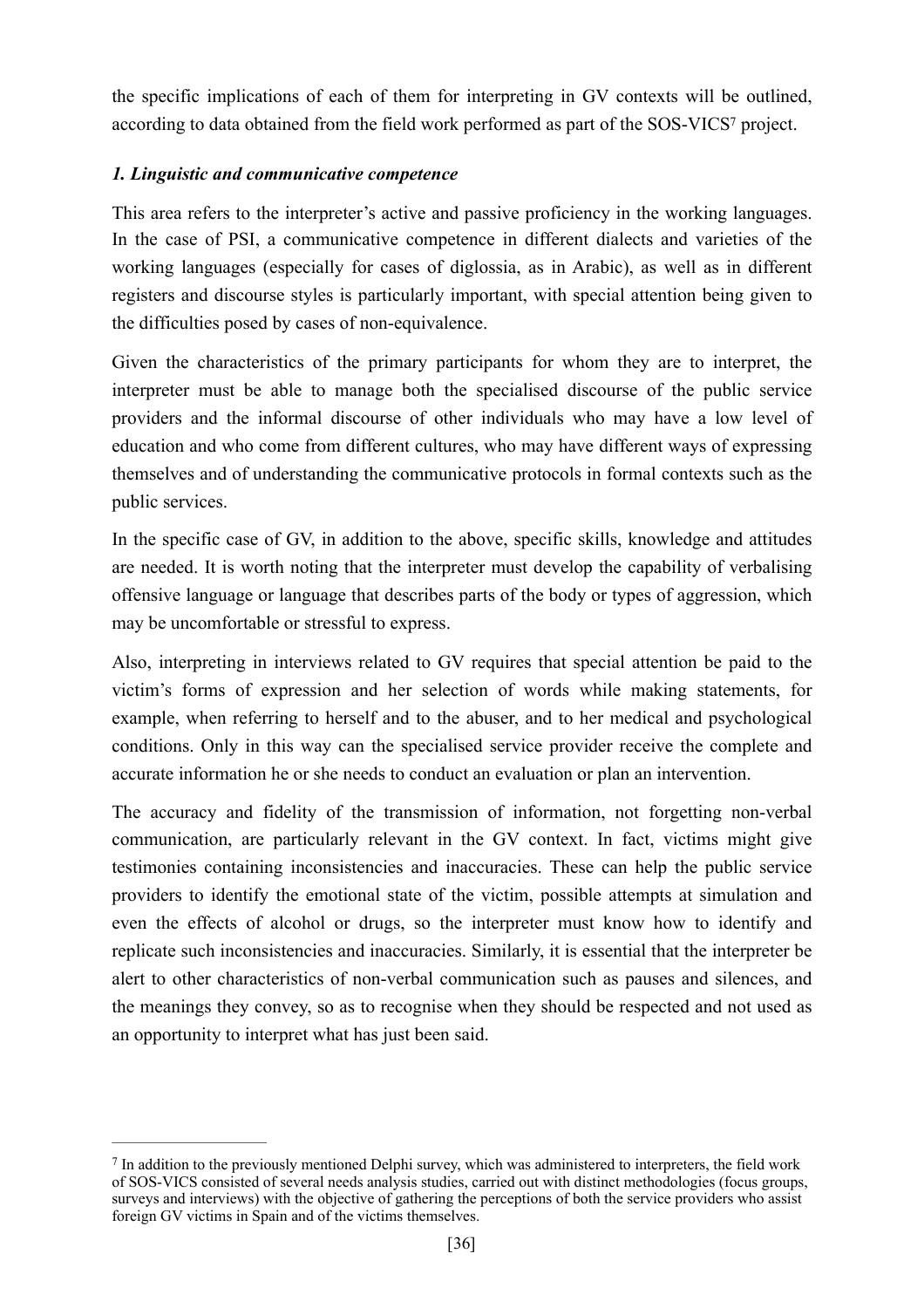#### *2. Intercultural competence*

This refers to the sociocultural background knowledge associated with the working languages. It can be understood in broad terms as the knowledge of the institutions, history and geography of a society, but also the perceptions, beliefs and values of the members of a linguistic community.

In the case of PSI, it points to the need for interpreters to have sufficient knowledge of the social and demographic phenomenon of immigration so as to readily understand the relationships and attitudes of the people they interpret for with respect to the host society. Equally relevant is knowledge of the cultural values that influence interpersonal relationships, central concepts in the public services (such as health, law and education) and the communicative strategies of speakers when it comes to interacting in formal contexts such as the public services.

In this regard, since it is not very realistic to expect interpreters to be completely competent in one or more cultures, it is essential that they develop a generic and contextualised intercultural competence, and above all, that they be able to distinguish purely cultural information from clichés and prejudices that make it difficult to recognise the individuality of the speakers. This competence allows interpreters to identify culture-specific information that might influence the content or the form of the messages, and discern when to act as a cultural expert (by giving explanations inside or outside the interview) and when to simply translate and allow the public service providers to act.

In GV contexts, interpreters must familiarise themselves with the basic general concepts of GV as well as the aspects of GV that are marked by culture. In other words, the interpreter must be familiar with the cultural patterns that influence how the victim understands, experiences and expresses her situation of GV. These aspects include the very concept of GV (for example, behaviour considered to be GV in one culture may be relatively normalised in another); the concept of public versus private, and the context in which certain conflicts, such as family or couples' conflicts, are resolved; the identification of taboo concepts in relation to sexuality, which can lead victims to express themselves with evasiveness due to modesty, etc.

Similarly, communicative patterns can be conditioned by culture, for example, in terms of the notions that different cultures have of the quantity and relevance of the information exchanged during conversation. In this sense, the interpreter must know how to analyse and respect the pace of a victim's narration, which could be affected by her state of mind or simply by the communicative protocols associated with her culture.

## *3. Subject area competence*

This competence refers to the knowledge of the subject areas in which interpreters work. The variety of subjects is well defined in the case of PSI, since it involves the public services. It includes knowledge about the professional and administrative organisation of one or more public services, about the most common topics in one or more fields of specialised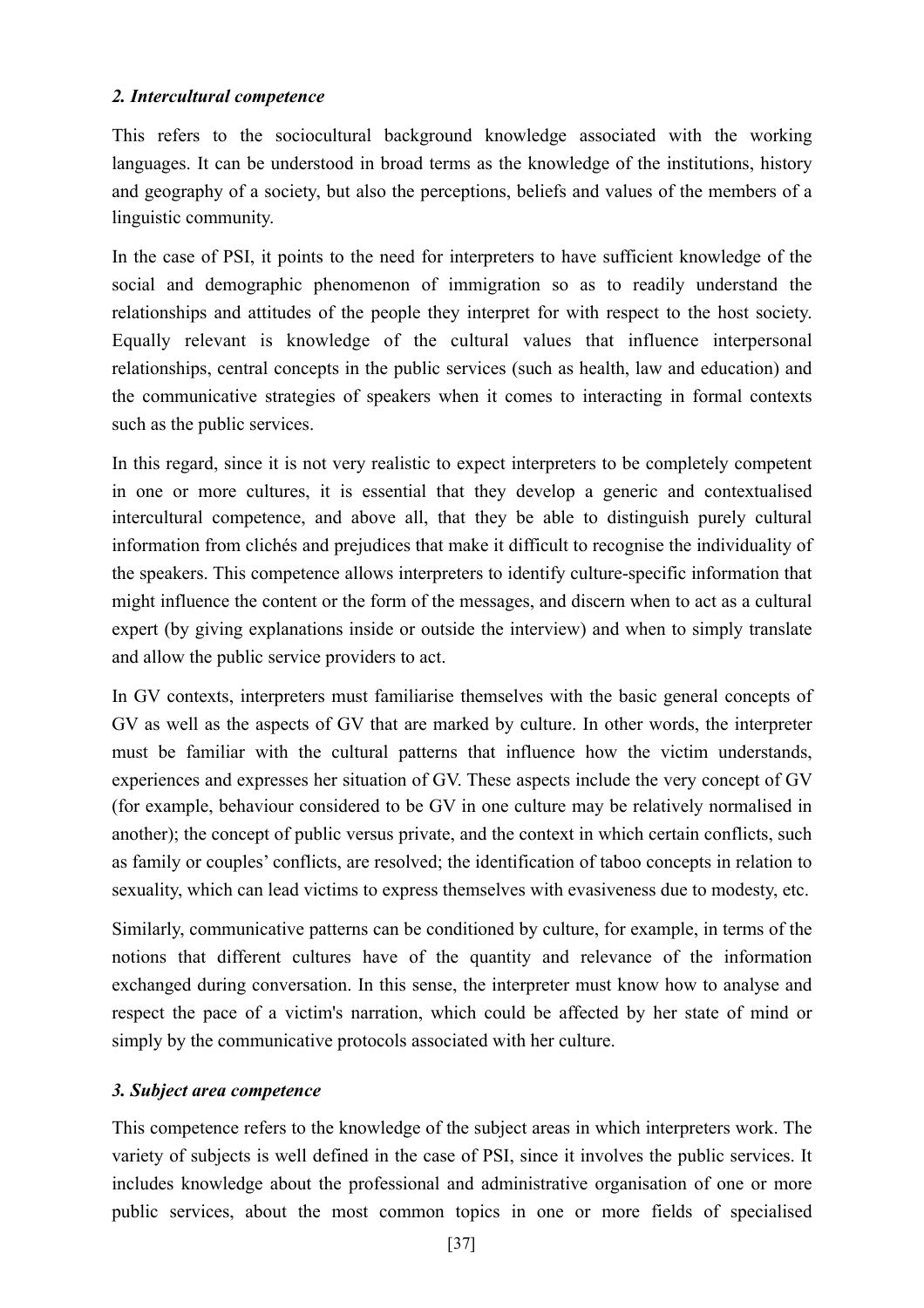knowledge (medicine, law or education, for example), and about the specialised discourse and terminology employed by public service providers. Additionally, it includes a familiarity with the documents commonly used in each service.

It should be mentioned that in the case of GV the assistance provided to victims has a highly interdisciplinary nature, given that it involves comprehensive intervention by various public services. In this sense, the interpreter needs to have multiple subject-area competence.

Moreover, the assistance provided by the various public services tends to respond to a regulated and protocolised dynamic. Therefore, interpreters will be better prepared and will do their job better if they know the rights of the victims and the services that the different administrations provide to them, and acquaint themselves with the different protocols and types of documents on which the interviews with victims and survivors are based (tests, questionnaires, semi-structured interviews, report forms, risk assessment reports, etc.). Also, it is essential that all of this subject-area knowledge be contextualised. In other words, the interpreter must be prepared to adapt to each type of interview and its particular communicative objectives and dynamics, even within the same public service.

Finally, working in contexts of GV implies an understanding of specific issues related to gender. Interpreters must approach their work from a gender perspective, since, without it, they are unlikely to truly comprehend the origin, dimension and dynamics of this particular form of violence, or understand the actions of the service providers specialised in assisting the victims.

# *4. Professional Instrumental Competence*

This competence refers to the interpreter's proficiency in using documentary and terminological research and management tools and also to the interpreter's knowledge and understanding of the ethical considerations or the codes of ethics needed to practice the profession in a responsible manner. In the case of PSI, this implies knowing the role of the interpreter and knowing how to uphold it, if necessary, in the face of the many pressures to which interpreters may be subjected by contextual or communicative factors, or factors relating to the expectations of the participants. As explained in the section dedicated to ethics, interpreters must understand codes of ethics not as a rigid mould, but rather as frames of reference that permit them to make informed and contextualised decisions.

If PSI situations generally lend themselves to dilemmas concerning the limits of the intervention of the interpreter, this occurs even more so in contexts relating to GV, in which emotionally-charged communication often takes place. Interpreters might be exposed to conflicting expectations; on the one hand, the victim's expectations, and on the other hand, those of the providers of the various public services, in terms of both their tasks and their attitude. In some cases interpreters will be expected to be agents that facilitate communication, who can even intervene in their own name and, acting with empathy, help victims to express themselves freely and with confidence. In other cases the primary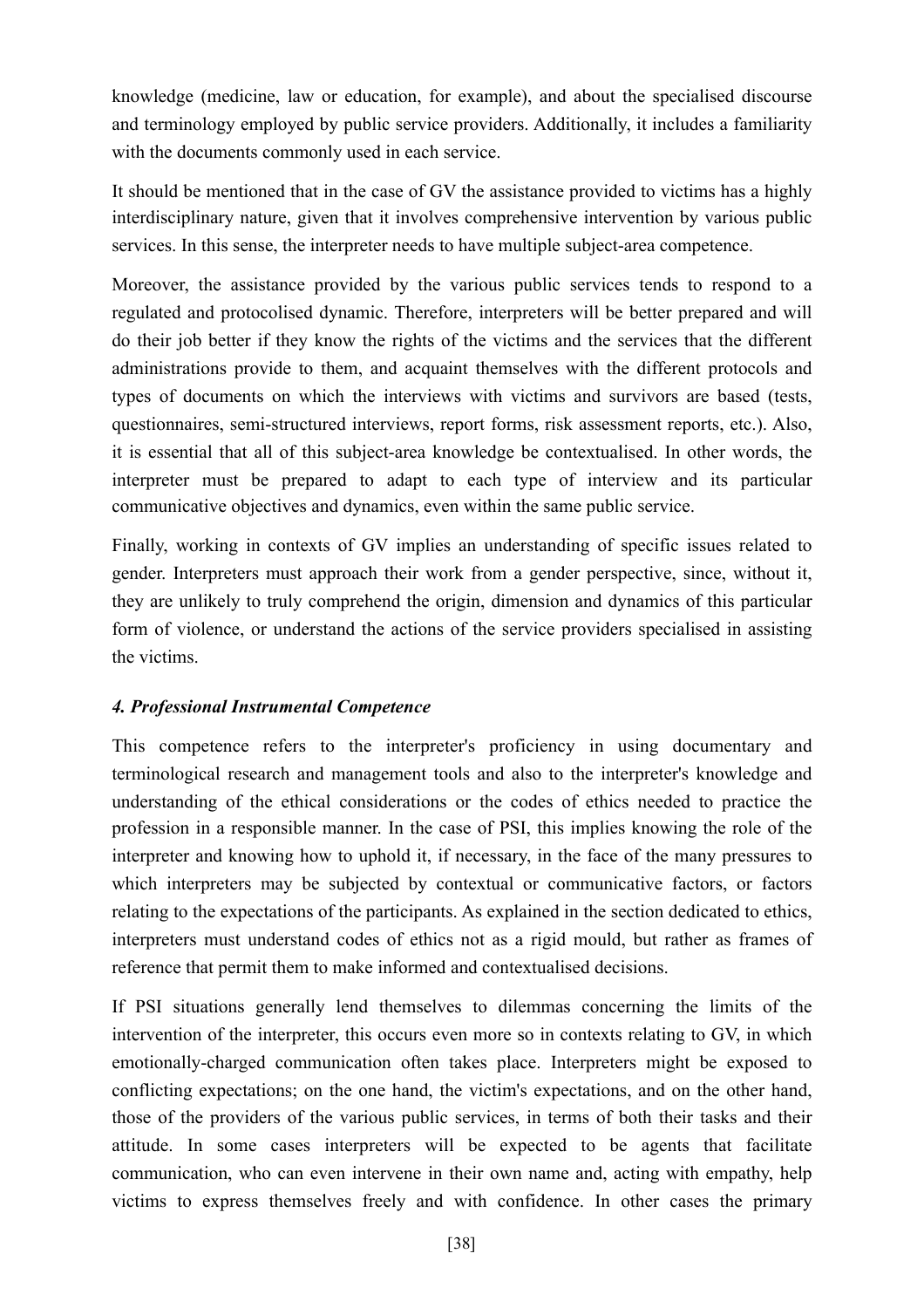participants may prefer that the facilitation work be done by the service provider, since he or she has been specifically prepared for this role. Similarly, some service providers will expect interpreters to act as experts and mediators, explaining common concepts and procedures to the victim, while there are others that prefer that the interpreter limit his or her involvement to translating as accurately as possible, without performing any other function. Interpreters must be alert to these contradictory and sometimes unrealistic expectations, having a clear concept of their role and knowing how to explain it, and learning to work impartially, maintaining an objective, empathic attitude—not overprotective or paternalistic—which does not usurp or interfere with the initiative or control of the situation, which corresponds to the primary participants.

## *5. Attitudinal and psycho-physiological competence*

In general terms, this competence refers to the self-concept—and therefore to the attitude—of interpreters as professionals who work within a particular participation framework, in which they associate with other professionals. It also refers to their psycho-physiological capacities (such as attention, concentration and memory, and their analysis and reformulation capacities), which enables them to master the technical and cognitive process of interpretation.

As for the first facet of this competence, self-concept, in GV contexts interpreters must be aware of their values, beliefs and opinions, and of the attitudes that derive from them. They must examine their attitude regularly, to stay alert to the risk of being influenced by individual prejudices and generalisations, especially regarding the concepts of gender and gender violence. Both these and the attitudes of the participants—rejection, suspicion, over implication, etc.—can threaten interpreter impartiality and cloud their objectivity.

As for psycho-physiological capacities, given the nature of GV cases and the state in which the victims often find themselves, the interpreter needs to have a special capacity for concentration and analysis to be able to interpret testimonies that may be disjointed or incoherent. At the same time, a good memory and command of interpreting techniques is necessary so that the interpreter can relay extensive accounts without the need to interrupt the victim in order to interpret.

# *6. Interpersonal competence*

In general terms, this competence refers to the ability to work professionally in a team and to interrelate with the other parties involved in translation and interpreting as professional activities.

In the case of PSI, we are faced with a specific participation and relational framework, since interpreting is carried out in dialogic communicative situations in which the interaction of the interpreter with the other participants is very visible. Thus, interpersonal competence includes social or interpersonal communication skills, as well as a capacity for active listening,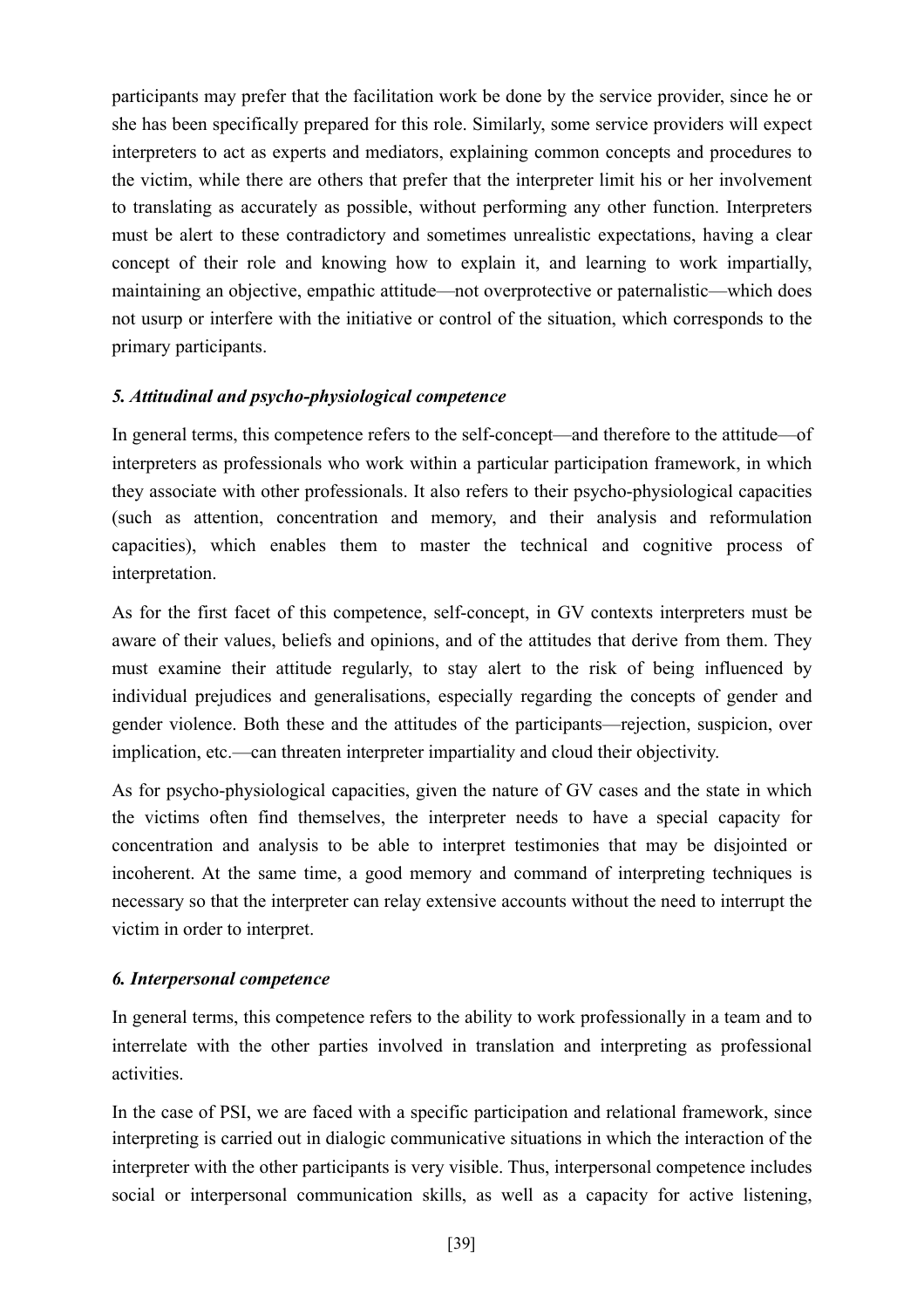assertiveness and proficiency in strategies of negotiation and interrogation. Also specific to PSI is the ability to manage interpreted interviews, applying techniques to arbitrate the interventions of the primary participants, to ask for clarifications from a given participant and to know when to interrupt the interaction so as to introduce his or her own clarifications. Finally, the capacity to interrelate with the users of public services and the service providers should be highlighted, as interpreters must know how to explain their function and role and request background information prior to the interview (briefing sessions).

In GV contexts, within the different public service interviews can have differing objectives and dynamics, which interpreters should be aware of and recognise. In particular, they must identify and respect different discursive and interrogative styles, and their relationship with the communicative objective of each situation. This entails identifying and being able to faithfully reproduce the closed, open-ended, guided and neutral questions, etc., employed by the public service providers for different purposes: to obtain concrete information, relax the victim, invite her to express her case in her own words, etc. It also entails the capacity to adapt and select the most appropriate interpreting technique or method (interpreting without notes, with notes or whispered), with the objective of transmitting all of the information without interfering with the pace or duration of the statement.

To identify the objective of the communication and the strategies of the service provider assisting the victim, the interpreter must try to meet with the provider before the exchange begins. These briefing sessions allow the interpreter to understand the service provider's activity and thus work with him or her more effectively, and they give the interpreter the chance also to explain his or her role, so as to avoid unrealistic expectations. The briefing sessions can also be used to request the relevant documents to prepare a case or do a better sight translation during the interview.

## *7. Strategic competence*

In general terms, this competence covers all the procedures for planning, organising and carrying out expert work, as well as the interpreter's problem solving and self-evaluation capacity.

It is a global and cross-disciplinary competence that, when applied more specifically to PSI, involves a proficiency in the cognitive process of interpreting through a command of different interpreting techniques; a solid decision-making capacity based on the internal analysis of all the factors that define each communicative situation; and a deep understanding of the basic ethical criteria for the resolution of the inherent dilemmas in PSI, which may include the delimitation of the role of the interpreter. In short, it is a "meta-communicative competence" that involves knowing what to do, why it has to be done and how to do it (Niska 2002: 134).

In the case of GV, given the variety of communicative objectives of the different interviews, a strong situational analysis capability and a mastery of different interpreting techniques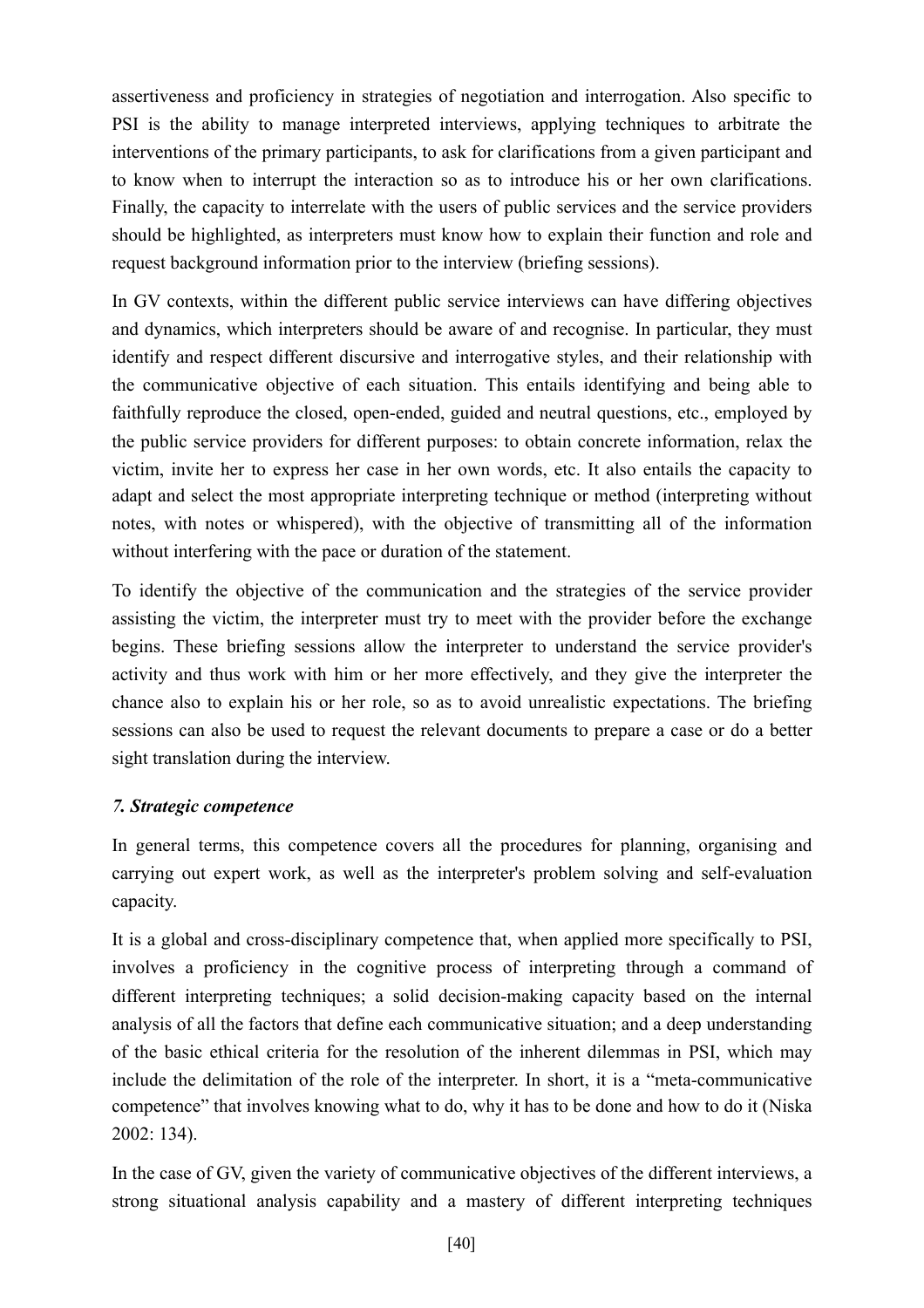become especially relevant for the interpreter, as they allow him or her to be as effective as possible with minimum interference.

Furthermore, as previously mentioned, the nature of interactions related to GV and the communicative and personal profile of the victims create technical difficulties and ethical challenges, but, even more specifically, they can have an emotional impact on interpreters, which can threaten their objectivity or even affect their health. In this sense, interpreting in GV contexts requires a specialised preparation in emotional control, stress management and self-care strategies (*see the chapter* "*Estrategias de prevención y autoayuda para intérpretes que trabajan en contextos de violencia de género*" "Strategies of prevention and self-care for interpreters who work in contexts of gender violence" in this volume).

In other words, this final comprehensive competence could be defined as the interpreters' ability to analyse situations, identify and maintain their professional role amid contextual pressures and sometimes conflicting expectations, maintain their technical skills in peak form during the entire interpreted interview and also control their own emotions.

## **Ethics in Public Service Interpreting**

## *1. General features*

The branch of ethics known as deontology focuses on the science of duties or obligations. In reference to professions, the series of obligations and duties of those who practice a given profession are often laid down in a code of ethics. The objective is to establish the standards expected of the members of the professional community in question, so as to protect and promote its image (Baixauli 2008: 65).

In the case of interpreting, ethics represent one of the issues that most differentiate the various modalities or genres from one another. Conference interpreting, as mentioned before, is commonly considered to be the form of professional interpreting *par excellence*. This form of professional interpreting was developed by the practitioners themselves, who, from the beginning, received recognition from international organisations, who were their first employers. This is what Ozolins (2000: 32) describes as "profession-driven" evolution. From an early stage (1953) an international organisation of conference interpreters was created, the AIIC (*Association Internationale des Interprètes de Conférence*), and its code of ethics serves as a reference for all professionals, regardless of whether each country or region has its own  $code$  of ethics<sup>8</sup>

<span id="page-40-1"></span>In contrast, what is referred to as PSI comes from an activity that is "institution driven" (Ozolins ibid), that is, it is determined by the public institutions themselves, driven

<span id="page-40-0"></span><sup>&</sup>lt;sup>8</sup>Although it is beyond the scope of this article, it is worth mentioning a recent trend in research about conference interpreting examining the existence of asymmetric discourses in the context of international conferences and organisations. This brings up previously unexplored questions about the role and ethics of conference interpreters. See the articles by Boéri and De Manuel (2011) and Donovan (2011).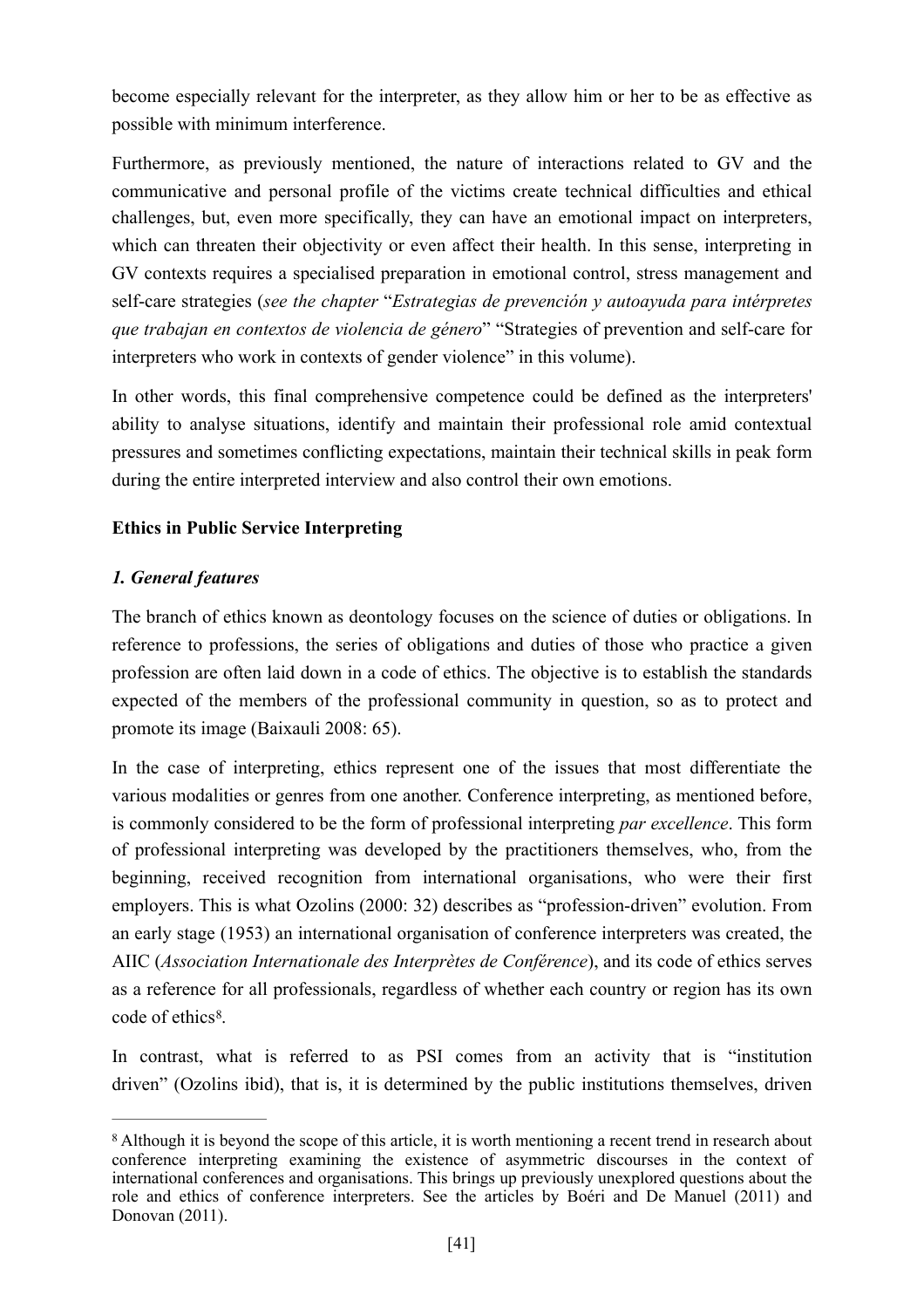by the often urgent need to solve a problem of interlinguistic and intercultural communication that prevents them from adequately attending to users who do not speak the official language of the host country. Against this backdrop, and without a cohesive body of professionals or an association similar to the AIIC, we find that PSI is quite often carried out by nonprofessionals guided by a commendable humanitarian vocation but without the previous training that would allow them to define their functions or clearly identify their role. All of this, together with a general absence of sufficiently broad, cohesive and validated training programmes (although some countries are much more advanced than others in this area), means that there is no universally recognised professional profile and there are no commonly accepted standards of practice, duties and obligations.

As Hale explains (2007: 103), the majority of professional codes of ethics simply reinforce that which is learnt in training and validated by professional certification. In the case of PSI, in the absence of training and certification, the codes constitute practically the only frames of reference that can be looked to for rules of conduct and guidelines regarding the practice of such a complex activity, where, as we have seen, the interpreter fulfils an essential role in managing the interaction between participants who do not have the same level of power. Hence, codes are essential for PSI. However, what exactly do they provide and how much can they contribute to a better professional practice?

<span id="page-41-1"></span>In contrast to conference interpreting, which has the code of ethics developed by the AIIC, there is no one single code for PSI. In fact, the number of codes of ethics, rules of conduct, standards of practice, etc.<sup>9</sup>[\)](#page-41-0) that exist for PSI is remarkable. Some come from professional interpreter associations and are national in scope (in the few countries where there are PSI associations, like in Australia or Canada); others are proposals made by the public bodies or institutions that frequently use interpreters and have attempted to standardise their performance in that field (as in the case of various state courts in the United States). There are also proposals from international associations which have emerged recently in an attempt to contribute to the generalised professionalisation of PSI, such as IMIA (International Medical Interpreters Association) or EULITA (European Legal Interpreters and Translators Association) (at the end of this section a selection of codes of ethics is recommended). However, despite their differences, there are certain features common to practically all of the codes.

This can be seen in the studies conducted by Bancroft (2005) and Hale (2007), which compare a wide range of documents related to ethics in PSI and published by various professional associations and public agencies or bodies. Some of these are generic, while others are specific to a particular public service (mainly medical services or courts). Bancroft

<span id="page-41-0"></span><sup>&</sup>lt;sup>9</sup>Bancroft (2005) makes a distinction between codes of ethics/conduct, and standards of practice based on the fact that the former are more prescriptive and are intended to be binding, while the latter are usually more indicative and describe how to act in specific situations. Nevertheless, in terms of content, there are no significant differences between them, so in this case we will not make any distinction.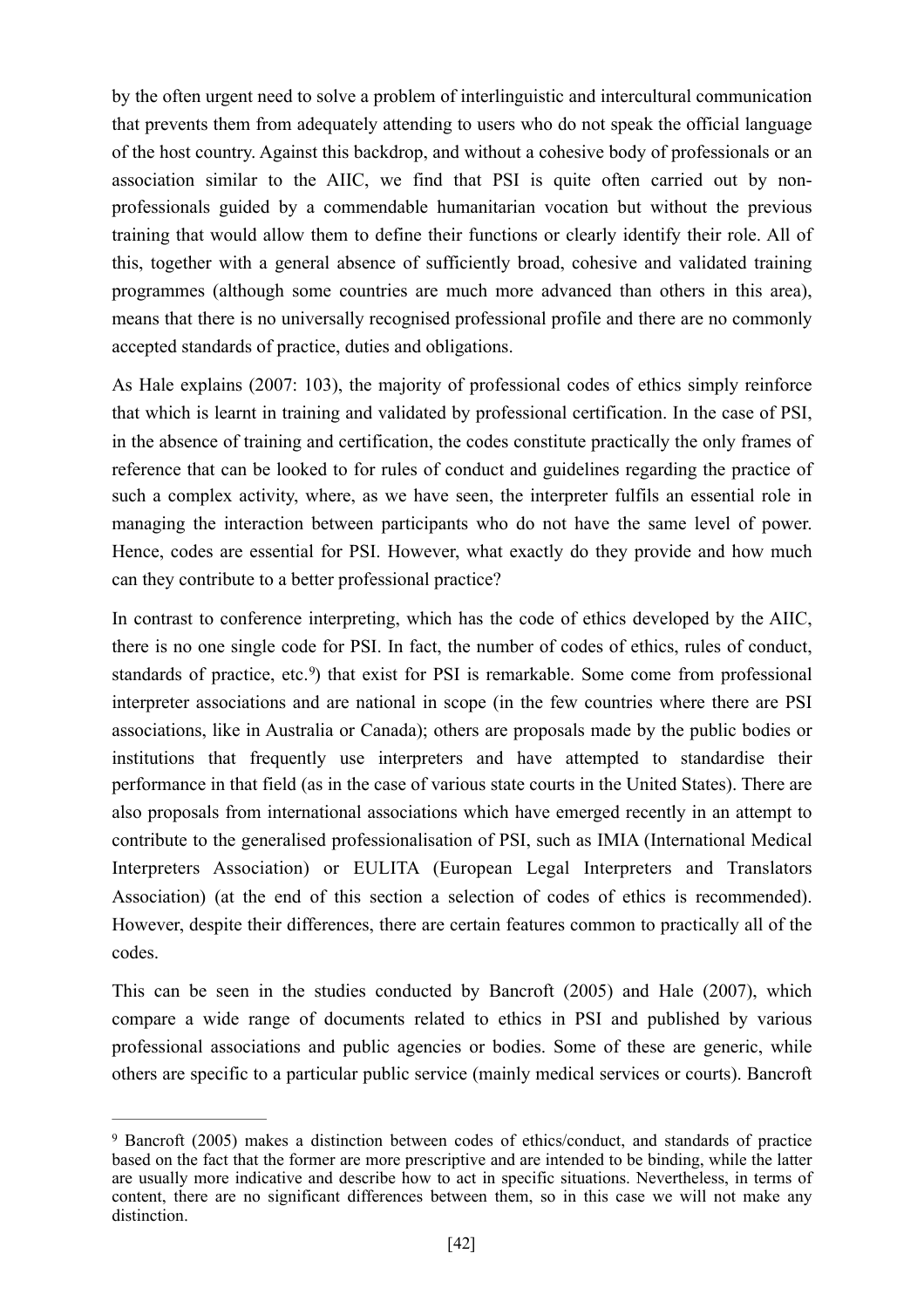analyses 145 documents from 25 countries, while Hale studies 16 codes of ethics from nine countries. Both identify a significant degree of similarity in certain aspects of content, which is summarised below:

From an overall perspective, Hale (2007: 108) differentiates between three large areas in which the specific content of individual codes can be grouped, namely:

• Questions relating to the responsibility of the interpreter towards the primary participants (users and clients). These include confidentiality, accuracy or fidelity with respect to the original message, and impartiality (they appear in this order of frequency in the codes analysed).

• Questions relating to the responsibility of the interpreter towards the profession, with reference to questions of professional conduct (attire, punctuality and professional solidarity).

• Questions relating to the responsibility of the interpreter towards him or herself as a professional. In this area the codes usually include questions relating to the duty of professional development, role definition and working conditions.

Bancroft (2005: 18) identifies the following contents as being common to the majority of the analysed documents: confidentiality, accuracy and fidelity, and impartiality. Bancroft also identifies references to professional competence and solidarity in the codes and standards as being practically universal. These concepts include, on the one hand, the duty to guarantee the highest level of quality of the interpretation itself, continually working to improve one's professional competence, and on the other hand, professional solidarity in its broad sense, and more specifically, the interpreter's obligation to withdraw from an assignment in the event of conflict of interest.

Clearly there is a high degree of consensus with regard to the principles of confidentiality, accuracy and fidelity, and impartiality, so an in-depth analysis of these principles seems worthwhile.

# *a. Confidentiality*

The basic definition of this principle seems obvious: interpreters are required to maintain strict professional confidentiality and not divulge any information that they receive while performing their work. If this is a basic premise in the work of any interpreter, in contexts such as GV, interpreters must be aware of the risks that any relaxation of confidentiality, however minimal, could bring to the safety of the victim and her children. In fact, in GV cases confidentiality can be a matter of life and death (Polzin 2007: 23).

Maintaining confidentiality includes aspects that might go unnoticed at first glance, such as protecting all of the documents relating to the interpreting assignment and refraining from mentioning logistical details (place, date, time, names) outside of the interview itself, inasmuch as these details could allow the people involved in the matter to be identified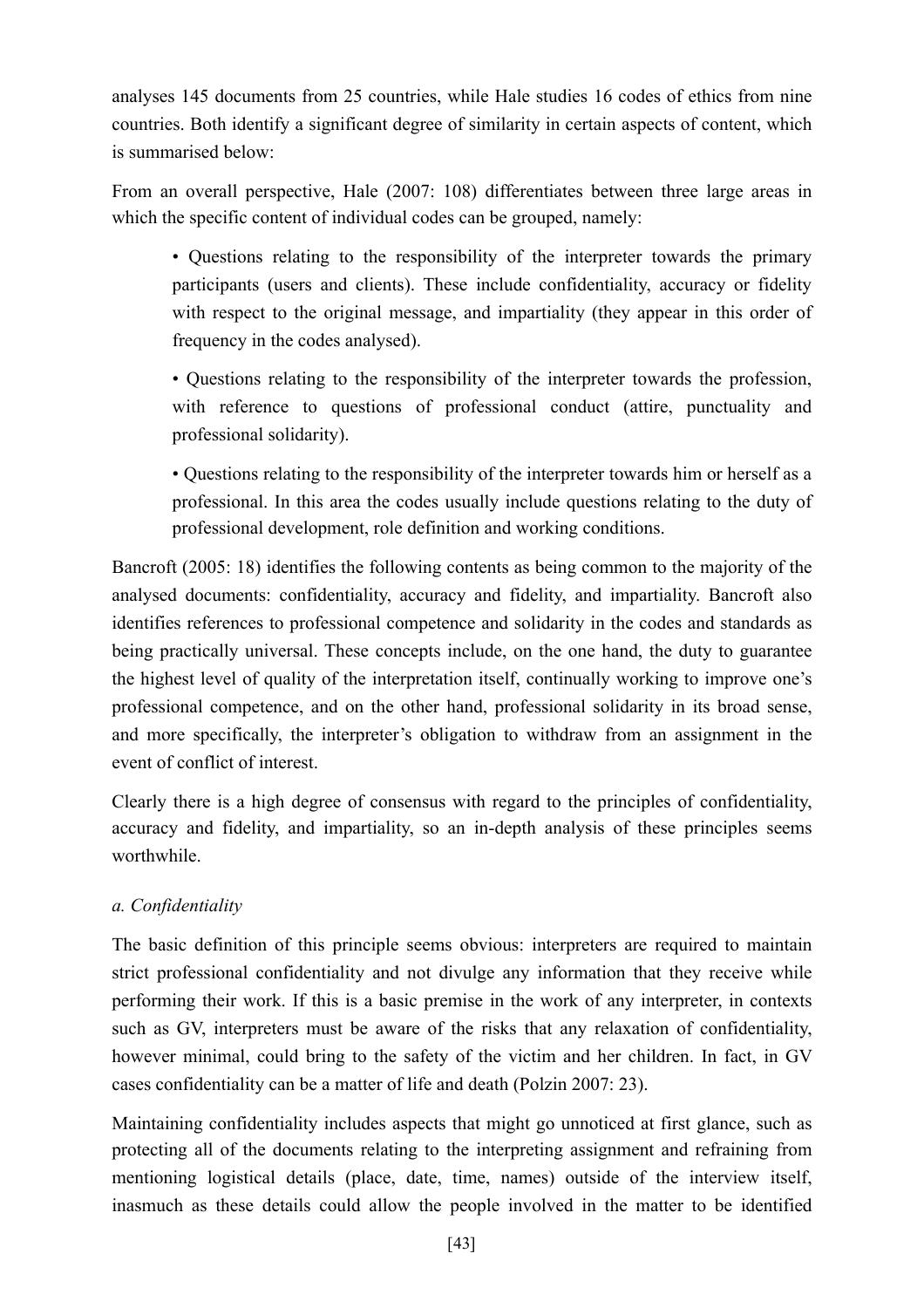(Baixauli 2010: 12). This is especially the case in small language groups, since the interpreter could belong to the same community as the victim or the perpetrator.

Furthermore, surveys administered to public service providers for the SOS-VICS project have confirmed that it is not always possible to assign different interpreters for the victim and the perpetrator. In these cases, interpreters must be especially rigorous as regards confidentiality, not only by not revealing information, but also by not allowing their knowledge of the testimony of one of the parties to contaminate their interpretation of the other, which would affect the fidelity of the translation as well as the interpreter's duty of confidentiality (*see the chapter* "La interpretación profesional con víctimas de violencia de género en los ámbitos policial y judicial: hacia una asistencia lingüística especialidad" "Professional interpreting for victims of gender-based violence in the police and legal fields: towards the provision of specialised language services" in this volume).

Furthermore, the fact that she must express herself through another person, someone who may even belong to the same community, could inspire fear and distrust in the victim, preventing her from speaking freely. To counter this effect, both public service providers and interpreters should ensure that the victim has been explicitly informed of the principle of interpreter confidentiality; if necessary, they should explain what this means and clarify, for example, that all notes taken during the session will be destroyed. It is even recommended that they be destroyed in the presence of the victim.

These details, together with an impeccable professional performance in all respects, will help the victim to view the interpreter as a professional she can trust to the same extent as the people who perform psychotherapy, medical services or legal activities.

## *b. Accuracy and/or fidelity*

Although the various codes and standards formulate this principle differently and with differing degrees of explicitness, in general, they refer to the duty of the interpreter to convey the original message without adding or suppressing information, maintaining the greatest possible equivalence with the source speech.

Some authors have questioned the validity of codes of ethics that prescribe literal translation as a means of achieving fidelity. In response to these opinions, Hale (2007:105-117) demonstrates through her comparative study that the codes do not require robotic and wordfor-word translations, as one might expect from a demand for literal renditions. Furthermore, it is often recommended that the interpreter make the necessary changes and search for the pragmatic equivalence of the original message in order to transmit not only the verbal information, but also the non-verbal information and the tone and intention reflected in the speaker's message. As the same author pointed out, the codes do not go into detail about how to achieve this last objective nor do they offer specific recommendations about how to act in circumstances where the nature of the message or the working languages hinder accuracy and fidelity (for example, in the case of the absence of linguistic equivalents in the target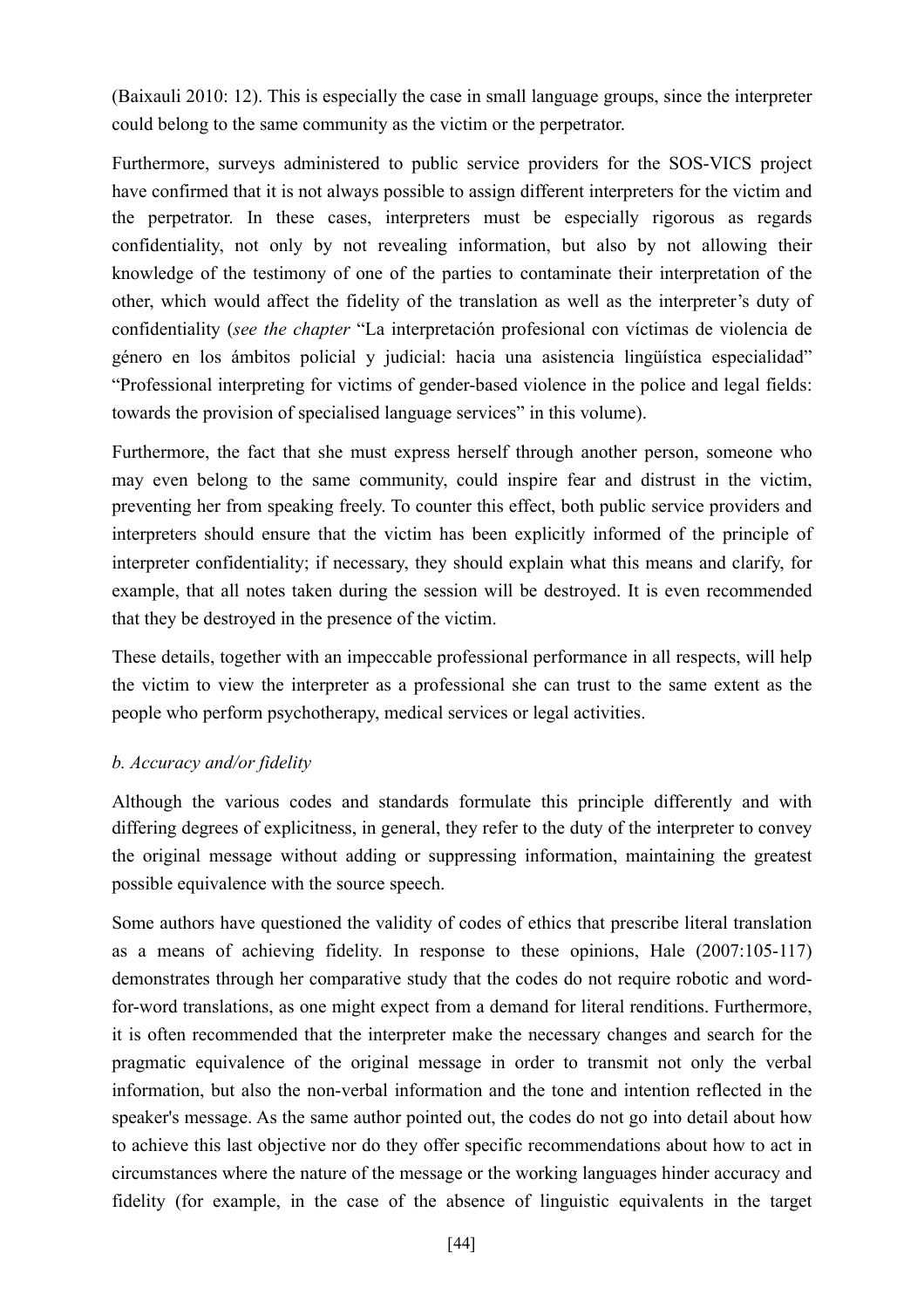language). In this respect, it should be noted that **codes are no more than guidelines that professionals should put into practice while applying their professional discretion and judgement, supported by solid training** (Hale 2007: 105, 114; 2008: 101; Mikkelson 2008: 90, 92). In any case, there are different models of guidelines about the role of the interpreter that do offer general suggestions for resolving some of the dilemmas regarding how to respect accuracy or fidelity in potentially problematic cases (see below).

In relation to the specific context of GV, the content and form of the messages can pose special challenges when it comes to maintaining accuracy and fidelity and the interpreter needs to be alert to them. In particular, the dramatic nature of some of the statements, offensive language and descriptions of violent events or of sexual abuse constitute a challenge for interpreters, who could feel the temptation to reduce the force of the message as a face-saving strategy for either themselves or the victims, or simply because they feel incapable of verbalising certain terms or descriptions that affect them emotionally. Yet, precisely in these contexts it is essential to translate as accurately as possible, given that these details, in form and substance, can be decisive for the assessment of the seriousness of the case and the state of the victim, and will help the public service professional to provide the most adequate assistance (Hale 2011: 36, Polzin 2007: 23, Toledano and Fernández 2012: 42). Only in this way can the interpreter facilitate the communication between the parties *faithfully and objectively*, in a way that the victims *can accurately and correctly report* their situation, and at the same time *be informed* about their rights and obligations (Toledano and Fernandez 2012: 44, our italics).

## *c. Impartiality*

The concept of impartiality is one of the most complex and controversial in relation to PSI. As Hale explains (2007: 120), codes of ethics usually define impartiality in negative terms, that is, they list the actions that an impartial interpreter should avoid. Normally they specify that interpreters should not offer advice or opinions to the parties for whom they interpret, nor should they alter the message to adapt it to their ideology, beliefs or interests. In short, the interpreter should strive for the highest possible level of objectivity and neutrality. But to what extent is this possible and how does it materialise in the interpreter's day-to-day work?

We cannot lose sight of the fact that PSI takes place in situations with very specific characteristics in which, as we have seen, power asymmetries among the participants exist: asymmetry of languages, culture, knowledge, authority, initiative, power, etc. They are situations in which interpreters often feel that they can balance this asymmetry and help the party they perceive to be weaker. At the same time, the communication can be very highly charged emotionally—as is the case in international protection or GV contexts—, and staying neutral can pose a challenge. In contexts such as GV, over-involvement with the victim and a lack of gender perspective that aids in understanding the context of each case are especially likely to compromise the neutrality of the interpreter. During an interpreted encounter, the interpreter will develop his or her own impressions of the primary participants and of the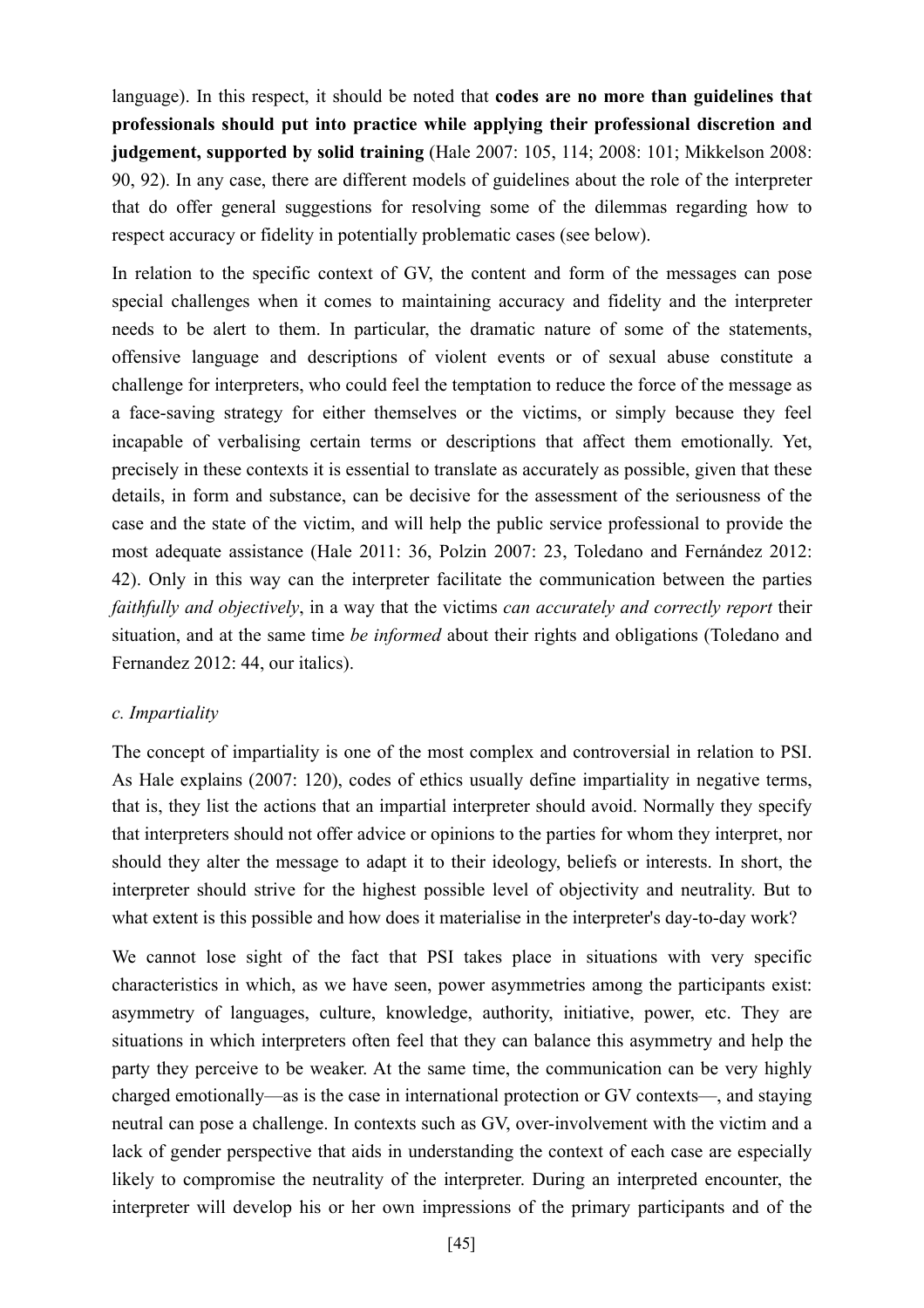messages to be interpreted; at the same time, the primary interlocutors will bring their own views to the encounter and will communicate in a manner conditioned by their own needs and objectives; also, they will not communicate directly, but through a third participant, who holds the power of communication. In such a communicative framework, it is not surprising that the various participants each have their own expectations about interpreting and develop their own concept about the role of the interpreter, which has given rise to different theories and explanatory models, as we will see in the following section.

## *2. Different models for defining the role of the interpreter*

The question of the role of interpreters and the limits of their intervention lends itself to various definitions and analyses. In fact, debates by experts and professionals have centred on this issue since PSI came to the fore on the global scale in the 1990s. In the first stage, an attempt was made to define the role of the interpreter in the public services by using the invisibility model, accepted for conference interpreting, or the conduit model (understood as relay or message conversion device), prescribed for legal interpreting in the countries in which it was more developed. However, as research in PSI has advanced, with studies based on conversational analysis of interpreted situations, it has been demonstrated that the invisibility of the interpreter is fictitious.

In the first place, simply by their physical presence and by the interpreting technique they employ (bilateral interpreting requires that the interpreter assume one out of every two speaking turns and interact with the other participants), interpreters are physically visible and it is impossible for the participants to disengage from or not react to their presence. Interpreters are not only visible, they are also part of the "psychology of the conversation" (Bot and Verrept 2013: 128).

Similarly, it has been shown that communicative interaction does not occur in a vacuum or in aseptic and sterile environments, but rather, it is produced as a contextualised practice in a particular setting (Angelelli 2008: 149-152), in which the participants, including the interpreter, interact conditioned by various sociocultural and institutional norms. Hence, it is impossible for the interpreter to translate like a mechanical device, since finding appropriate equivalents would be extremely difficult if he or she did not analyse the message to be interpreted as a contextualised utterance (Toledano and Fernández 2012: 43).

Angelelli (2008: 151) systematically reviews interpreter actions that clearly show his or her active personal participation and their patent visibility, and which have been documented in specialised literature: in practice, interpreters intervene co-constructing the message and as additional participants in the communication; they control the communication rules, for example, by managing speaking turns; they reformulate and explain terms or concepts; they adapt the register of the original messages; they filter information; they align themselves with the participants (taking sides), and assume the role of the participants, for example, by advising the user.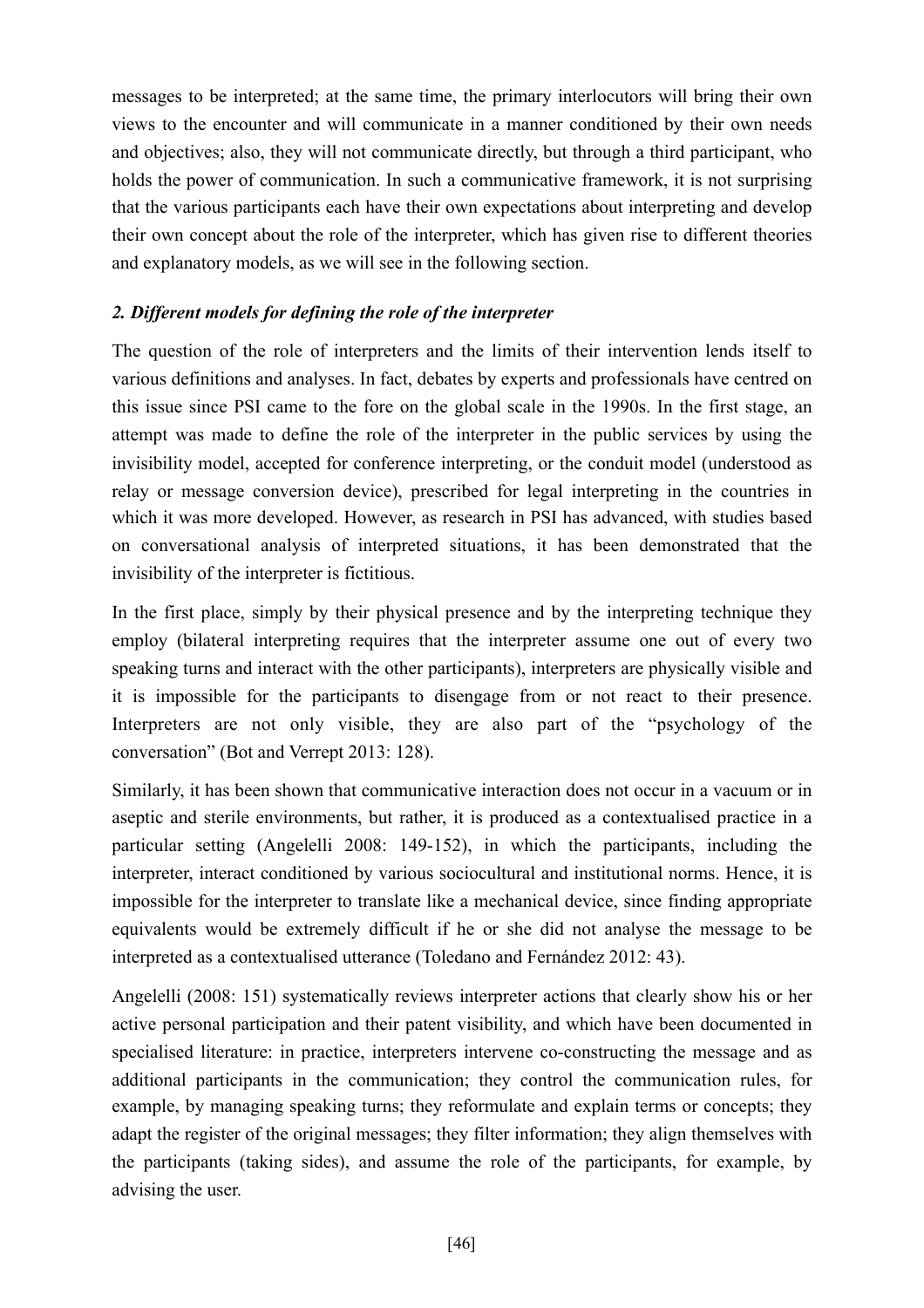All of these aspects relating to the nature of PSI and the visibility of interpreters have inspired the definition of different models of interpreter role, which either describe it or even attempt to regulate it. Before referring to some of them, it should be emphasised that these models are usually based on a distinction between the public service fields considered to be more collaborative (medical, social and health services) and others that are more adversarial (police and courts). This distinction determines that a greater or lesser range of intervention is accepted for the interpreter (Roat et al. 1999: 19; Mikkelson 2008: 92).

For collaborative settings, especially the medical setting, in practice we find a certain preference for models of interpreting that accept a wider range of intervention. In Belgium and in countries with Romance cultures such as France, Italy or Spain the figure of intercultural mediators who perform interpreting tasks is frequent (Bot and Verrept 2013: 118). However, we consider this type of mediation to be different from interpreting; although we believe that intercultural mediation is a professional profile as necessary as PSI, it has very different objectives, competencies and standards of practice.

Many other roles have been described based on the behaviours observed in the practice of medical interpreting. Thus, the specialised literature has documented interpreter profiles that, in addition to providing linguistic assistance, defend the patient, or act as agents of integration, representatives of the public service, companions to the patient or even cotherapists (see the review by Bischoff et al. 2012); once again, profiles far from the definition of what an interpreter is in a strict sense. At this stage it is important to remember that, as Hale points out (2007: 126), the practices observable in real situations and collected in empirical studies very often reflect the performance of non-professional interpreters, and as such should not be viewed as 'what should be done', however frequent they are in practice, although they do illustrate that the interpreter is anything but invisible.

In police settings and even more so in judicial settings, the dynamics of interpreter-mediated communication is highly regulated, since the participation framework of communication in monolingual legal settings responds to a very rigid pattern. The interpreter, for example, will barely have to manage turn-taking, given that the interventions are predetermined (Angelelli 2008: 152). This rigid structure is one of the explanations of the generally accepted role of the legal interpreter as a conduit. It is a widely criticised approach, inasmuch as it has been regarded as equal to the translation machine model, which implies a literal translation without further consideration (Bot and Verrept 2013: 120). However, Hale (2007: 127) understands the conduit metaphor as not necessarily meaning that the interpreter must be a robot who translates word for word, but rather, that conduit should be understood as a reference to the role of the interpreter as a communication channel. In this regard, and without further specification of the practical operation of this channel, the conduit metaphor could be perfectly valid. In any case, a more restrictive profile of the interpreter is accepted in police and judicial settings.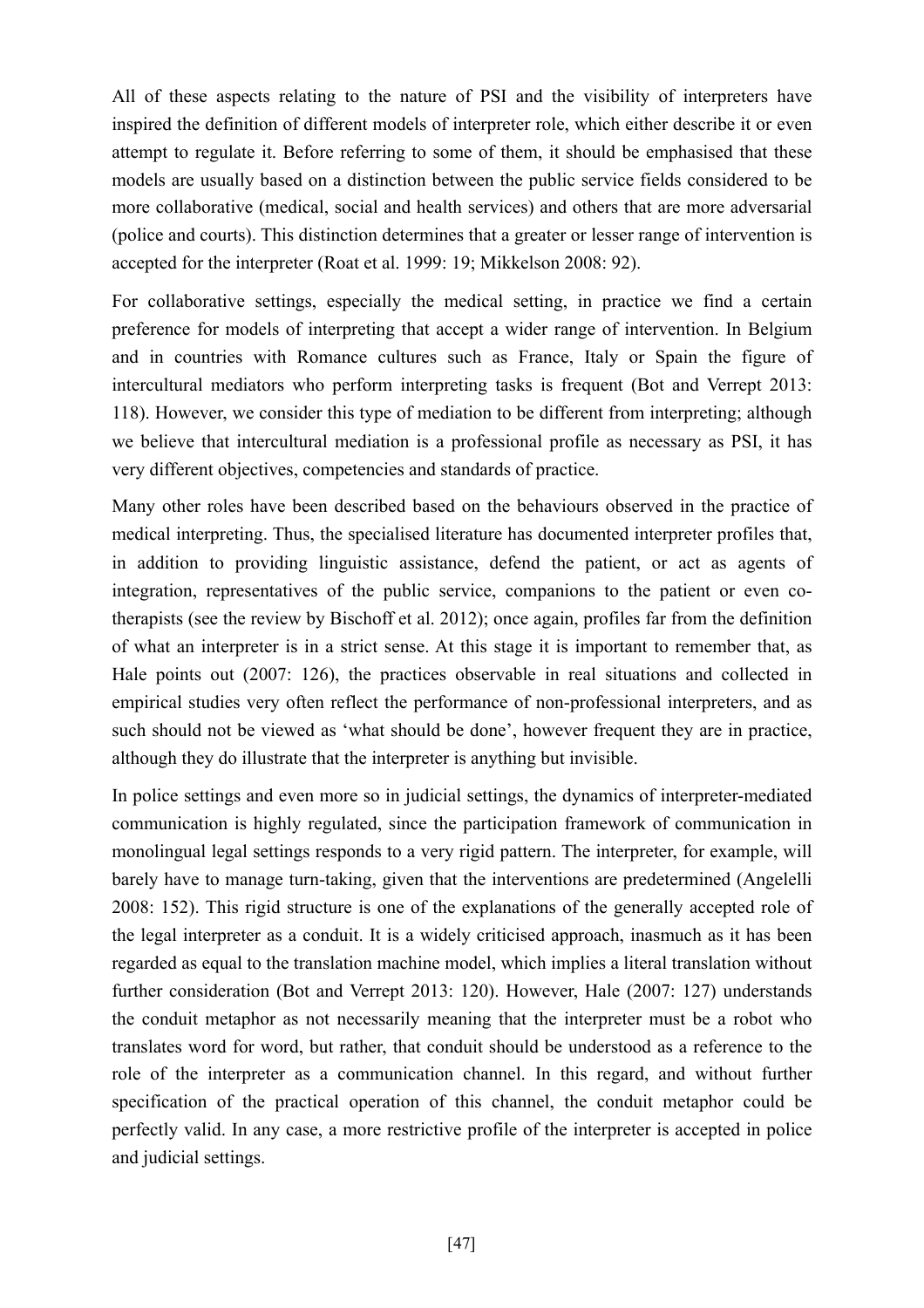In light of this diversity of interpreting models, it is natural that we should ask ourselves which role is the most appropriate one and which factors must guide the selection of one over another.

Having reached this point, we believe it is important to stress that PSI is an activity far too broad, diverse and complex to universally apply a single definition of the role of the interpreter and much less to prescribe one. **Rather, the interpreter must act with a clear and well-defined objective: to serve as a communication bridge and to facilitate communication between the primary participants, doing so with the least possible interference. Within this overarching objective, the interpreter must analyse the needs and limitations of each situation so as to be an effective bridge**.

In this respect, the models or approaches that describe the interpreter's role as something dynamic seem to us to be the most relevant and realistic. These approaches cohesively integrate a series of "sub-roles" or positions with regard to the communication, both in general (the interpreter adapts his or her role to the context of the specific public service involved) and in each particular interaction (the interpreter chooses various roles or positions as the communication needs of the encounter evolve) (cf. Angelelli 2008; Bischoff et al. 2012; Bot 2003; Bot and Verrept 2013; Hale 2008; Mason 2009; Mikkelson 2008; Roat et al. 1999, among others).

This dynamic approach is perfectly explained in the incremental intervention model proposed by Roat et al. (1999: 17-21) for the medical field and which has been adopted, for example, by the California Healthcare Interpreting Association (CHIA), whose code of ethics is one of the most respected in the medical interpreting world (see a selection of codes at the end of this article).

The incremental intervention model assumes that there are at least four types of communication barriers: linguistic; cultural; those based on the asymmetrical use and command of the register, concepts and terms specific to the health system; and systemic barriers, that is, the barriers that arise from the complexity of the health system or from the attitudes of its professionals. Therefore, the interpreter, whose mission is to achieve effective communication in spite of these barriers, can assume four different roles:

• Conduit: consists of rendering the exact message issued in one language into another with no editing or adapting of the message. This is the interpreter's default role, the most basic and most common, that is, that which interpreters assume unless they detect a potential conflict relating to a barrier that is not purely linguistic.

• Clarifier: the interpreter adopts this role only when the previous role is not sufficient or the participants require some type of intervention that facilitates understanding. It consists of explaining the concepts for which there are no equivalent terms in the other language or whose equivalents are not understood by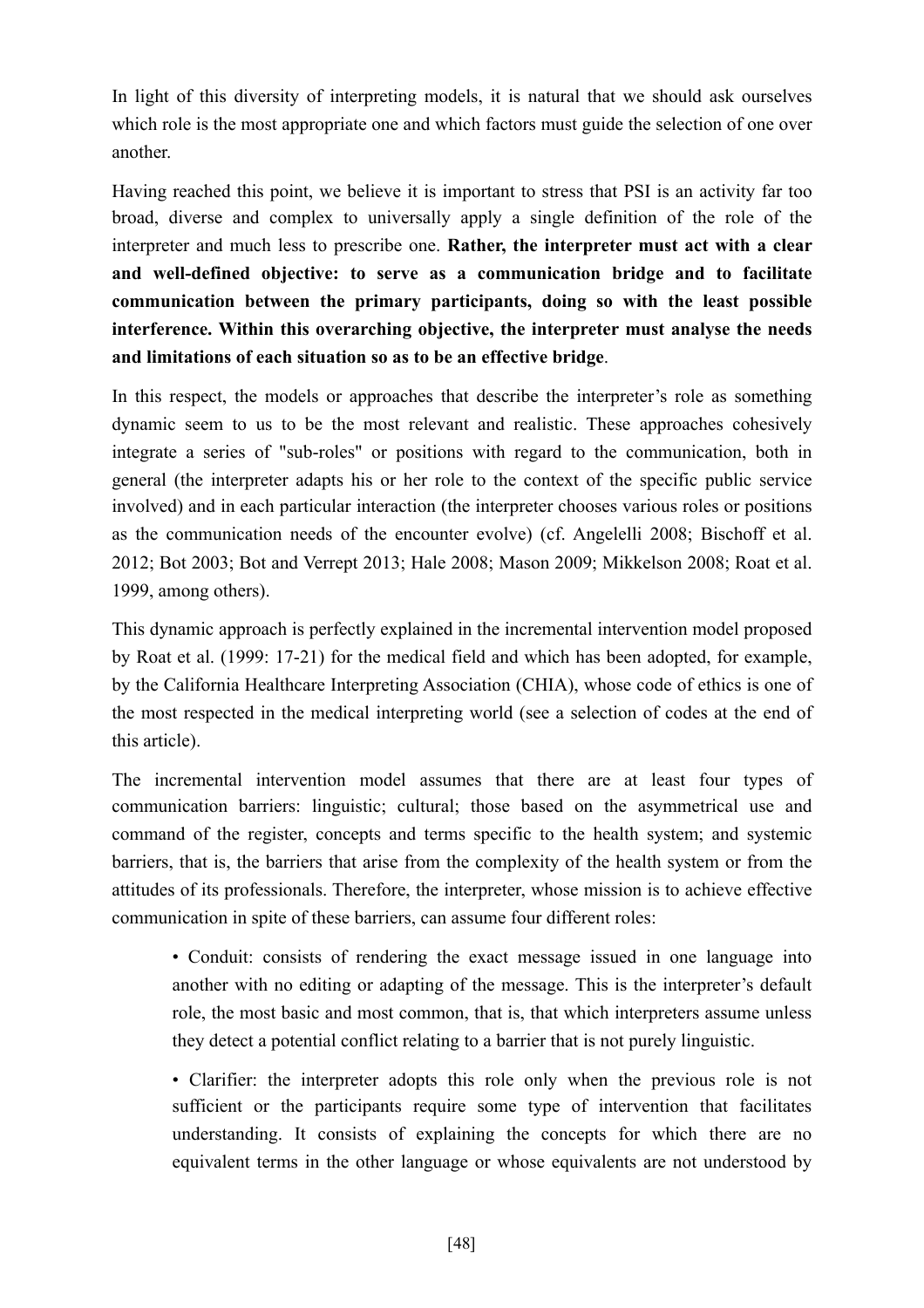the person who receives the message; it also involves checking that both parties are taking the message in and to make it known if this is not the case.

• Culture broker: refers to an intervention where the interpreter provides a specific cultural framework in which a particular message is to be understood. This is only adopted when a cultural difference could hinder understanding or lead to a misunderstanding.

• Advocate: this role is more oriented towards ensuring the quality of medical care rather than the effectiveness of communication; and in fact it is performed outside the interpreted interview. It is adopted when a systemic barrier is detected that prevents the fulfilment of the patient's needs. As a general rule, it is limited to providing the patient with the information needed to resolve the situation, or to put them in contact with specialised personnel who can. It is an optional and complex role that requires special preparation. In fact, Polzin (2007: 24), referring to GV contexts, recommends that, before taking on this role, the interpreter call upon professionals from the public services who have received the specific training necessary to provide support and services to the victim.

The model is represented in the form of a pyramid, with the role of conduit at the base and that of advocate at the top.



Roat et al's (1999:17-21) Incremental Intervention Model

As we move up the levels of the pyramid, the roles become more "invasive" because they imply a greater independent intervention by the interpreter. At the same time, apart from the rising degree of intervention or interference, the pyramid assumes a descending progression in terms of frequency. As we move up the levels of the pyramid, each role is required less frequently. This means that interpreters are *always* conduits and very often *only* conduits. However, given the complexity of medical discourse and the lack of equivalence for some concepts in some languages, the interpreter may be obliged to intervene to describe concepts or to define a certain cultural framework in which a message is to be understood.

Ultimately, the rule in decision-making as regards the degree of intervention is clear: interpreters must choose the role that least interferes in the primary relationship, that is, that which connects the patient to the public service provider. At the same time, they must be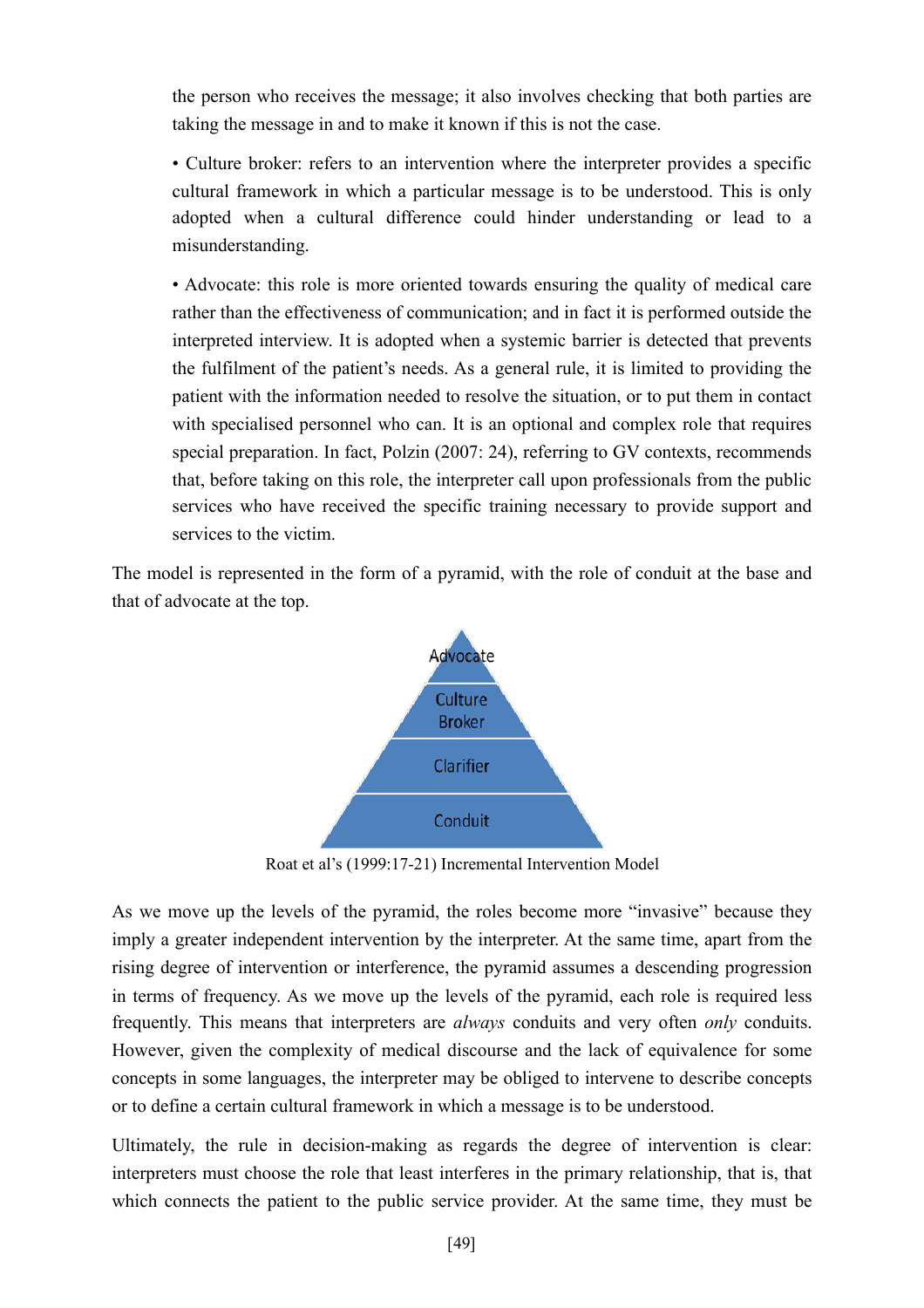prepared to progressively increase the degree of intervention if they detect a barrier that could impede effective communication or even threaten the well-being of the patient (Roat et al. 1999: 21).

In the same vein, in the search for balance between non-interference and justified intervention, there is a second model, generally known as the impartial model, defined by Cambridge (2002: 123; Cambridge et al. 2012: 122). According to this model, an interpreter's performance should adhere to the following principles:

• Transmitting the original message in a complete and accurate manner, reproducing the style, level of language and emotions of the author of the original message as much as possible;

- Refraining from offering personal opinions or advice, except in the case of cultural or linguistic issues, if it is considered relevant or is requested;
- Also refraining from explaining terms or concepts and, where it is considered necessary, requesting that this be done by the service provider;
- Maintaining an impartial attitude, showing empathy while maintaining professional distance, as well as the strictest confidentiality;

• Intervening only when he or she needs a clarification in order to interpret (and alerting the parties that this is the reason for it), when an utterance was not heard clearly or it becomes apparent that there has been a misunderstanding.

The most interesting aspect of these models is that they clearly define the role of the interpreter in accordance with the principle of minimum interference but at the same time they identify the circumstances justifying interventions that go beyond translating messages. In this regard, they support the idea that interpreters can be accurate, faithful and impartial without implying that they have to limit themselves to translating mechanically or be insensitive to the human factors present in the communication.

# *3. Some conclusions regarding ethics*

Together with these general guiding principles, it is important to remember that PSI is an example of communication in specialised and institutional settings, which as such is always contextualised, as mentioned above. This means that in different public services and in the specific interactions within each service, this communication presents its own relational characteristics, objectives and dynamics. In the case of GV specifically, the current system of victim assistance services is characterised by the intervention of different institutions and organisations working together in a complex network that aspires to function in an integrated manner. This means that **interpreters will intervene in very different settings and encounters and they must therefore know how to contextualise their role, being guided in this process by a deliberate and well-founded decision-making process**. In this process interpreters must consider two basic questions: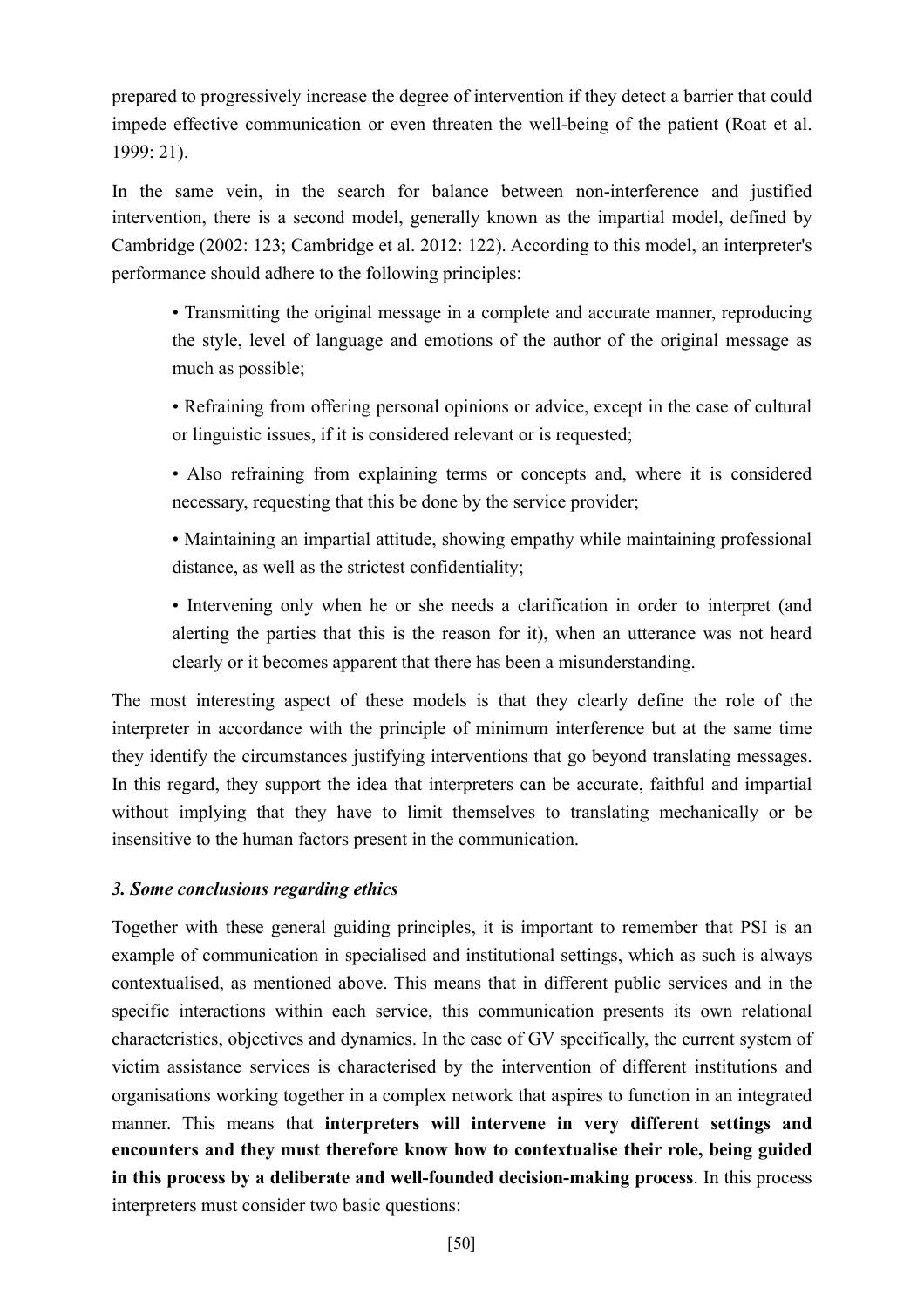Firstly, they must have a very good understanding of the different models of the interpreter's role and the basic contents of the professional codes of ethics, with a view to referring back to them as frames of reference that provide clear guidelines but are not strict moulds or the perfect recipe for every occasion. In the words of Hale (2008: 101): "Interpreters will always need to resort to their discretion and better judgement to make the appropriate decisions for each situation, led by the general guidelines of the code of ethics."

Secondly, the interpreter must learn about and then stay well informed about the characteristics and functioning of each public service, and about the objectives and dynamics of each type of interaction between a public service provider and a GV victim. For this reason, interpreters should meet with the public service providers before the interpreted interaction (referred to as a briefing session). During this meeting, they can explain their role if necessary and at the same time gather details concerning the objectives of the interaction and the strategies of the provider. This will help to avoid incorrect expectations about the role of the interpreter and at the same time provide the interpreter with information essential for effectively carrying out his or her duties. Depending on the circumstances, it may be preferable, for example, that the interpreter introduces himself or herself to the victim in a particular way so as to create an empathetic relationship that favours communication; in other cases, the provider may prefer to introduce the interpreter. In certain more collaborative settings, the interpreter will check if he or she can interrupt the conversation to inform the participants that no equivalent term exists for a specific concept and request an explanation in order to be able to translate, or propose an explanatory translation. In less collaborative settings, it could be preferable to convey a term in its original form, so as to invite the public service provider to request clarification (Mikkelson 2008: 93) and then have the user provide it, through the interpreter. Certain interviews have the objective of carrying out a preliminary evaluation of the victim and her situation. In this case, the service provider may prefer that the victim express herself freely and in her own words. This is something the interpreter should be aware of, taking care not to interrupt the victim and even recognising which silences are significant and hence, not interpreting during them. The chapters in this publication on the various areas of specialisation within the public services provide contextualised reflections about the factors that should guide interpreters in their decisionmaking with respect to their role.

#### *4. A selection of sample codes*

Finally, after reviewing the basic aspects of PSI ethics, highlighting specific factors of GV contexts, we propose a selection of codes that can provide interesting orientations for a contextualised interpretation.

## *a. General*

AUSIT (The Australian Institute of Interpreters and Translators) Code of Ethics for Interpreters and Translators (http:// ausit.org/AUSIT/Documents/Code Of Ethics Full.pdf).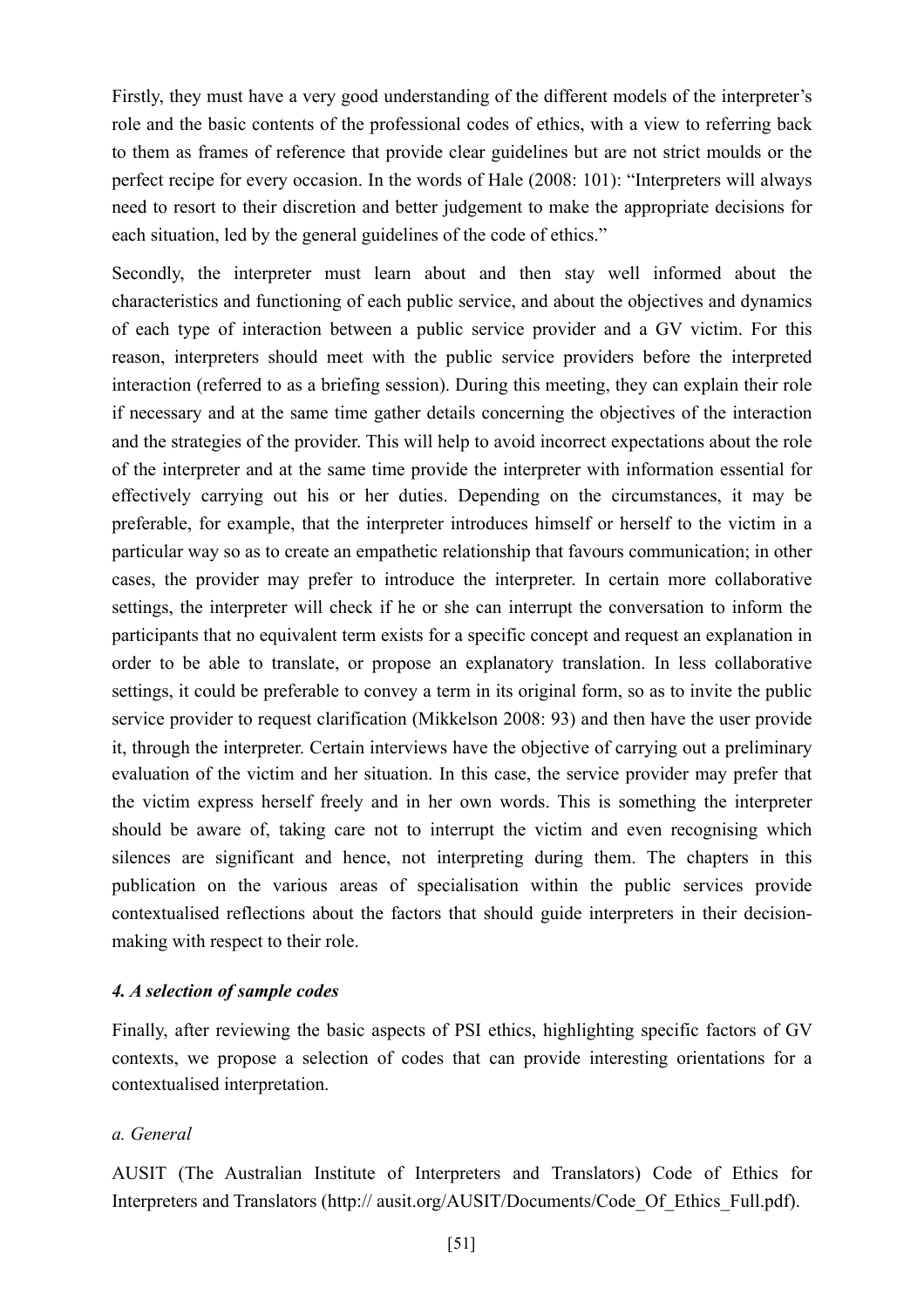Baixauli Olmos, Lluís (2010). Propuesta de Buenas Prácticas para la Interpretación en los Servicios Públicos. In Baixauli Olmos, Lluís (2012). *La interpretació als serveis públics des d'una perspectiva ética: La deontologia profesional i l'aplicació al context penitenciari*. Castelló: Ed. Servei de Comunicació i Publicacions, Universidad Jaume I. (http:// www.tdx.cat/hand- le/10803/83723).

HIN (Healthcare Interpretation Network) from Canada: *National Standard Guide for Community Interpreting Services* (http:// www.multi-languages.com/materials/ National Standard Gui- de for Community Interpreting Services.pdf).

National Register of Public Service Interpreters of the United Kingdom: *Code of Professional Conduct* (http://www.nrpsi.org.uk/ for-clients-of-interpreters/code-of-professionalconduct.html).

# *b. Health setting*

CHIA (California Healthcare Interpreting Association): *The CHIA Standards* (in English, http://www.chiaonline. org/?page=CHIA Standards; in Spanish, http://c.ymcdn. com/sites/ www.chiaonline.org/resource/resmgr/chia\_califor- nia\_standards\_fo.pdf).

IMIA (International Medical Interpreters Association): *Standards of Practice* (in English, http://www.imiaweb.org/uploads/pages/102.pdf; in Spanish http://www.imiaweb. org/upload/ pages/102\_4..pdf).

NCIHC (National Council on Interpreting in Health Care) of the United States: *National Standards of Practice for Interpreters in Healthcare* (http://www.mchb.hrsa.gov/training/ documents/pdf\_library/National\_Standards\_of\_Practice\_for\_Interpreters in Health  $Care\%20(12-05)$ .pdf).

# *c. Legal setting*

APTIJ (Asociación Profesional de Traductores e Intérpretes Judiciales y Jurados): *Código Deontológico para Intérpretes y Traductores Judiciales y Jurados* (http://www.aptij.es/img/ web/ docs/codigo-d-aptij.pdf).

EULITA (European Legal Interpreters and Translators Association): *Code of Professional Ethics* (http://www.eulita.eu/sites/ default/files/EULITA-code-London-e.pdf).

National Association of Judiciary Interpreters & Translators (United States of America): *Code of Ethics and Professional Responsibilities* (http://www.najit.org/about/ NAJITCodeofEthicsFINAL.pdf).

# **Summary**

The main ideas presented throughout this chapter are briefly summarised below.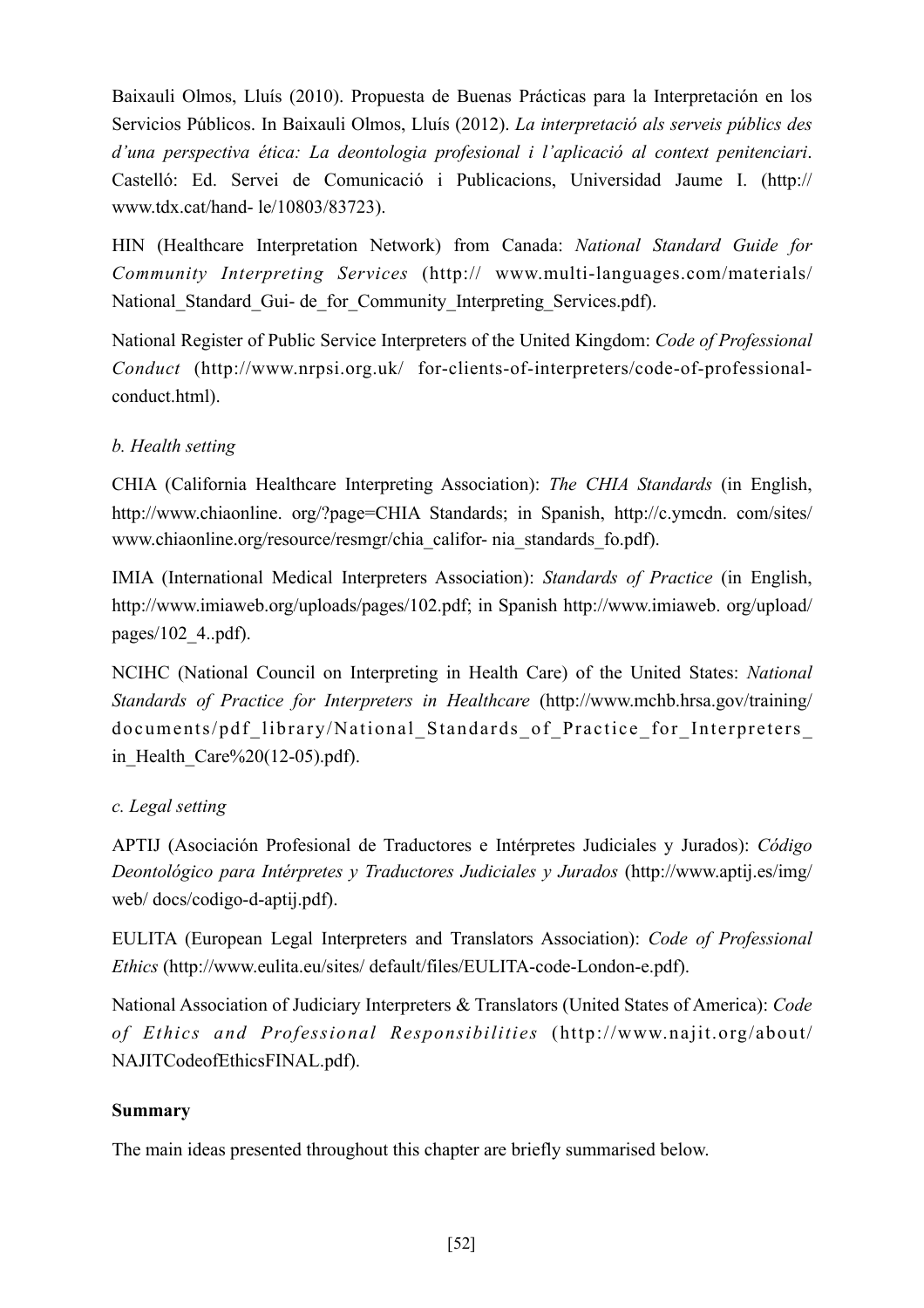Interpreting is a translation activity that permits communication between people who speak different languages. Interpreting can be classified into different types according to three criteria: temporal, situational and in-person. The temporal criterion refers to the moment when the original text is reformulated in the target language and includes interpreting techniques such as consecutive, simultaneous, whispered (*chuchotage*) and sight translation. The situational criterion takes into account the context in which the interpreting is produced, establishing two fundamental modalities: conference interpreting and public service interpreting. As for the in-person criterion, it applies to whether the interpreter is physically present or absent in the communicative situation, differentiating between in-person interpreting and remote interpreting. Telephone and video-conference interpreting belong to this last category.

Of all these varieties, in this volume we focus on PSI, as the modality in which language assistance is provided to GV victims. This type of interpreting is understood to facilitate communication between the national, regional or local public services (police, legal, medical, administrative, educational and religious) and the people who access these services that do not speak the official language of the country and commonly belong to linguistic and cultural minorities (indigenous communities that preserve their own language; political, social or economic migrants; tourists and the hearing impaired) (Abril 2006: 24). It usually takes the form of a dialogic interview and the most common technique used is bilateral or *liaison* interpreting, in which the interpreter works in two languages, translating each statement into the language of the other participants. Interpreters in the public services act as a communication bridge and their function is not limited to translating between two languages; they also assume other tasks such as coordinating the interaction between the parties and trying to eliminate the various cultural barriers that can hinder communication. Similarly, the relationship between the participants is characterised by a marked power imbalance in which foreigners are normally found in a position of greater vulnerability than the public service providers.

Within PSI, encounters in GV contexts have several specific characteristics. One of these is its multidisciplinary nature, given that numerous services are provided in the legal, health and psychosocial setting, and each of them gives rise to different communicative and discursive situations. Another distinctive feature is the specialisation of interpreters; as with the other professionals that intervene in these contexts, it is important that interpreters are proficient with the basic concept of gender and male violence, that they know the intervention processes and the legislation applicable to this field, and that they acquire a gender perspective that allows them to carry out their work, starting with the idea of gender as a social construct and not a series of individual attitudes. Finally, this type of interpreting is characterised by the emotional component, resulting from the situation of distress of the victim. This is an aspect that can complicate the work of interpreters, on the one hand because it can affect their state of mind and on the other because anxiety can make the discourse of the victim fragmented or disjointed and therefore much more difficult to translate into another language.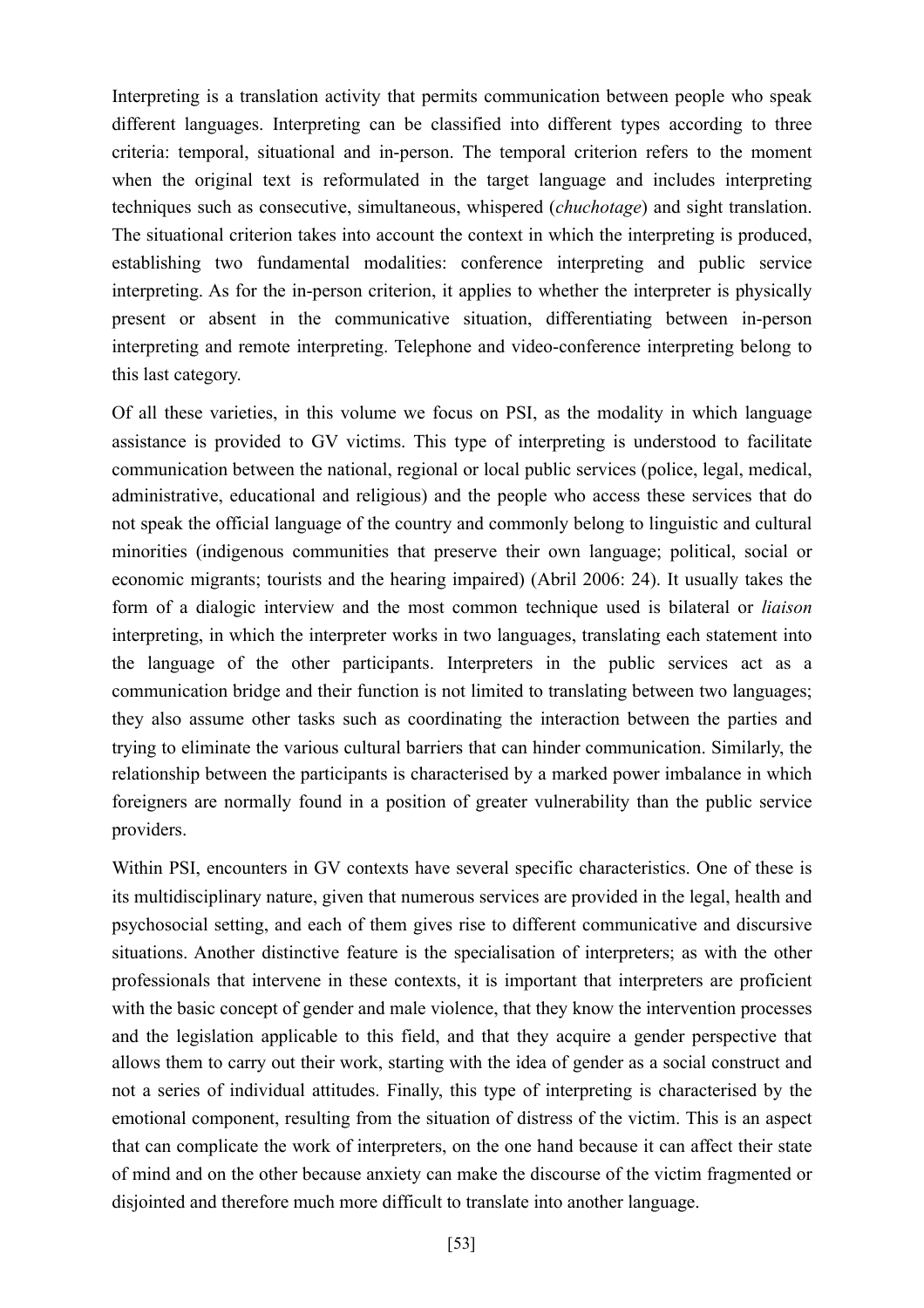When working in GV contexts, it is important that the interpreter acquires a series of competencies necessary for the provision of the services: (1) linguistic and communicative competence, which is to say, an active and passive command of the working languages in a wide variety of registers, discourse styles and dialects; (2) intercultural competence, understood as familiarity with the sociocultural background of the communities where the working languages of the interpreter are spoken, emphasising the knowledge of those elements of GV most shaped by culture; (3) subject matter competence is of great importance in the multidisciplinary contexts where PSI occurs and refers to the knowledge of the public services in which the linguistic mediation is provided (how they are organised, the fields of knowledge they deal with, etc.) and the type of discourse used by its professionals; it is also related to the interpreter's knowledge of the basic concepts of gender; (4) the professional instrumental competence entails the management of those tools (documentary and terminological sources, etc.) that allow the interpreter to prepare for his or her assignments and the assimilation of the codes of ethics, which can allow the interpreter to make decisions in an informed manner; (5) attitudinal and psycho-physiological competence includes, on the one hand, aspects relating to the attitude of the interpreter towards the other professionals with whom he or she interacts, and on the other hand, command of certain cognitive capacities such as the attention, concentration or analytical capacity necessary to interpret; (6) interpersonal competence is the capacity of the interpreter to work in a team with the other parties involved in the care of victims, and knowing how to reproduce the type of discourse employed by them; (7) finally, strategic competence is perhaps the one that is directly related to the process of interpreting from a cognitive point of view. It covers both the aspects prior to the assignment (preparation) and the interpreting itself (mastery of interpreting techniques).

As with many of the other professional fields, the ethics and best practices that guide the behaviour of interpreters are set out in documents such as codes of ethics, where a number of obligations and tasks are established. At present, there is no single or international code of ethics, although a range of several professional associations and public entities have developed their own. The majority identify three aspects that are considered to be the pillars of best practice: confidentiality (in other words, the interpreter should not divulge any type of information concerning what he or she interprets); accuracy and/or fidelity (the full message should be interpreted and reflect exactly the content and intention of the original text) and impartiality (interpreters should not position themselves in favour of or against one of the participants).

Due to their prescriptive nature, codes are responsible for defining the role of the interpreter, but they have a limited capacity to anticipate the wide variety of situations that could arise in practice and that may not be covered by such definition. In this respect, literature has identified different models of interpreter role, ranging from the conduit model, under which interpreters are invisible figures who simply translate the message almost automatically, to approaches supporting the advocate role, in which interpreters position themselves in favour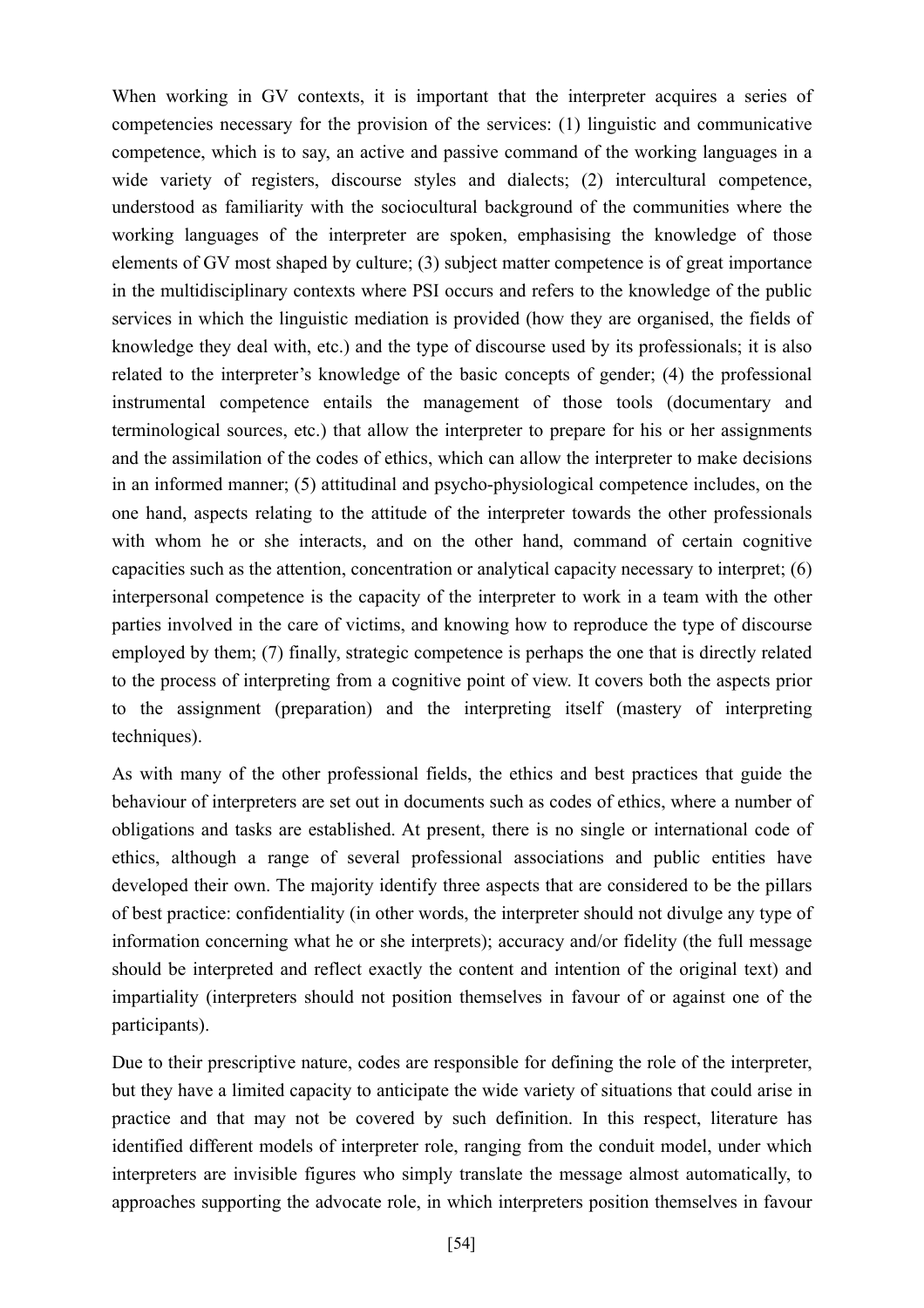of the foreign person to relieve them in some way of their vulnerable situation. Presently, it is accepted that interpreters must not only be invisible, but also take an active part in the communication, manage turn-taking, clarify cultural issues, etc. As a result, a balanced position in which the interpreter interferes as little as possible and only when justified (never, for example, to advise or offer personal views) is usually encouraged. Although it is recommendable to employ a code of ethics as a reference, interpreters should make their own decisions guided by their own professional judgement and adapt themselves to each type of interaction. This applies especially to interpreting in GV contexts, given the wide variety of communicative objectives and dynamics of intervention with victims.

#### **Bibliography**

#### *Cited works*

- ABRIL, M.I. (2006). *La Interpretación en los Servicios Públicos: Caracterización como Género, Contextualización y Modelos de Formación. Hacia unas Bases para el Diseño Curricular*. Granada: University Doctoral thesis available online at <http://www.ugr.es/  $\sim$ biblio $\geq$ .
- (2011) "La formación en ISP: retos específicos para el diseño curricular". Lecture given at *II Jornada de Traducción e Interpretación en los Servicios Públicos de Cataluña: Formación, Análisis y Reflexión*, organised by the MIRAS group (Mediación e Interpretación: Investigación en el Ámbito Social) of the Universidad Autónoma de Barcelona, 20th May, 2011.
- ABRIL, M.I. & MARTIN, A. (2008). Profesionalizar en la práctica: La competencia en interpretación en los servicios públicos como base para la formación de profesionales. In: VALERO, C. (Ed.) *Investigación y práctica en traducción e interpretación en los servicios públicos: Desafíos y alianzas = Research and a practice in Public Service interpreting and translation: Challenges and alliances*. Alcalá de Henares: Publications of the University
- ANGELELLI, C. (2008). The role of the interpreter in the healthcare setting. A plea for a dialogue between research and practice. In: VALERO-GARCÉS, C. & MARTIN, A. (Eds.), *Crossing Borders in Community Interpreting. Definitions and dilemmas*, pp. 147-163. Amsterdam/Philadelphia Benjamins.
- ARUMÍ, M. & VARGAS, M. (2014). Estrategias de interpretación en los servicios públicos en el ámbito educativo: estudio de caso en la combinación chino-catalán, *Intralinea*, vol. 16. Available online at <http://www.intrali- nea.org/current/article/ estrategias de interpretacion en los servicios publi- cos en el ambito edu>
- BAIXAULI OLMOS, L. (2008). *El codi deontològic com a eina professionalitzant per a la interpretació en els serveis públics. Anàlisi descriptiva de "National Standard Guide for Community Interpreting Services*". Castellón: Universidad Jaume I, Programa de doctorado "Traducción, sociedad y comunicación". Unpublished Doctoral Research Project.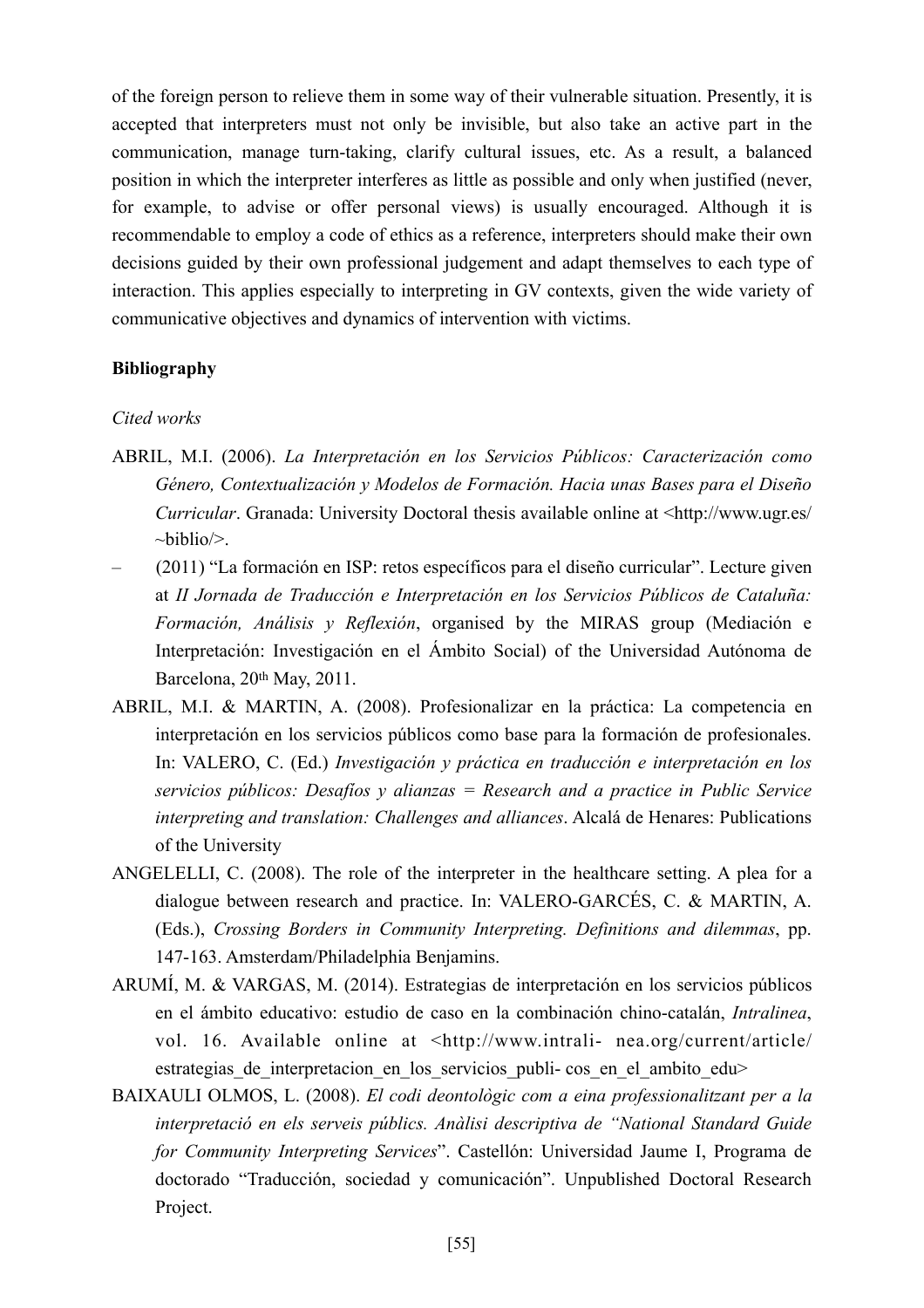- (2010). Propuesta de Buenas Prácticas para la Interpretación en los Servicios Públicos. En BAIXAULI OLMOS, L. (2012). *La interpretació als serveis públics des d'una perspectiva ética: La deontologia profesional i l'aplicació al context penitenciari*. Castellón: Ed. Servei de Comunicació i Publicacions, Universidad Jaume I. Unpublished doctoral thesis. Disponible en línea en <http://www.tdx.cat/handle/ 10803/83723>.
- BANCROFT, M. (2005). *The Interpreter's World Tour. An Environmental Scan of Standards of Practice for Interpreters*. NCIHC. Available online at <http:// www.hablamosjuntos.org/resources/pdf/The\_Interpreter%27s\_Wor- ld\_Tour.pdf>
- BISCHOFF, A., KURTH, E. & HENLEY, A. (2012). Staying in the middle. A qualitative study of health care interpreter's perceptions of their work. *Interpreting* 14/1, pp. 1-22.
- BOÉRI, J. & DE MANUEL JEREZ, J. (2011). From Training Skilled Conference Interpreters to Educating Reflective Citizens: A Case Study of the Marius Action Research Project. *The Interpreter and Translator Trainer* (*ITT*), 5/1. Special Issue: *Ethics and the Curriculum: Critical Perspectives*, pp. 41-64.
- BOT, H. & VERREPT, H. (2013). Role issues in the Low Countries: Interpreting in mental healthcare in the Netherlands and Belgium. In: SCHÄFFNER, C., KREDENS, K. & FOWLER, Y. (Eds.), *The Critical Link 6. Interpreting in a Changing Landscape*, pp. 117-131. Amsterdam/Philadelphia John Benjamins.
- (2003). The myth of the uninvolved interpreter interpreting in mental health and the development of a three-person psychology. In: BRUNETTE, L., BASTIN, L. G., HEMLIN, I. & CLARKE, H. (Eds.), *The critical link 3*, pp. 27-35. Amsterdam/ Philadelphia John Benjamins.
- CAMBRIDGE, J. (2002). Interlocutor roles and the pressures on interpreters. In: VALERO-GARCÉS, C. & MANCHO, G. (Eds.), *Traducción e Interpretación en los Servicios Públicos: Nuevas Necesidades para Nuevas Realidades*, pp. 119-124. Alcalá de Henares, Madrid: Universidad de Alcalá-Servicio de Publicaciones.
- CAMBRIDGE, J., SWARAN, P.S. & JOHNSON, M. (2012). The need for measurable standards in mental health interpreting: a neglected area. *The Psychiatrist Online*, 36, pp. 121-124.
- COLLADOS, Á. & FERNÁNDEZ, M. (Eds.) (2001). *Manual de interpretación bilateral*, Granada: Comares.
- DONOVAN, C. (2011). Ethics in the Teaching of Conference Interpreting. *The Interpreter and Translator Trainer* (*ITT*). 5/1. Special Issue: *Ethics and the Curriculum: Critical Perspectives*, pp. 109-128.
- GENTILE, A., OZOLINS, U. & VASILAKAKOS, M. (1996). *Liaison Interpreting.* Melbourne: Melbourne University Press.
- HALE, S. (2004). *The discourse of court interpreting: Discourse practices of the law, the witness, and the interpreter*. Amsterdam/Philadelphia Benjamins.
- (2007). *Community Interpreting*. Hampshire: Palgrave Macmillan.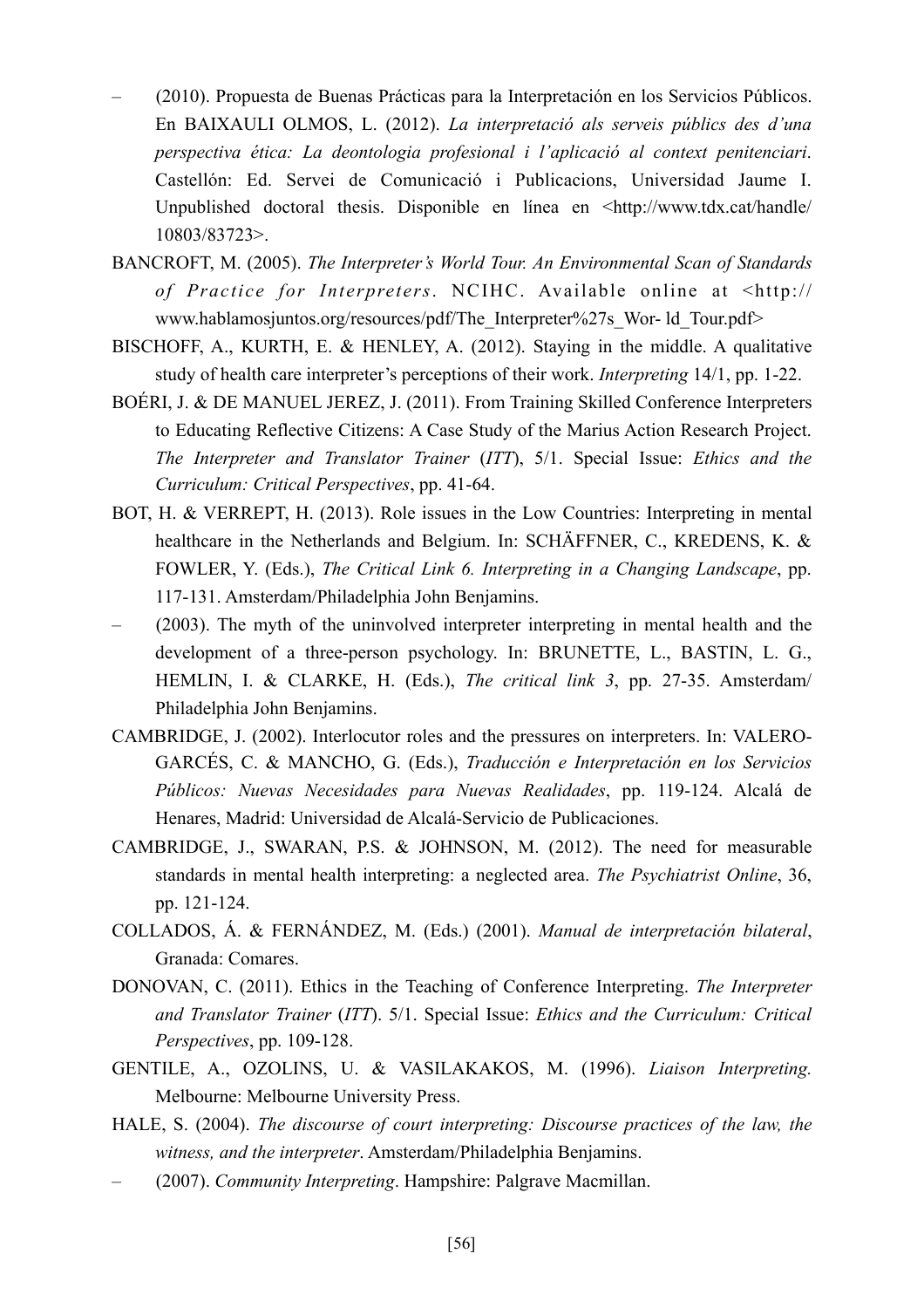- (2008). Controversies over the role of the court interpreter. In: VALERO-GARCÉS, C. & MARTIN, A. (Eds.), *Crossing Borders in Community Interpreting. Definitions and dilemmas*, pp. 99-121. Amsterdam/Philadelphia Benjamins.
- (2010). *La interpretación comunitaria. La interpretación en los sectores jurídico, sanitario y social*. Granada: Comares. Traducción de Rosa Cobas y Carmen Valero.
- (2011). Breaking through the language barrier: Empowering refugee and immigrant women to combat domestic and family violence through cultural and language training. Interpreting and Translation Research Group. University of Western Sydney. Available online at http://www.uws.edu.au/ data/assets/pdf\_file/0005/168584/ BREAKING\_THROUGH\_project\_info\_full.pdf
- HATIM, B. & MASON, I. (1990). *Discourse and the Translator*. London: Longman.
- HUELGO, V., KAUSHAT, S., SHAH, P. & SHUGRUE DOS SANTOS, C. (2006): The Voice of Justice: Interpreting Domestic Violence Cases. *Proteus*. *The Newsletter of The National Association of Judiciary Interpreters and Translators* 15/2, pp. 1-6.
- JIMÉNEZ IVARS, A. (2002). Variedades de interpretación: modalidades y tipos. *Hermeneus* 4, pp. 1-15.
- JONES, R. (1998). *Conference interpreting explained*. Manchester: St Jerome Publishing.
- KELLY, D. (2002). Un modelo de competencia traductora: bases para el diseño curricular". *Puentes* 1, pp. 9-20.
- (2005). *A Handbook for Translator Trainers*. Manchester/Northampton: St Jerome.
- (2008). *Telephone interpreting*. Trafford: Lowell, MA, EUA.
- LEANZA, Y. (2005). Roles of community interpreters in paediatrics as seen by interpreters, physicians and researchers. *Interpreting* 7/2, pp. 167-192.
- MARTIN, A. (1990). *La traducción a vista, un híbrido*. Conferencia inédita, pronunciada en el *Día de Traducción e Interpretación en Moscú*.
- MASON, I. (1999b). Introduction. *Dialogue Interpreting. The Translator. Studies in Intercultural Communication* 5/2, pp. 147-60.
- (2009). Role, Positioning and Discourse in Face-to-Face Interpreting. In: DE PEDRO RICO, R., PÉREZ, I. & WILSON, C. (Eds.), *Interpreting and Translating in Public Service Settings: Policy, Practice, Pedagogy*. Manchester: St Jerome.
- MIKKELSON, H. (2008). Evolving views of the court interpreter's role. Between Scylla and Charybdis. In: VALERO-GARCÉS, C. & MARTIN, A. (Eds.), *Crossing Borders in Community Interpreting. Definitions and dilemmas*, pp. 81-97. Amsterdam/ Philadelphia: John Benjamins.
- NISKA, H. (2002). Community interpreter training: Past, present, future. In: GARZONE, G. & VIEZZI, M. (Eds.), *Interpreting in the 21st Century: Challenges and Opportunities*, pp. 133-44. Amsterdam/Philadelphia: John Benjamins.
- NORD, C. (1991). *Text analysis in translation: theory, methodology and didactic application of a model for translation-oriented text analysis*. Amsterdam/ New York: Rodopi.
- OZOLINS, U. (2000). Communication needs and interpreting in multilingual settings: The international spectrum of response. In: ROBERTS, R., CARR, S. E., ABRAHAM, D. &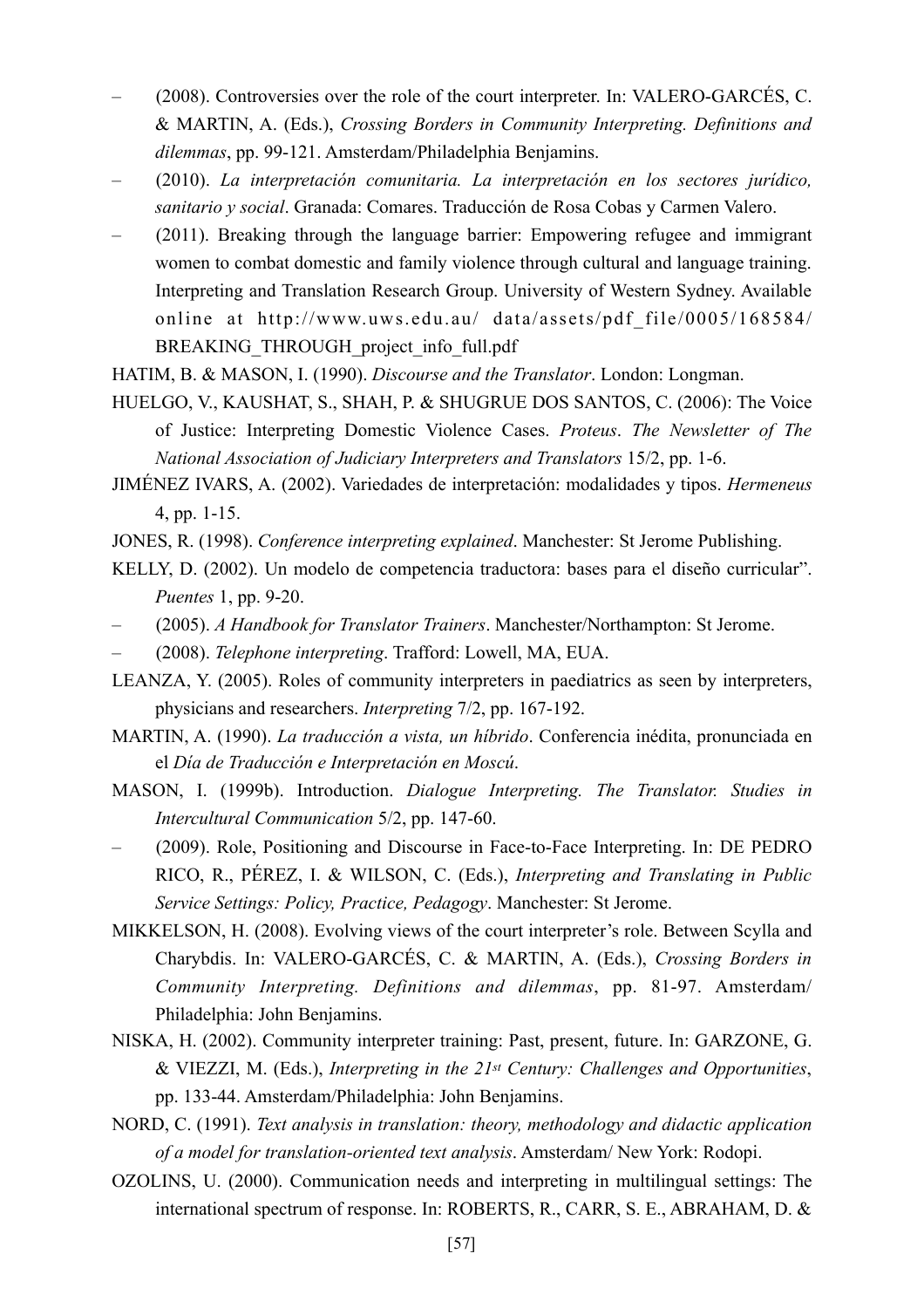DUFOUR, A. (Eds.), *The Critical Link 2: Interpreters in the Community*, pp. 21-23. Amsterdam/Philadelphia: John Benjamins.

PÖCHHACKER, F. (2004). *Introducing Interpreting Studies*. London/New York: Routledge.

- POLZIN, J. (2007). Interpreting in Domestic Violence Service Settings. *The ATA Chronicle* (June), pp. 22-26.
- REISS, K. & VERMEER, H. (1996). *Fundamentos para una teoría funcional de la traducción*. Madrid: Akal. Translation by S. García Reina y C. Martín de León
- ROAT, C., GHEISAR, B., PUTSCH, R. & SENGUPTA, I. (1999). *Bridging the Gap: A Basic Training for Medical Interpreters*. *Interpreter's Handbook*. Seattle, WA: Cross Cultural Health Care Program (CCHCP).
- ROZAN, J-F. (1956). *La prise de notes en interprétation consécutive*. Geneva: Université de Genève.
- (2007). *La toma de notas en interpretación consecutiva*. Vitoria-Gasteiz: Universidad del País Vasco. Translation by Aurora Cuadrado.
- SAWYER, D. (2004). *Fundamental Aspects of Interpreter Education. Curriculum and Assessment*. Amsterdam/Philadelphia John Benjamins.
- TOLEDANO BUENDÍA, C. & FERNÁNDEZ PÉREZ, Mª M. (2012). Las barreras lingüísticas en la atención a las víctimas extranjeras de violencia de género: un factor ignorado. In: TACORONTE DOMÍNGUEZ, M. J., AZAO- VAGH DE LA ROSA, A. & ROMERO SÁNCHEZ A. (Eds.), *Actas de las II Jornadas de Investigaciones Feministas y Análisis de Género. Avances y propuestas*, pp. 33-44. Universidad de La Laguna.
- WADENSJÖ, C. (1998). Interpreting as Interaction. London: Longman.

#### *References of interest*

- BANCROFT, M. & RUBIO-FITZPATRICK, L. (2011). *The Community Interpreter: Professional Interpreter Training for Bilingual Staff and Community Interpreters*. Culture and Language Press.
- BLOG DE LA RED COMUNICA (Observatorio Permanente sobre Traducción e Interpretación en los Servicios Públicos). http://red-comunica.blogspot.com. es/
- BLOG SOBRE LA COMUNICACIÓN en los servicios públicos con los chinos que viven en Cataluña = comunicar. [http://goutongcomunicar.blogspot.com.es/.](http://goutongcomunicar.blogspot.com.es/)
- DESDE MI MUNDO. La interpretación y la traducción en los servicios públicos. http:// desdemimundo3.blogspot.com.es/
- LINKTERPRETING. Plataforma de recursos para la interpretación de enlace. [http://](http://webs.uvigo.es/linkterpreting/) [webs.uvigo.es/linkterpreting/](http://webs.uvigo.es/linkterpreting/)
- NATIONAL STANDARDS FOR INTERPRETATION SERVICES / NORMES NATIONALES POUR LES SERVICES D'INTERPRÉTATION. http://www.ailia.ca/ Normes+nationales+pour+les+services+d%E2%80%99inter- pr%C3%A9tation
- PLATAFORMA DE RECURSOS PARA LA ISP. Grupo MIRAS. http://pagines. uab.cat/ recursos\_miras/